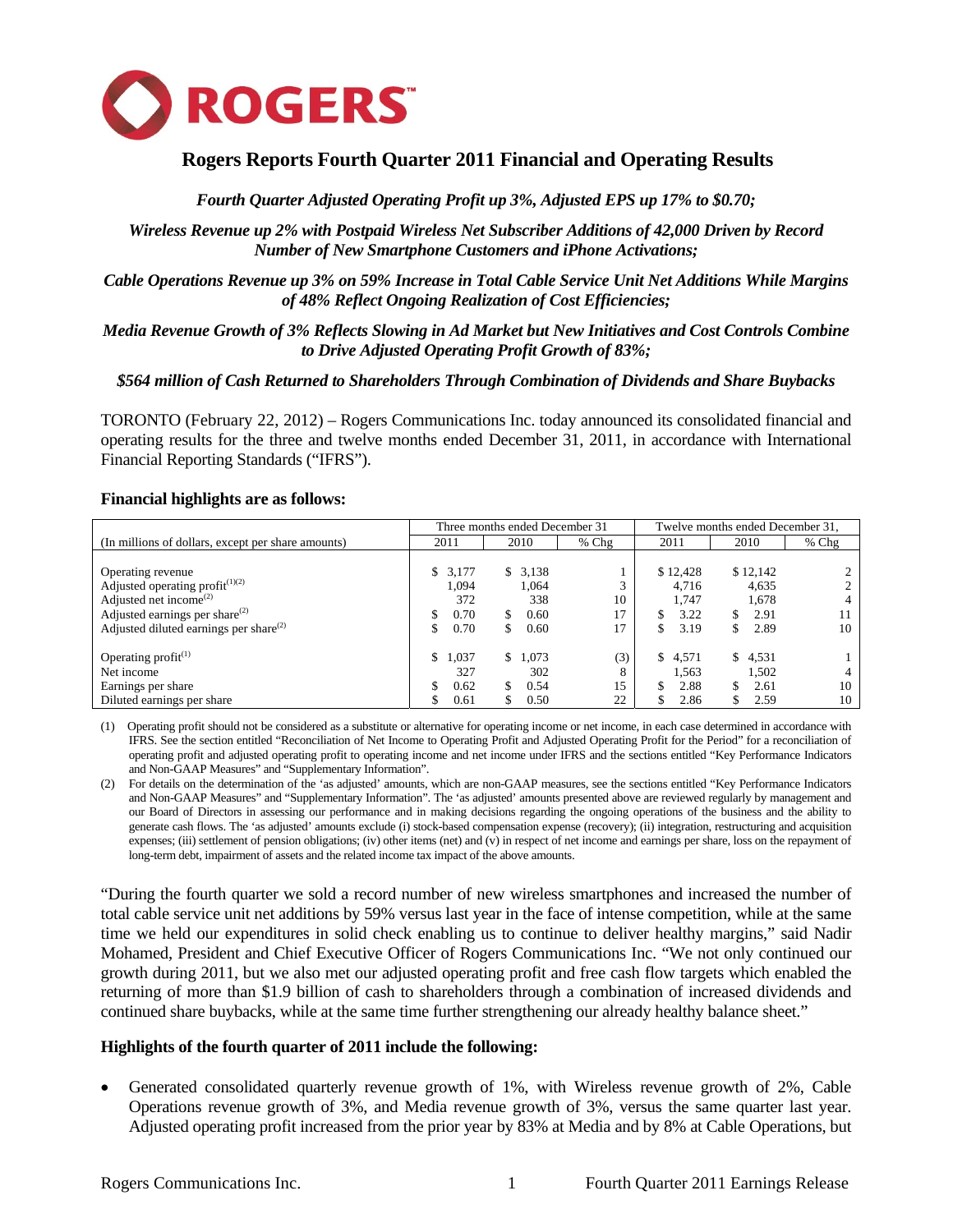was offset by a 5% decline at Wireless primarily reflecting the upfront costs associated with a record number of smartphone activations and iPhone sales and a decline in voice average monthly revenue per user ("ARPU").

- Wireless data revenue grew by 19% and net postpaid subscriber additions totalled 42,000, helping drive wireless data revenue to now comprise 37% of Wireless network revenue. During the fourth quarter, Wireless activated 791,000 additional smartphones, of which approximately 35% were for subscribers new to Wireless, compared to 635,000 in the prior year quarter. This resulted in subscribers with smartphones, who typically generate ARPU nearly twice that of voice only subscribers, representing 56% of the overall postpaid subscriber base as at December 31, 2011, up from 41% as at December 31, 2010.
- Rogers announced that Canada's first and largest Long Term Evolution ("LTE") 4G broadband wireless network service is now available in even more cities in Ontario, British Columbia and Quebec. LTE is a next generation technology that enables unparalleled connectivity, offering speeds that are between three and four times faster than HSPA+ with peak theoretical download rates of up to 150 Megabits per second ("Mbps") and upload speeds of up to 70 Mbps. During the summer of 2011, Rogers was first to launch LTE in Canada in Ottawa followed by Toronto, Montreal and Vancouver, and today more than eleven million Canadians already have access to Rogers' continually expanding LTE network.
- Rogers introduced Rogers Live TV in beta, a service that lets customers stream live TV channels on their iPads. Marking another Canadian industry first, Rogers Live TV streaming app gives customers the freedom to watch shows from anywhere in the home, offering a seamless entertainment experience. Rogers Live TV app is another exciting component of Rogers' TV Anywhere vision and lets customers experience live TV on their tablets seamlessly and as part of their current entertainment package.
- Rogers announced the launch of its cable Digital Starter Pack trial in London, Ontario, an innovative, new trial that gives Rogers cable customers a new level of choice and flexibility. Rogers Digital Starter Pack offers customized programming choices that give customers more flexibility combined with all the benefits of reliable, digital cable, including Rogers On Demand. The Rogers Digital Starter Pack delivers a standard set of 86 core TV channels, including government mandated channels. Customers can order the Digital Starter Pack and then choose any additional 15, 20, or 30 channels from more than 100 options.
- Rogers On Demand TV app became available on Microsoft's newly designed Xbox 360 LIVE dashboard bringing Rogers On Demand to the gaming console, and is one of many new TV innovations expected from Rogers in the coming months. The Rogers On Demand TV app, free for Rogers' cable TV customers, already includes over 1,000 hours of video content.
- Rogers announced that it, along with Bell Canada, is jointly acquiring a net 75 percent equity interest in Maple Leaf Sports and Entertainment ("MLSE") being sold by the Ontario Teachers' Pension Plan. The investment advances Rogers' strategy to deliver highly sought-after content anywhere, anytime, on any platform across our advanced broadband and wireless networks and our media assets, while continuing to strengthen and enhance the value of our Sportsnet media brands. MLSE is Canada's preeminent leader in delivering top quality sports and entertainment experiences through its ownership of the NHL's Toronto Maple Leafs, the NBA's Toronto Raptors, MLS's Toronto FC, and the AHL's Toronto Marlies, along with sports entertainment venues and specialty television networks. Rogers' net cash commitment, following a planned leveraged recapitalization of MLSE, will total approximately \$533 million, representing a 37.5 percent equity interest in MLSE, and will be funded with currently available liquidity.
- Media announced the launch of yet another digital media property, RDeals, a new daily deals offering that brings local and national deals to Canadians with significant discounts. RDeals offers quality-branded products and services at discount prices, including food, fashion, technology, vacations, spa treatments, fitness classes, and more. This new initiative enables Rogers to extend its leadership in digital media by combining online advertising with technology solutions to connect brands with audiences.
- Media launched its CityNews Channel, a new 24-hour, interactive, local news channel in Toronto leveraging trusted news brands Citytv, 680News and Maclean's and also launched the FX (Canada) specialty channel, which delivers acclaimed programming including FX original series and movies together with original Canadian programming.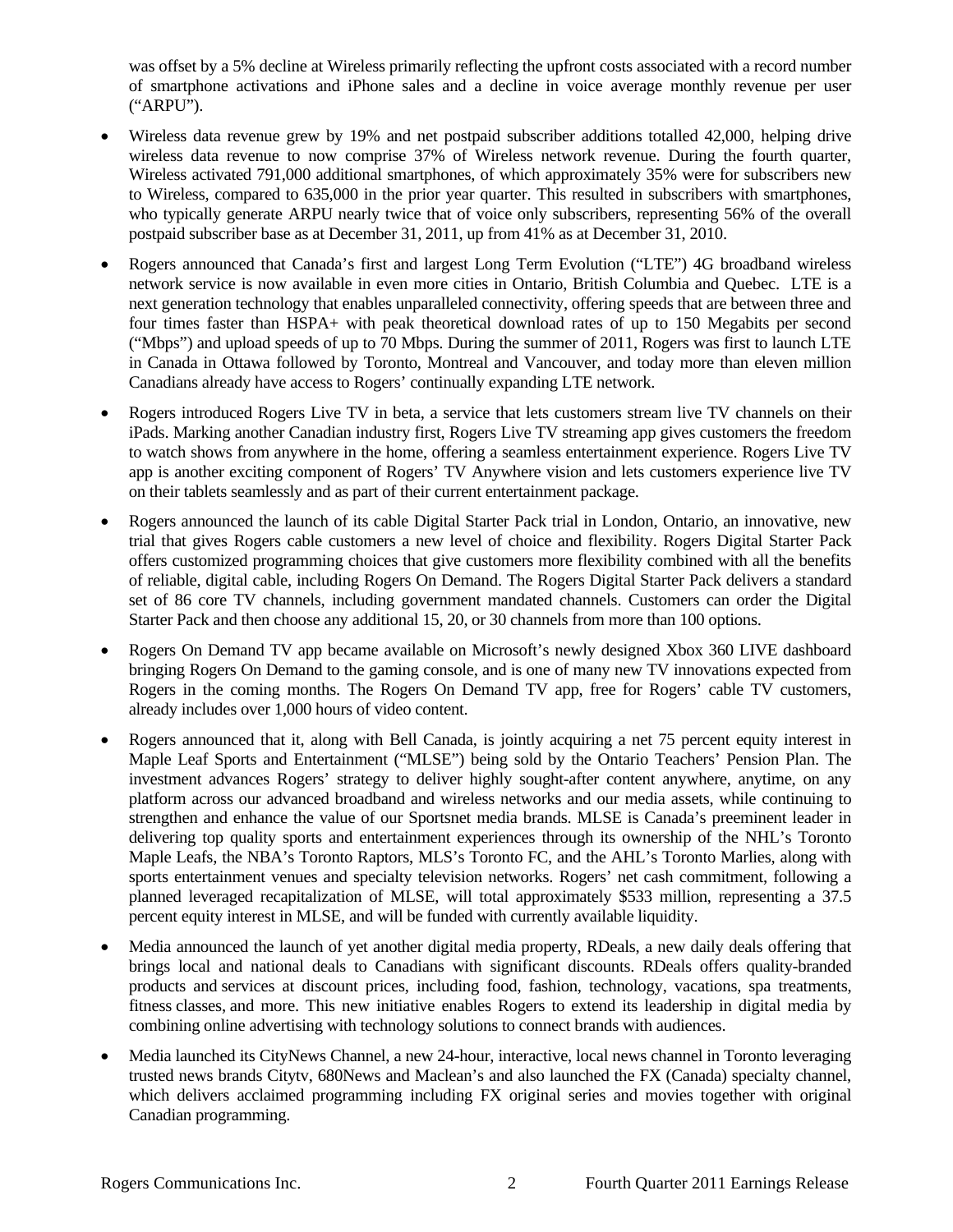- We introduced Rogers Youth Fund a corporate wide initiative that supports Canadian youth and education. This represents Rogers' national commitment to help Canada's youth overcome barriers to education, empowering them to succeed in the classroom and beyond. The program's goal is to help youth between the ages of 12 and 19, especially those who are at-risk due to poverty, isolation, having to adjust to a new language and culture, or who are facing challenges at home.
- Generated \$200 million of consolidated free cash flow in the quarter, defined as adjusted operating profit less PP&E expenditures, interest on long-term debt (net of capitalization) and cash income taxes, reflecting steady levels of adjusted operating profit being offset by an increased level of PP&E expenditures and cash income taxes paid. For the full year 2011, free cash flow totalled \$1,851 million.
- Repurchased 10 million RCI Class B Non-Voting shares for \$374 million during the quarter under our \$1.5 billion share buyback authorization, and paid dividends on our common shares totalling \$190 million, in total returning \$564 million of cash to Rogers shareholders during the quarter. During the full year, we repurchased 31 million of our Class B Non-Voting common shares for \$1.1 billion and paid dividends totalling \$758 million, in total returning \$1.9 billion of cash to shareholders.
- Rogers also announced today that our Board of Directors has approved an 11% increase in the annualized dividend to \$1.58 per share effective immediately, and that it has approved a renewed share buyback program for the repurchase of up to \$1.0 billion of RCI shares on the open market during the next twelve months.

This earnings release should be read in conjunction with our 2010 Annual MD&A and our 2010 Audited Annual Consolidated Financial Statements and Notes thereto, as well as our 2011 quarterly interim financial statements and other recent securities filings available on SEDAR at sedar.com or at rogers.com/investors.

The financial information presented herein has been prepared on the basis of IFRS for interim financial statements and is expressed in Canadian dollars unless otherwise stated. Comparative amounts for 2010 included in this earnings release have been conformed to reflect our adoption of IFRS, with effect from January 1, 2010. Periods prior to January 1, 2010 have not been conformed and are prepared in accordance with Canadian generally accepted accounting principles ("GAAP").

Concurrent with the impact of the transition to IFRS, we made certain changes to our reportable segments. Commencing January 1, 2011, the results of the former Rogers Retail segment are reported as follows: the results of the Video retailing portion are now presented as a separate operating sub-segment under the Cable segment, and the portions related to retail distribution of wireless and cable products and services are now included in the results of operations of Wireless and Cable Operations, respectively. In addition, certain intercompany transactions between the Rogers Business Solutions ("RBS") segment and other operating segments, which were previously recorded as revenue in RBS and operating expenses in the other operating segments, are now recorded as cost recoveries in RBS beginning January 1, 2011. While there is no change to the consolidated results or to the adjusted operating profit of RBS, as a result of this second change, the reported revenue of RBS is lower as intercompany sales are no longer included. Comparative figures for 2010 have been reclassified to conform to the current year's presentation of both changes discussed above.

As this earnings release includes forward-looking statements and assumptions, readers should carefully review the section of this earnings release entitled "Caution Regarding Forward-Looking Statements, Risks and Assumptions".

In this earnings release, the terms "we", "us", "our", "Rogers" and "the Company" refer to Rogers Communications Inc. and our subsidiaries, which are reported in the following segments:

- "Wireless", which refers to our wireless communications operations, carried on by Rogers Communications Partnership ("RCP");
- "Cable", which refers to our cable communications operations, carried on by RCP; and
- "Media", which refers to our wholly-owned subsidiary Rogers Media Inc. and its subsidiaries, including Rogers Broadcasting, which owns a group of 55 radio stations, the Citytv television network, the Sportsnet, Sportsnet ONE, Sportsnet World television network, The Shopping Channel, the OMNI television stations,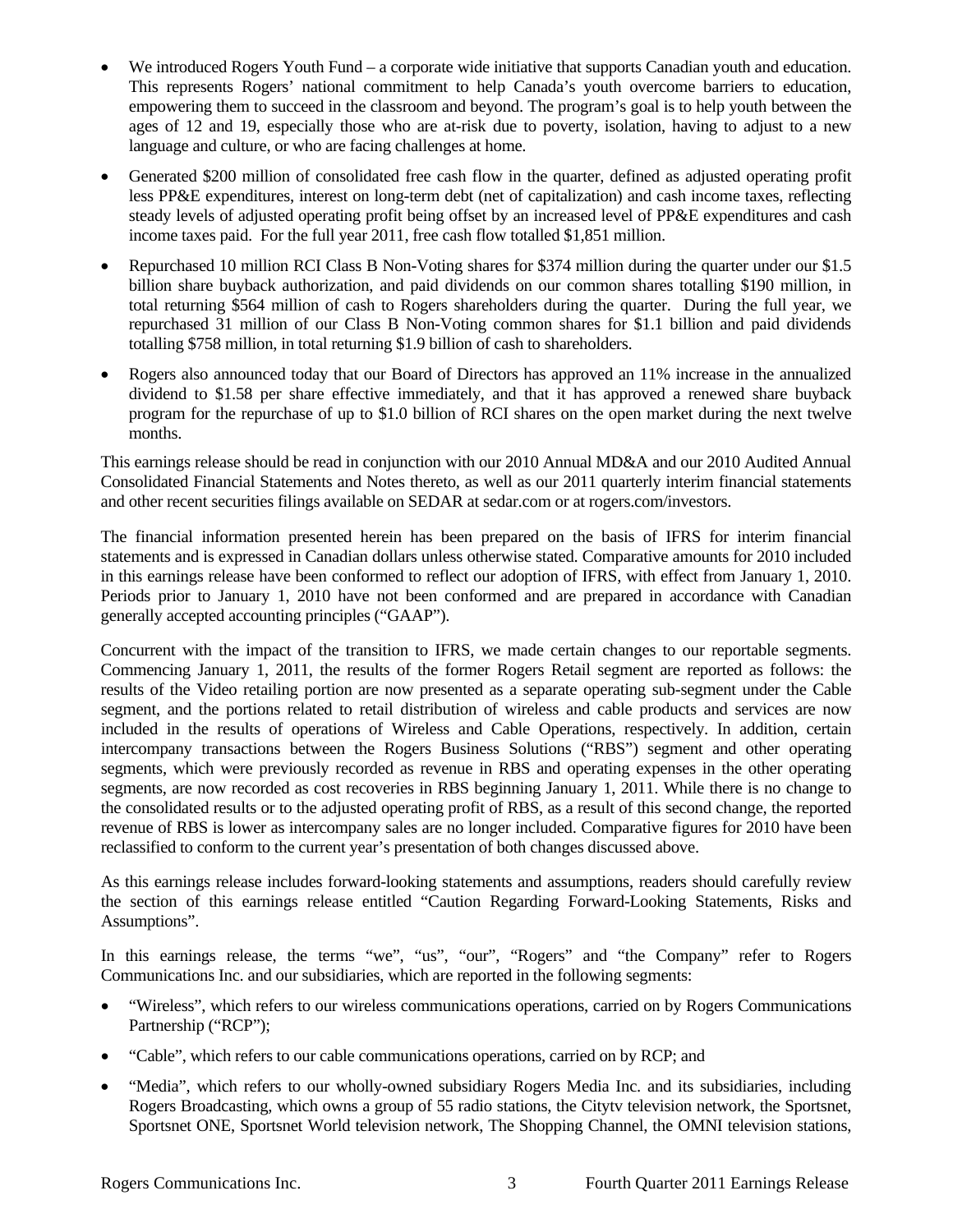Canadian specialty channels, including Outdoor Life Network, The Biography Channel (Canada), FX (Canada), G4 Canada, and CityNews Channel; Digital Media, which provides digital advertising solutions to over 1,000 websites; Rogers Publishing, which produces 54 consumer, trade and professional publications; and Rogers Sports Entertainment, which owns the Toronto Blue Jays Baseball Club ("Blue Jays") and Rogers Centre. Media also holds ownership interests in entities involved in specialty television content, television production and broadcast sales.

"RCI" refers to the legal entity Rogers Communications Inc., excluding our subsidiaries.

Substantially all of our operations are in Canada.

Throughout this earnings release, percentage changes are calculated using numbers rounded as they appear.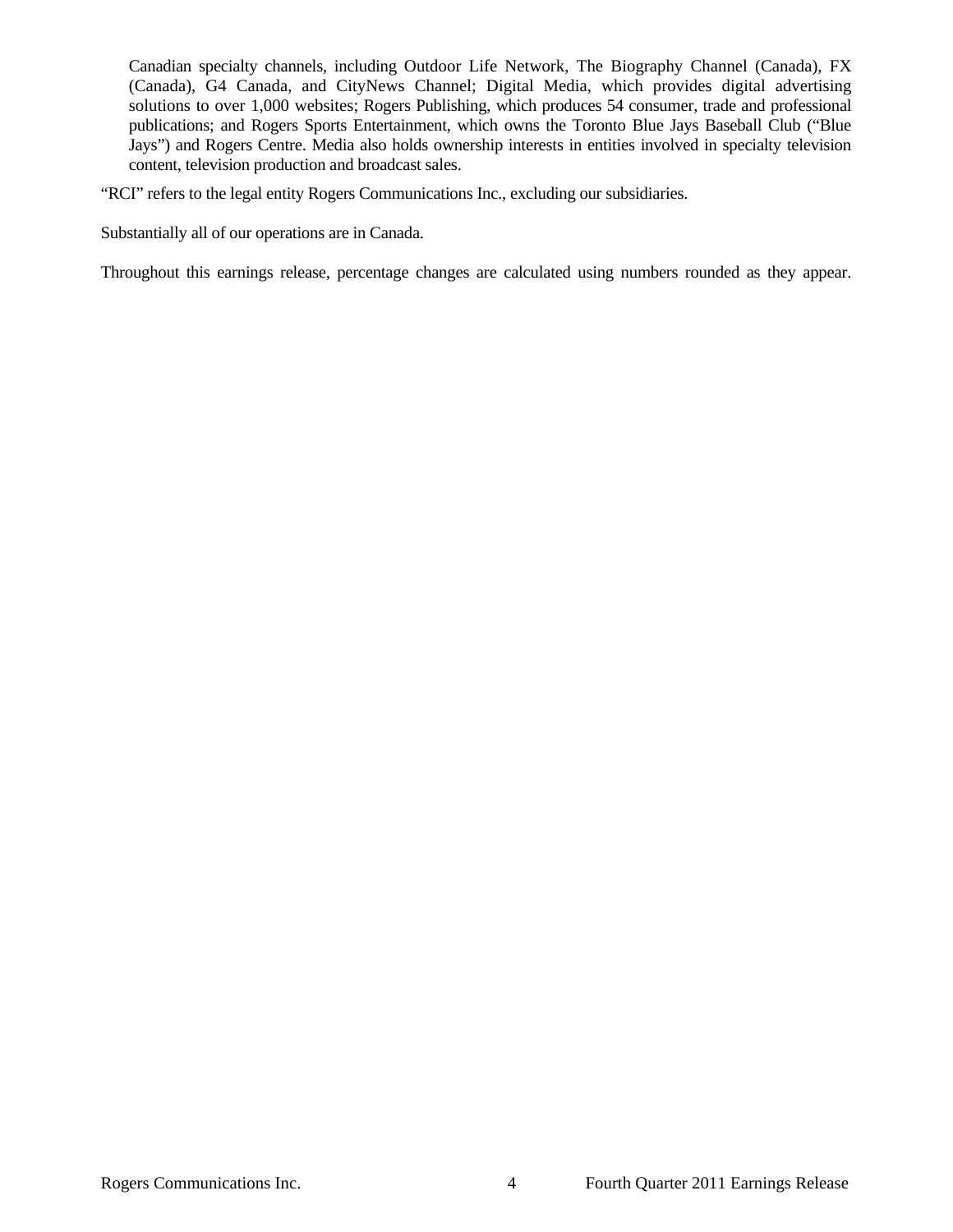## **SUMMARIZED CONSOLIDATED FINANCIAL RESULTS (Unaudited)**

|                                                                    | Three months ended December 31, |              |                 |    | Twelve months ended December 31, |              |                        |
|--------------------------------------------------------------------|---------------------------------|--------------|-----------------|----|----------------------------------|--------------|------------------------|
| (In millions of dollars, except per share amounts)                 | 2011                            | $2010^{(1)}$ | % Chg           |    | 2011                             | $2010^{(1)}$ | % Chg                  |
|                                                                    |                                 |              |                 |    |                                  |              |                        |
| Operating revenue                                                  |                                 |              |                 |    |                                  |              |                        |
| Wireless                                                           | \$<br>1,826                     | \$1,788      | $\overline{c}$  | \$ | 7,138                            | \$6,973      | 2                      |
| Cable                                                              |                                 |              |                 |    |                                  |              |                        |
| <b>Cable Operations</b><br><b>RBS</b>                              | 838<br>93                       | 811<br>111   | 3<br>(16)       |    | 3,309<br>405                     | 3,190<br>452 | $\overline{4}$<br>(10) |
| Video                                                              | 22                              | 32           | (31)            |    | 82                               | 143          | (43)                   |
|                                                                    | 953                             | 954          | $\frac{1}{2}$   |    | 3,796                            | 3,785        |                        |
| Media                                                              | 428                             | 416          | $\overline{3}$  |    | 1,611                            | 1,461        | 10                     |
| Corporate items and eliminations                                   | (30)                            | (20)         | 50              |    | (117)                            | (77)         | 52                     |
| Total operating revenue                                            | 3.177                           | 3,138        | $\mathbf{1}$    |    | 12.428                           | 12.142       | $\overline{c}$         |
|                                                                    |                                 |              |                 |    |                                  |              |                        |
| Adjusted operating profit $(\text{loss})^{(2)}$                    |                                 |              |                 |    |                                  |              |                        |
| Wireless                                                           | 670                             | 704          | (5)             |    | 3,036                            | 3,173        | (4)                    |
| Cable                                                              |                                 |              |                 |    |                                  |              |                        |
| <b>Cable Operations</b>                                            | 403                             | 372          | 8               |    | 1,549                            | 1,419        | 9                      |
| <b>RBS</b>                                                         | 20                              | 12           | 67              |    | 86                               | 40           | 115                    |
| Video                                                              | (7)                             | (20)         | (65)            |    | (23)                             | (33)         | (30)                   |
|                                                                    | 416                             | 364          | 14              |    | 1,612                            | 1,426        | 13                     |
| Media                                                              | 44                              | 24           | 83              |    | 180                              | 131          | 37                     |
| Corporate items and eliminations                                   | (36)                            | (28)         | 29              |    | (112)                            | (95)         | 18                     |
| Adjusted operating profit $(2)$                                    | 1.094                           | 1,064        | $\overline{3}$  |    | 4,716                            | 4.635        | $\overline{2}$         |
| Stock-based compensation (expense) recovery <sup>(3)</sup>         | (34)                            | 26           | n/m             |    | (64)                             | (50)         | 28                     |
| Settlement of pension obligations <sup>(4)</sup>                   | $\sim$                          |              | n/m             |    | (11)                             |              | n/m                    |
| Integration, restructuring and acquisition expenses <sup>(5)</sup> | (23)                            | (22)         | 5               |    | (70)                             | (40)         | 75                     |
| Other items, net <sup>(6)</sup>                                    |                                 | 5            | n/m             |    |                                  | (14)         | n/m                    |
| Operating $profit^{(2)}$                                           | 1,037                           | 1.073        | (3)             |    | 4,571                            | 4,531        | 1                      |
| Other income and expense, $net^{(7)}$                              | 710                             | 771          | (8)             |    | 3,008                            | 3,029        | (1)                    |
| Net income                                                         | \$<br>327                       | \$<br>302    | 8               | \$ | 1,563                            | \$<br>1,502  | $\overline{4}$         |
|                                                                    |                                 |              |                 |    |                                  |              |                        |
| Basic earnings per share <sup>(2)</sup>                            | \$<br>0.62                      | \$<br>0.54   | 15              | \$ | 2.88                             | \$<br>2.61   | 10                     |
| Diluted earnings per share <sup>(2)</sup>                          | \$<br>0.61                      | \$<br>0.50   | 22              | \$ | 2.86                             | \$<br>2.59   | 10                     |
| As adjusted: <sup>(2)</sup>                                        |                                 |              |                 |    |                                  |              |                        |
| Net income                                                         | \$<br>372                       | \$<br>338    | 10              | \$ | 1,747                            | \$<br>1,678  | 4                      |
| Basic earnings per share                                           | \$<br>0.70                      | \$<br>0.60   | 17              | \$ | 3.22                             | \$<br>2.91   | 11                     |
| Diluted earnings per share                                         | \$<br>0.70                      | \$<br>0.60   | 17              | \$ | 3.19                             | \$<br>2.89   | 10                     |
|                                                                    |                                 |              |                 |    |                                  |              |                        |
| Additions to property, plant and equipment ("PP&E") <sup>(2)</sup> |                                 |              |                 |    |                                  |              |                        |
| Wireless                                                           | \$<br>347                       | \$<br>346    |                 | \$ | 1,192                            | \$<br>937    | 27                     |
| Cable                                                              |                                 |              |                 |    |                                  |              |                        |
| Cable Operations                                                   | 231                             | 157          | 47              |    | 748                              | 611          | 22                     |
| <b>RBS</b>                                                         | 13                              | 13           |                 |    | 55                               | 38           | 45                     |
| Video                                                              |                                 | 8            | n/m             |    | $\overline{a}$                   | 13           | n/m                    |
|                                                                    | 244                             | 178          | $\overline{37}$ |    | 803                              | 662          | 21                     |
| Media                                                              | 31                              | 15           | 107             |    | 61                               | 38           | 61                     |
| Corporate <sup>(8)</sup>                                           | 31                              | 52           | (40)            |    | 71                               | 197          | (64)                   |
| Total additions to PP&E                                            | \$<br>653                       | \$<br>591    | 10              |    | \$2,127                          | \$1,834      | 16                     |

(1) The comparative figures for 2010 have been reclassified to conform to the current period's presentation. Rogers adopted IFRS on January 1, 2011, effective January 1, 2010 and therefore comparative figures for 2010 are presented under IFRS. Commencing January 1, 2011, the results of the former Rogers Retail segment are segregated as follows: the results of operations of the Video business are presented as a separate operating segment and the former Rogers Retail segment results of operations related to wireless and cable products and services are included in the results of operations of Wireless and Cable Operations, respectively. In addition, commencing January 1, 2011, certain intercompany transactions between the RBS segment and other operating segments, which were previously recorded as revenue in RBS and operating expenses in the other operating segments, are recorded as cost recoveries in RBS and the comparative figures for 2010 have been reclassified to conform to the current period's presentation.

(2) As defined. See the sections entitled "Key Performance Indicators and Non-GAAP Measures" and "Supplementary Information".

(3) See the section entitled "Stock-based Compensation".

(4) Relates to the settlement of pension obligations for employees in the pension plans who had retired between January 1, 2009 and January 1, 2011, as a result of annuity purchases by the Company's pension plans.

(5) Costs incurred relate to (i) severance costs resulting from the targeted restructuring of our employee base and outsourcing of certain functions; (ii) acquisition transaction costs incurred and the integration of acquired business; and (iii) the closure of certain Video stores and other exit costs.

(6) Relates to the resolution of obligations and accruals relating to prior periods.

(7) See the section entitled "Reconciliation of Net Income to Operating Profit and Adjusted Operating Profit for the Period".

(8) See the section entitled "Additions to PP&E".

n/m: not meaningful.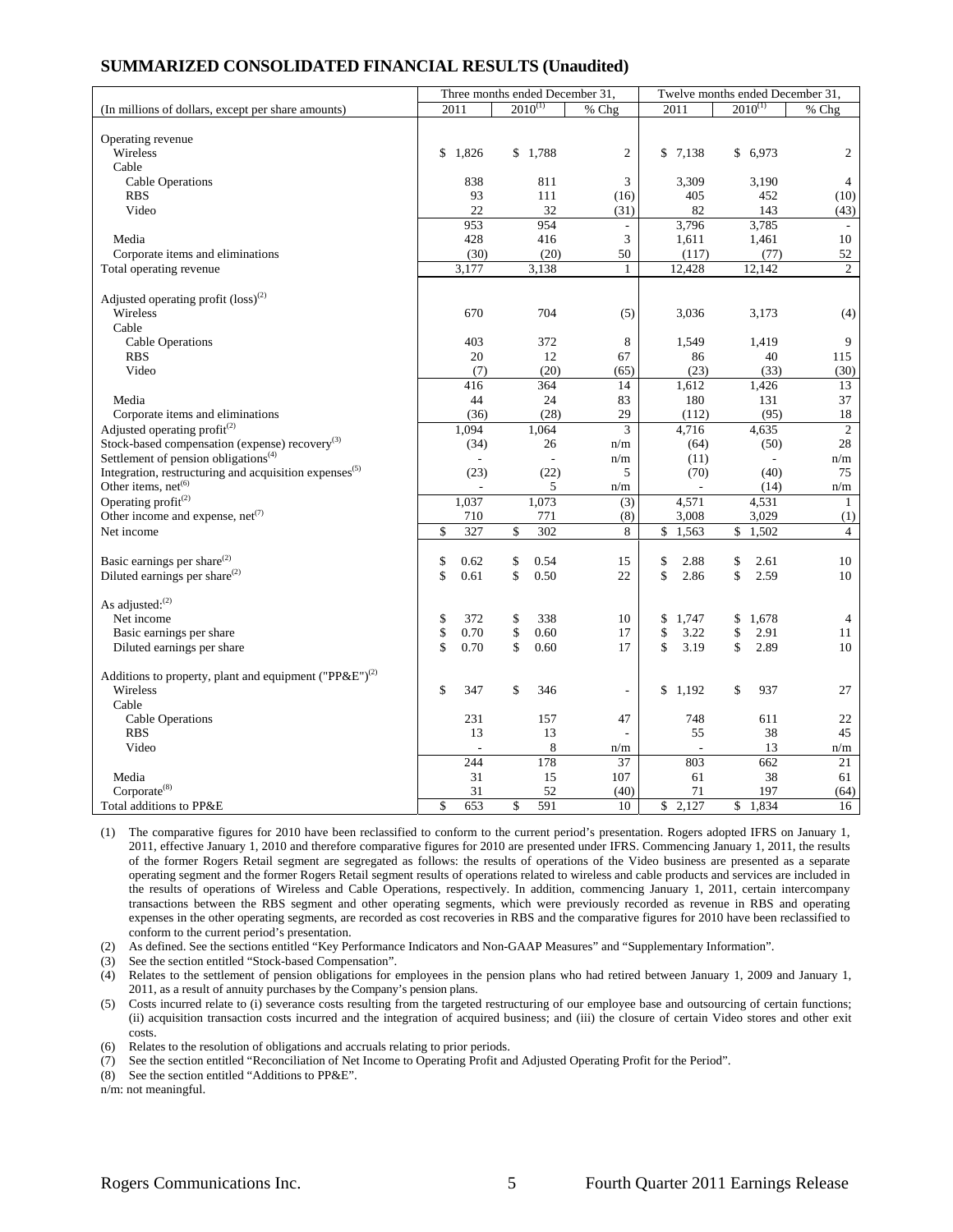#### **SEGMENT REVIEW**

## **WIRELESS**

*Summarized Wireless Financial Results* 

|                                                                    |              |     |              | Three months ended December 31, |              | Twelve months ended December 31, |                |
|--------------------------------------------------------------------|--------------|-----|--------------|---------------------------------|--------------|----------------------------------|----------------|
| (In millions of dollars, except margin)                            | $2011^{(1)}$ |     | $2010^{(1)}$ | $%$ Chg                         | $2011^{(1)}$ | $2010^{(1)}$                     | $%$ Chg        |
|                                                                    |              |     |              |                                 |              |                                  |                |
| Operating revenue                                                  |              |     |              |                                 |              |                                  |                |
| Network revenue                                                    | \$<br>1,641  |     | \$<br>1,641  | $\overline{\phantom{a}}$        | \$<br>6,601  | \$<br>6,526                      |                |
| Equipment sales                                                    |              | 185 | 147          | 26                              | 537          | 447                              | 20             |
| Total operating revenue                                            | 1,826        |     | 1,788        | $\overline{c}$                  | 7,138        | 6,973                            | $\overline{c}$ |
|                                                                    |              |     |              |                                 |              |                                  |                |
| Operating expenses before the undernoted                           |              |     |              |                                 |              |                                  |                |
| Cost of equipment sales                                            |              | 465 | 404          | 15                              | 1,425        | 1,225                            | 16             |
| Other operating expenses                                           |              | 691 | 680          | 2                               | 2,677        | 2,575                            | 4              |
|                                                                    | 1,156        |     | 1,084        | $\mathcal{I}$                   | 4,102        | 3,800                            | 8              |
| Adjusted operating profit <sup>(2)</sup>                           |              | 670 | 704          | (5)                             | 3,036        | 3,173                            | (4)            |
| Stock-based compensation (expense) recovery <sup>(3)</sup>         |              | (5) |              | $\overline{2}$<br>n/m           | (10)         | (12)                             | (17)           |
| Settlement of pension obligations <sup>(4)</sup>                   |              |     |              | n/m                             | (2)          |                                  | n/m            |
| Integration, restructuring and acquisition expenses <sup>(5)</sup> |              | (3) |              | (1)<br>200                      | (16)         | (5)                              | n/m            |
| Other items, $net^{(6)}$                                           |              |     |              | 5<br>n/m                        |              | (5)                              | n/m            |
| Operating profit <sup>(2)</sup>                                    | \$.          | 662 | \$<br>710    | (7)                             | \$<br>3,008  | 3,151<br>\$                      | (5)            |
|                                                                    |              |     |              |                                 |              |                                  |                |
| Adjusted operating profit margin as                                |              |     |              |                                 |              |                                  |                |
| % of network revenue <sup>(2)</sup>                                | 40.8%        |     | 42.9%        |                                 | 46.0%        | 48.6%                            |                |
|                                                                    |              |     |              |                                 |              |                                  |                |
| Additions to $PPAE^{(2)}$                                          | \$           | 347 | \$<br>346    | $\overline{\phantom{a}}$        | \$<br>1,192  | \$<br>937                        | 27             |
| Data revenue included in network revenue                           | \$           | 600 | 505<br>\$    | 19                              | 2,325<br>S.  | 1,832<br>\$                      | 27             |

(1) The operating results of Cityfone Telecommunications Inc. ("Cityfone") are included in the Wireless results of operations from the date of acquisition on July 9, 2010.

(2) As defined. See the sections entitled "Key Performance Indicators and Non-GAAP Measures".

(3) See the section entitled "Stock-based Compensation".

(4) Relates to the settlement of pension obligations for employees in the pension plans who had retired between January 1, 2009 and January 1, 2011, as a result of annuity purchases by the Company's pension plans.

(5) Costs incurred relate to (i) severance costs resulting from the targeted restructuring of our employee base and outsourcing of certain functions and (ii) acquisition transaction costs incurred and the integration of acquired businesses.

(6) Relates to the resolution of obligations and accruals relating to prior periods.

#### *Summarized Wireless Subscriber Results*

| (Subscriber statistics in thousands,              |             | Three months ended December 31, |              | Twelve months ended December 31, |              |              |  |  |
|---------------------------------------------------|-------------|---------------------------------|--------------|----------------------------------|--------------|--------------|--|--|
| except ARPU, churn and usage)                     | 2011        | 2010                            | Chg          | 2011                             | 2010         | Chg          |  |  |
|                                                   |             |                                 |              |                                  |              |              |  |  |
| Postpaid                                          |             |                                 |              |                                  |              |              |  |  |
| Gross additions                                   | 377         | 344                             | 33           | 1,449                            | 1,330        | 119          |  |  |
| Net additions                                     | 42          | 49                              | (7)          | 269                              | 319          | (50)         |  |  |
| Total postpaid retail subscribers <sup>(1)</sup>  | 7,574       | 7,325                           | 249          | 7,574                            | 7,325        | 249          |  |  |
| Monthly churn                                     | 1.49%       | 1.35%                           | 0.14%        | 1.32%                            | 1.18%        | 0.14%        |  |  |
| Average monthly revenue per user $("ARPU")^{(2)}$ | 68.63<br>S  | 71.31<br>S.                     | (2.68)<br>S. | 70.26<br>S.                      | 72.62<br>\$. | (2.36)<br>S. |  |  |
| <b>Prepaid</b>                                    |             |                                 |              |                                  |              |              |  |  |
| Gross additions                                   | 191         | 221                             | (30)         | 845                              | 731          | 114          |  |  |
| Net additions                                     |             | 74                              | (69)         | 109                              | 147          | (38)         |  |  |
| Total prepaid retail subscribers                  | 1,761       | 1,652                           | 109          | 1,761                            | 1,652        | 109          |  |  |
| Monthly churn                                     | 3.51%       | 3.04%                           | 0.47%        | 3.64%                            | 3.18%        | 0.46%        |  |  |
| ARPU <sup>(2)</sup>                               | 16.85<br>\$ | 16.09<br>\$.                    | 0.76<br>\$   | 16.02<br>SS.                     | \$16.10      | \$ (0.08)    |  |  |
| <b>Blended ARPU<sup>(2)</sup></b>                 | 58.82       | \$61.31                         | \$<br>(2.49) | \$<br>60.20                      | \$<br>62.62  | \$<br>(2.42) |  |  |
| Blended average monthly minutes of usage          | 471         | 477                             | (6)          | 466                              | 478          | (12)         |  |  |

(1) In the second quarter of 2011, a change in operating policy resulted in a one-time decrease to the wireless postpaid subscriber base of approximately 20,000. These subscribers are not included in postpaid net additions or churn for the year ended December 31, 2011.

(2) As defined. See the sections entitled "Key Performance Indicators and Non-GAAP Measures".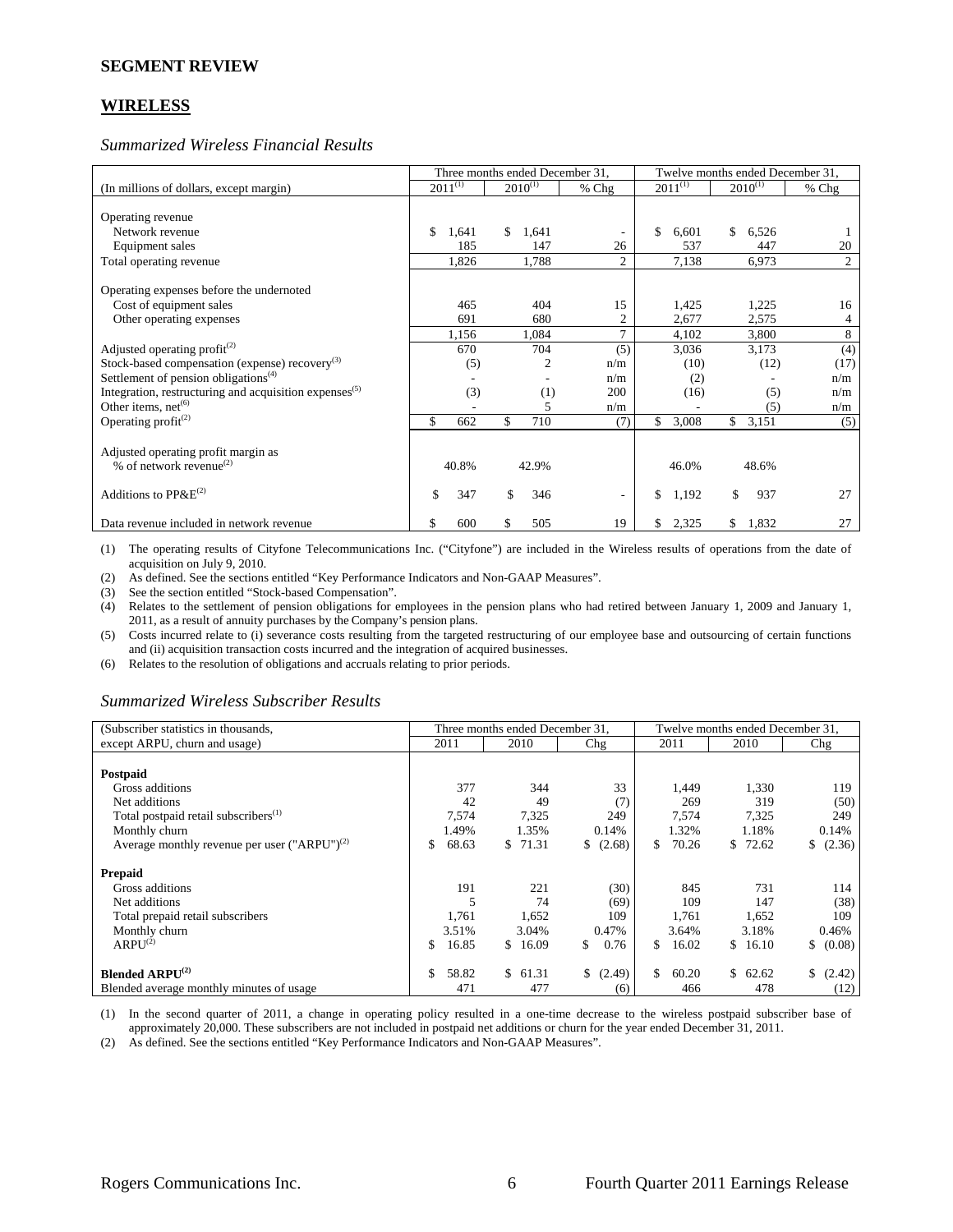#### *Wireless Subscribers and Network Revenue*

For the three months ended December 31, 2011, Wireless activated and upgraded approximately 791,000 smartphones compared to approximately 635,000 in the fourth quarter of 2010. This is the highest number of smartphone activations and upgrades that Wireless has ever reported in a quarter. These smartphones were predominantly iPhone, BlackBerry and Android devices, of which approximately 35% were for subscribers new to Wireless during the quarter. These additions increased the percentage of subscribers with smartphones to 56% of the overall postpaid subscriber base at December 31, 2011, compared to 41% as at December 31, 2010. These subscribers generally commit to new multi-year term contracts, typically generate ARPU nearly twice that of voice only subscribers, and churn at lower rates than voice only subscribers.

The year-over-year decrease in overall subscriber net additions for the quarter primarily reflects an increase in the level of churn associated with heightened competitive intensity.

The relatively unchanged Wireless network revenue for the three months ended December 31, 2011 predominantly reflects the continued growth of Wireless' subscriber base and the increased adoption and usage of wireless data services, offset by a decrease in voice ARPU in large part driven by the heightened competitive intensity as discussed below.

For the three months ended December 31, 2011, wireless data revenue increased by approximately 19% from the corresponding period of 2010, to \$600 million. This growth in wireless data revenue reflects the continued penetration and growing usage of smartphones, wireless laptops and tablet devices, which drive increased usage of e-mail, wireless Internet access, text messaging and other wireless data services. The sequential slowing of the wireless data revenue growth rate from the third to fourth quarter primarily reflects reductions in data roaming revenue related to outbound wireless data roaming value packages that were recently introduced combined with the general level of competitive intensity. For the three months ended December 31, 2011, wireless data revenue represented approximately 37% of total network revenue, compared to approximately 31% in the corresponding period of 2010.

Year-over-year ARPU decreased by 4%, which reflects declines in wireless voice revenues, primarily offset by higher wireless data and feature revenues. Driving this decline was a 12% decrease in the wireless voice component of ARPU which was primarily due to the general level of competitive intensity in the wireless voice services market, and was partially offset by a 14% increase in wireless data ARPU.

# *Wireless Equipment Sales*

The increase in revenue from equipment sales for the three months ended December 31, 2011, including activation fees and net of equipment subsidies, versus the corresponding period of 2010, reflects the increase in the number of smartphone activations, in particular iPhones, to the highest levels ever reported as discussed above.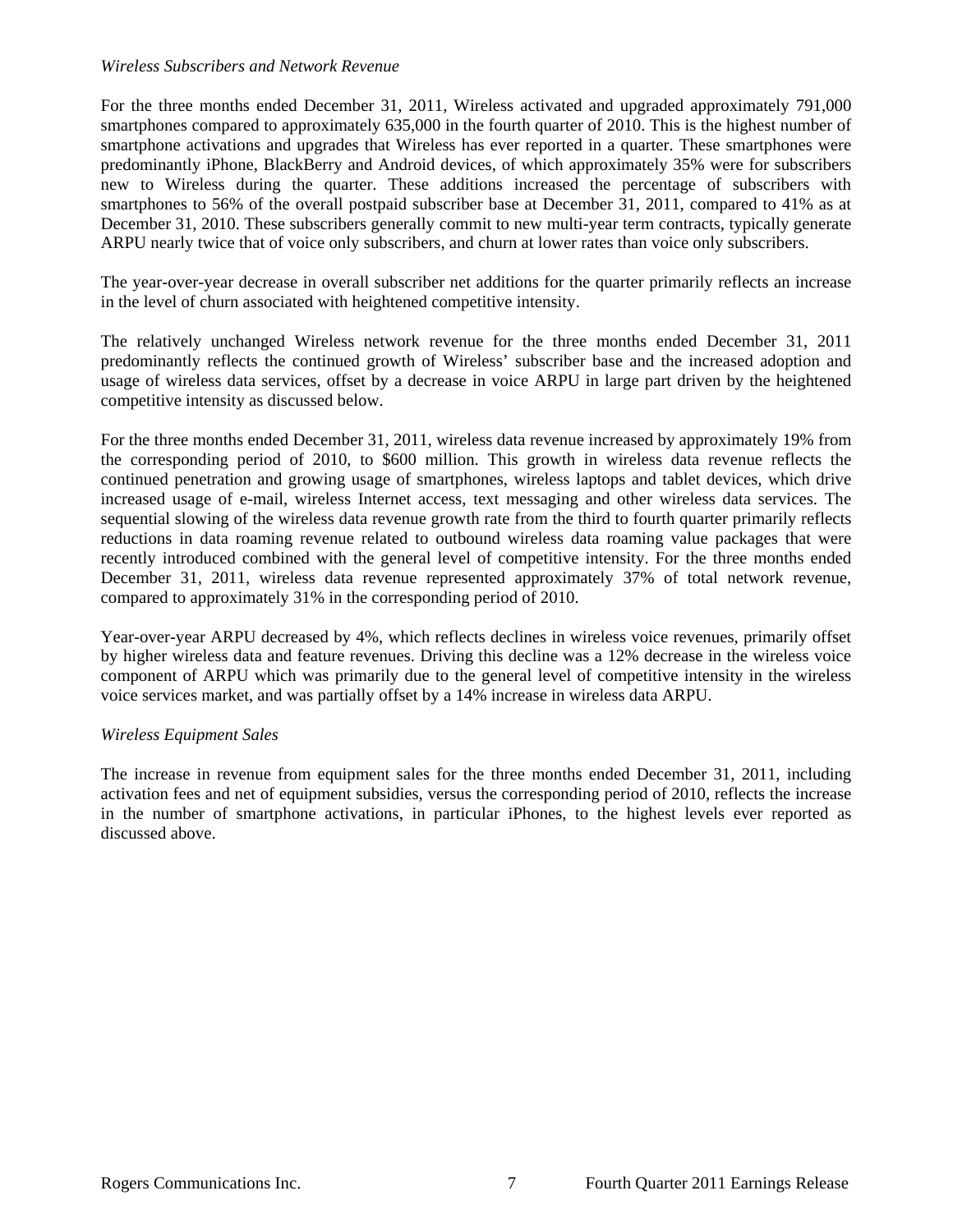# *Wireless Operating Expenses*

|                                                                    |       | Three months ended December 31. |         | Twelve months ended December 31, |             |         |  |  |
|--------------------------------------------------------------------|-------|---------------------------------|---------|----------------------------------|-------------|---------|--|--|
| (In millions of dollars)                                           | 2011  | 2010                            | $%$ Chg | 2011                             | 2010        | $%$ Chg |  |  |
|                                                                    |       |                                 |         |                                  |             |         |  |  |
| Operating expenses                                                 |       |                                 |         |                                  |             |         |  |  |
| Cost of equipment sales                                            | 465   | 404                             | 15      | 1.425                            | 1.225<br>S. | 16      |  |  |
| Other operating expenses                                           | 691   | 680                             |         | 2.677                            | 2,575       |         |  |  |
| Operating expenses before the undernoted                           | 1,156 | 1.084                           |         | 4.102                            | 3.800       | 8       |  |  |
| Stock-based compensation expense $(recovery)^{(1)}$                |       | (2)                             | n/m     | 10                               | 12          | (17)    |  |  |
| Settlement of pension obligations <sup>(2)</sup>                   |       | -                               | n/m     |                                  |             | n/m     |  |  |
| Integration, restructuring and acquisition expenses <sup>(3)</sup> |       |                                 | 200     | 16                               |             | n/m     |  |  |
| Other items, $net(4)$                                              |       | (5)                             | n/m     |                                  |             | n/m     |  |  |
| Total operating expenses                                           | 1.164 | \$1,078                         |         | 4.130                            | \$3,822     |         |  |  |

(1) See the section entitled "Stock-based Compensation".

(2) Relates to the settlement of pension obligations for employees in the pension plans who had retired between January 1, 2009 and January 1, 2011, as a result of annuity purchases by the Company's pension plans.

(3) Costs incurred relate to (i) severance costs resulting from the targeted restructuring of our employee base and outsourcing of certain functions and (ii) acquisition transaction costs incurred and the integration of acquired businesses.

(4) Relates to the resolution of obligations and accruals relating to prior periods.

The increase in cost of equipment sales for the three months ended December 31, 2011, compared to the corresponding period of 2010, was the result of an increased number of iPhone upgrades due to the launch of the iPhone 4S in the fourth quarter this year compared to the launch of the iPhone 4 in the third quarter of 2010. In the last half of 2011 we sold 16% more iPhones and sold 20% more smartphones than in the same period last year.

Total retention spending, including subsidies on handset upgrades, was \$238 million in the three months ended December 31, 2011, compared to \$256 million in the corresponding period of 2010. The changes for the three month period primarily reflect revenues from the introduction of an advanced hardware upgrade program, partially offset by higher smartphone volume and mix, which was primarily due to the timing of the launch of the iPhone 4S, as discussed above.

The modest year-over-year increase in other operating expenses for the three months ended December 31, 2011 excluding retention spending discussed above, was driven by higher customer care and network costs associated with a larger subscriber base, as well as higher sales and marketing costs. These increases were predominantly offset by efficiency gains resulting from cost reduction initiatives across various functions.

# *Wireless Adjusted Operating Profit*

The 5% year-over-year decrease in adjusted operating profit and the 41% adjusted operating profit margin on network revenue (which excludes equipment sales revenue) for the three months ended December 31, 2011 primarily reflect the increase in equipment costs associated with the record high volume of smartphone sales and activations as discussed above.

#### *Wireless Additions to PP&E*

Wireless additions to PP&E are classified into the following categories:

|                                  |      |     |      |     | Three months ended December 31. | Twelve months ended December 31. |       |      |     |         |
|----------------------------------|------|-----|------|-----|---------------------------------|----------------------------------|-------|------|-----|---------|
| (In millions of dollars)         | 2011 |     | 2010 |     | $%$ Chg                         | 2011                             |       | 2010 |     | $%$ Chg |
|                                  |      |     |      |     |                                 |                                  |       |      |     |         |
| Additions to PP&E                |      |     |      |     |                                 |                                  |       |      |     |         |
| Capacity                         |      | 151 |      | 146 |                                 |                                  | 628   |      | 446 | 41      |
| <b>Ouality</b>                   |      | 93  |      | 103 | (10)                            |                                  | 250   |      | 284 | (12)    |
| Network - other                  |      | 24  |      | 38  | (37)                            |                                  | 61    |      | 61  |         |
| Information technology and other |      | 79  |      | 59  | 34                              |                                  | 253   |      | 146 |         |
| Total additions to PP&E          |      | 347 |      | 346 | $\sim$                          |                                  | 1.192 |      | 937 | 27      |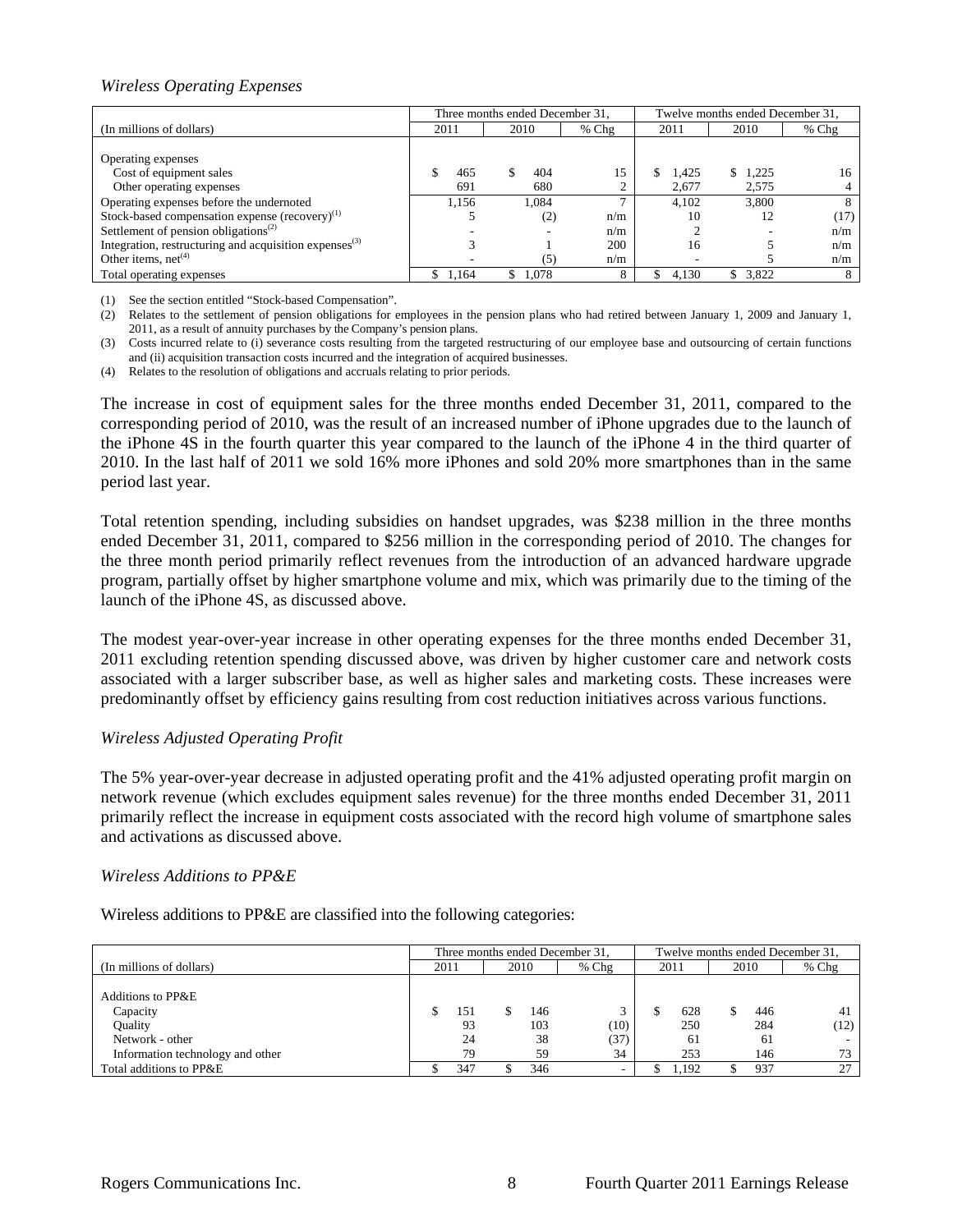Wireless PP&E additions for the three months ended December 31, 2011 reflect spending on network capacity, such as radio channel additions, network core improvements and network enhancing features, including the continued deployment of our LTE and HSPA+ networks. Quality-related additions to PP&E are associated with upgrades to the network to enable higher throughput speeds in addition to improved network access associated activities, such as site build programs and network sectorization work. Quality also includes test and monitoring equipment and operating support system activities. Investments in Network - other are associated with network reliability and renewal initiatives, infrastructure upgrades and new product platforms. Information technology and other wireless specific system initiatives include billing and back-office system upgrades, and other facilities and equipment spending.

Wireless PP&E additions was flat for the three months ending December 31, 2011 due to lower network investments for development work on new voice platform capabilities offset by higher information technology investments on our customer billing systems and platforms for new services.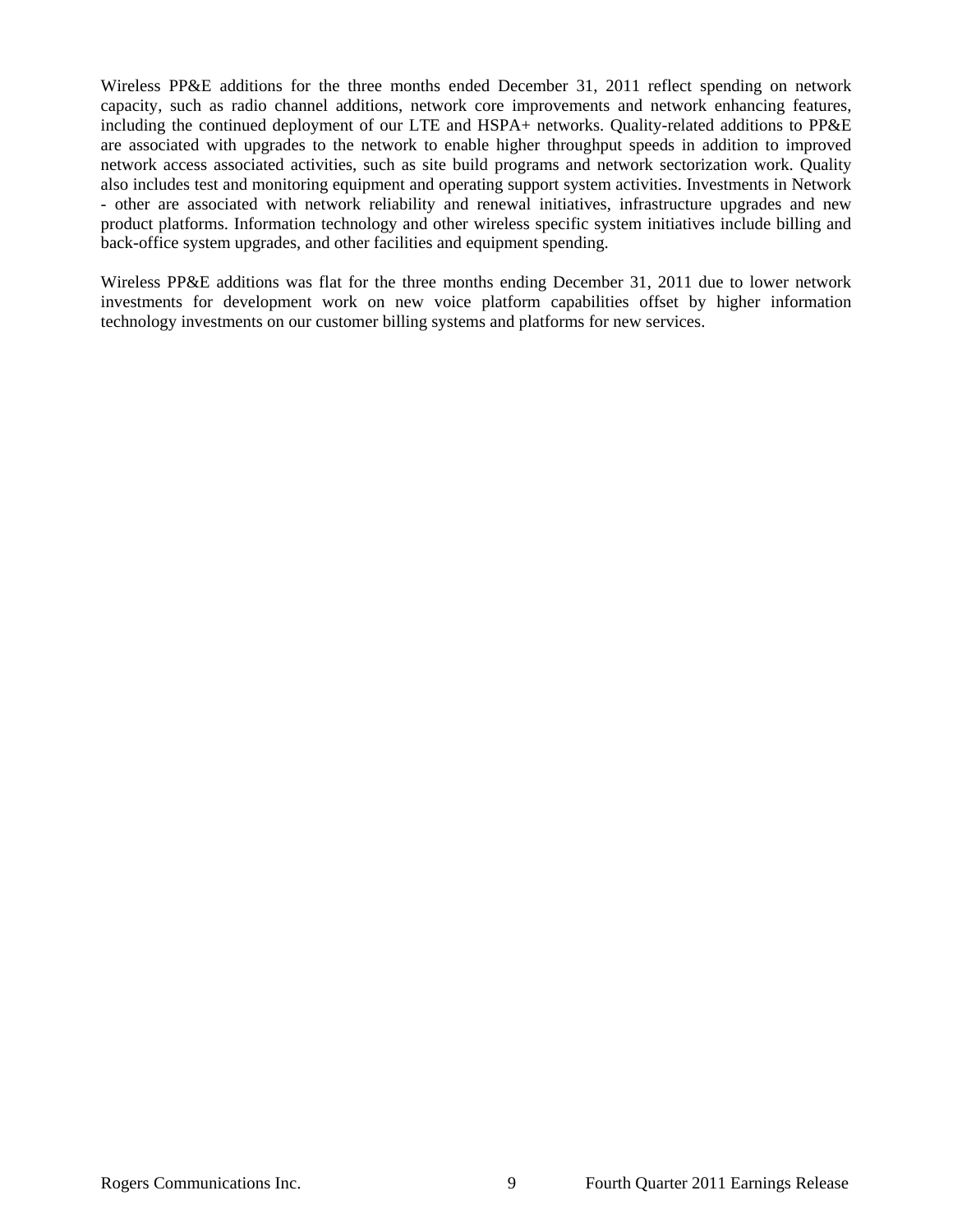# **CABLE**

*Summarized Cable Financial Results* 

|                                                                    |              |      |              |            | Three months ended December 31, |              |              |            | Twelve months ended December 31, |
|--------------------------------------------------------------------|--------------|------|--------------|------------|---------------------------------|--------------|--------------|------------|----------------------------------|
| (In millions of dollars, except margin)                            | $2011^{(1)}$ |      | $2010^{(1)}$ |            | $%$ Chg                         | $2011^{(1)}$ | $2010^{(1)}$ |            | % Chg                            |
|                                                                    |              |      |              |            |                                 |              |              |            |                                  |
| Operating revenue                                                  |              |      |              |            |                                 |              |              |            |                                  |
| Cable Operations <sup>(2)</sup>                                    | \$<br>838    |      | \$           | 811        | 3                               | \$<br>3,309  |              | \$3,190    | 4                                |
| <b>RBS</b>                                                         |              | 93   |              | 111        | (16)                            | 405          |              | 452        | (10)                             |
| Video                                                              |              | 22   |              | 32         | (31)                            | 82           |              | 143        | (43)                             |
| Total operating revenue                                            | 953          |      |              | 954        |                                 | 3,796        |              | 3,785      |                                  |
| Adjusted operating profit (loss) before the undernoted             |              |      |              |            |                                 |              |              |            |                                  |
| Cable Operations <sup><math>(2)</math></sup>                       | 403          |      |              | 372        | 8                               | 1,549        |              | 1.419      | 9                                |
| <b>RBS</b>                                                         |              | 20   |              | 12         | 67                              | 86           |              | 40         | 115                              |
| Video                                                              |              | (7)  |              | (20)       | (65)                            | (23)         |              | (33)       | (30)                             |
| Adjusted operating profit $^{(3)}$                                 | 416          |      |              | 364        | 14                              | 1,612        |              | 1,426      | 13                               |
| Stock-based compensation (expense) recovery $(4)$                  |              | (5)  |              | 5          | n/m                             | (9)          |              | (7)        | 29                               |
| Settlement of pension obligations <sup>(5)</sup>                   |              |      |              |            | n/m                             | (5)          |              |            | n/m                              |
| Integration, restructuring and acquisition expenses <sup>(6)</sup> |              | (16) |              | (10)       | 60                              | (39)         |              | (23)       | 70                               |
| Other items, net <sup><math>(7)</math></sup>                       |              |      |              |            | n/m                             |              |              | (5)        | n/m                              |
| Operating profit $(3)$                                             | \$<br>395    |      | \$           | 359        | 10                              | \$<br>1,559  |              | \$1,391    | 12                               |
|                                                                    |              |      |              |            |                                 |              |              |            |                                  |
| Adjusted operating profit (loss) margin <sup>(3)</sup>             |              |      |              |            |                                 |              |              |            |                                  |
| Cable Operations <sup>(2)</sup>                                    | 48.1%        |      |              | 45.9%      |                                 | 46.8%        |              | 44.5%      |                                  |
| <b>RBS</b>                                                         | 21.5%        |      |              | 10.8%      |                                 | 21.2%        |              | 8.8%       |                                  |
| Video                                                              | $(31.8\%)$   |      |              | $(62.5\%)$ |                                 | $(28.0\%)$   |              | $(23.1\%)$ |                                  |
| Additions to $PP\&E^{(3)}$                                         |              |      |              |            |                                 |              |              |            |                                  |
| Cable Operations <sup><math>(2)</math></sup>                       | \$<br>231    |      | \$           | 157        | 47                              | \$<br>748    | \$           | 611        | 22                               |
| <b>RBS</b>                                                         |              | 13   |              | 13         |                                 | 55           |              | 38         | 45                               |
| Video                                                              |              |      |              | 8          | n/m                             |              |              | 13         | n/m                              |
| Total additions to PP&E                                            | \$<br>244    |      | \$           | 178        | 37                              | \$<br>803    | \$           | 662        | 21                               |

(1) The operating results of Kincardine Cable T.V. Ltd. ("Kincardine") and Compton Cable T.V. Ltd. ("Compton") are included in the Cable Operations results of operations from the dates of acquisition on July 30, 2010 and February 28, 2011, respectively. The operating results of Blink Communications Inc. ("Blink") and Atria Networks LP ("Atria") are included in the RBS results of operations from the dates of acquisition on January 29, 2010 and January 4, 2011, respectively.

(2) Cable Operations segment includes Cable Television, Internet and Home Phone services.

(3) As defined. See the sections entitled "Key Performance Indicators and Non-GAAP Measures".

(4) See the section entitled "Stock-based Compensation".

(5) Relates to the settlement of pension obligations for employees in the pension plans who had retired between January 1, 2009 and January 1, 2011, as a result of annuity purchases by the Company's pension plans.

(6) Costs incurred relate to (i) severance costs resulting from the targeted restructuring of our employee base and outsourcing of certain functions; (ii) acquisition transaction costs incurred and the integration of acquired businesses; and (iii) the closure of certain Video stores and lease exit costs.

(7) Relates to the resolution of obligations and accruals relating to prior periods.

The following segment discussions provide a detailed discussion of the Cable operating results.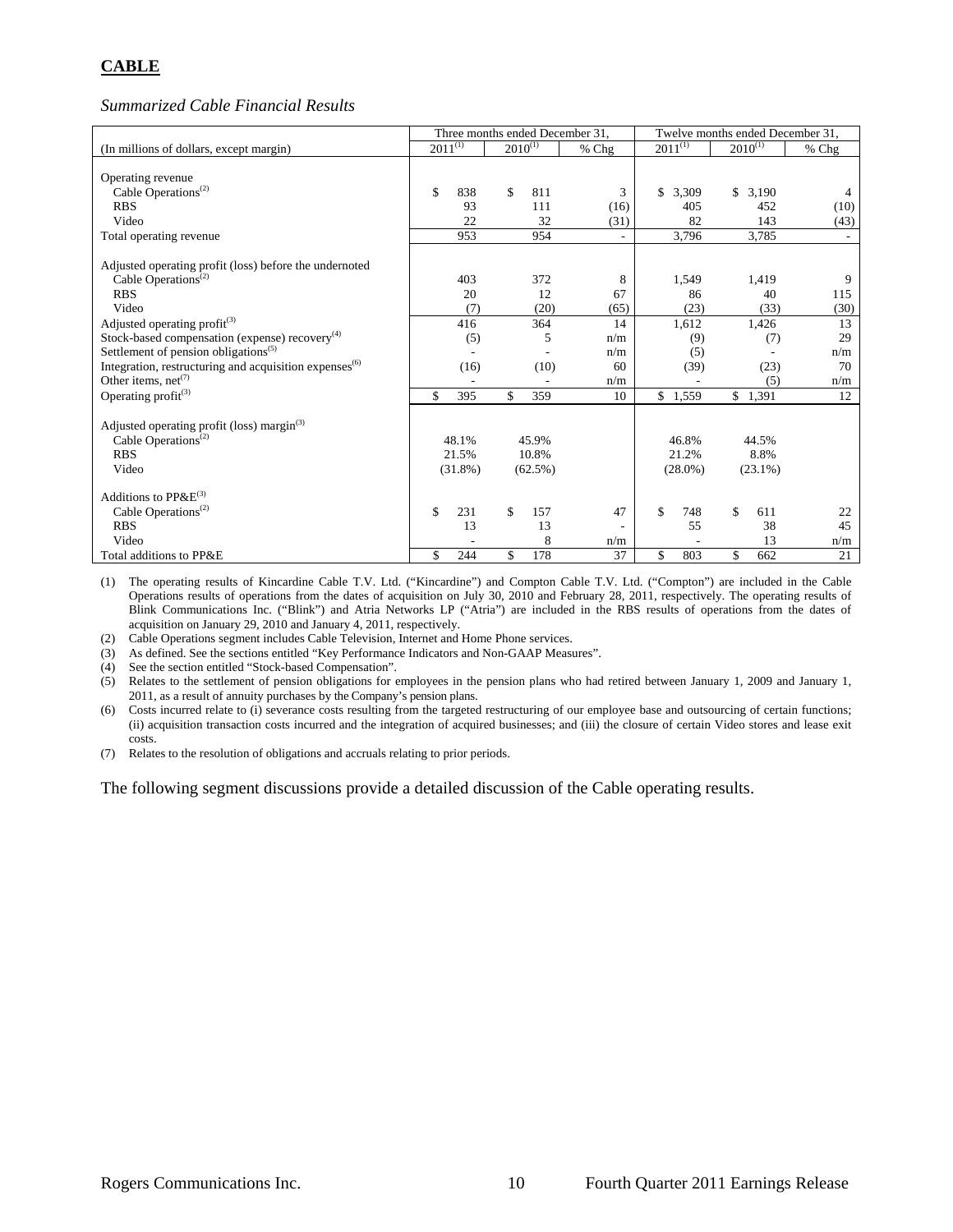# **CABLE OPERATIONS**

#### *Summarized Financial Results*

|                                                               |              |     |              |       | Three months ended December 31, |              |       | Twelve months ended December 31, |         |
|---------------------------------------------------------------|--------------|-----|--------------|-------|---------------------------------|--------------|-------|----------------------------------|---------|
| (In millions of dollars, except margin)                       | $2011^{(1)}$ |     | $2010^{(1)}$ |       | $%$ Chg                         | $2011^{(1)}$ |       | $2010^{(1)}$                     | $%$ Chg |
|                                                               |              |     |              |       |                                 |              |       |                                  |         |
| Operating revenue                                             |              |     |              |       |                                 |              |       |                                  |         |
| Cable Television                                              | \$<br>481    |     | \$           | 470   | 2                               | S.           | 1,904 | 1,835<br>\$.                     |         |
| Internet                                                      | 239          |     |              | 217   | 10                              |              | 927   | 848                              |         |
| Home Phone                                                    |              | 118 |              | 124   | (5)                             |              | 478   | 507                              | (6)     |
| <b>Total Cable Operations operating revenue</b>               | 838          |     |              | 811   | 3                               |              | 3,309 | 3,190                            | 4       |
|                                                               |              |     |              |       |                                 |              |       |                                  |         |
| Operating expenses before the undernoted                      |              |     |              |       |                                 |              |       |                                  |         |
| Cost of equipment sales                                       |              | 10  |              | 12    | (17)                            |              | 29    | 41                               | (29)    |
| Other operating expenses                                      | 425          |     |              | 427   |                                 |              | 1,731 | 1,730                            |         |
|                                                               | 435          |     |              | 439   | $^{(1)}$                        |              | 1,760 | 1,771                            | (1)     |
| Adjusted operating profit $(2)$                               | 403          |     |              | 372   | 8                               |              | 1,549 | 1,419                            | 9       |
| Stock-based compensation (expense) $recovery(3)$              |              | (5) |              | 5     | n/m                             |              | (9)   | (7)                              | 29      |
| Settlement of pension obligations <sup><math>(4)</math></sup> |              |     |              |       | n/m                             |              | (4)   |                                  | n/m     |
| Integration, restructuring and acquisition expenses $(5)$     |              | (2) |              |       | n/m                             |              | (8)   | (3)                              | 167     |
| Other items, $net^{(6)}$                                      |              |     |              |       | n/m                             |              |       | (7)                              | n/m     |
| Operating profit <sup>(2)</sup>                               | 396<br>\$    |     | \$           | 377   | 5                               | \$           | 1,528 | \$1,402                          | 9       |
|                                                               |              |     |              |       |                                 |              |       |                                  |         |
| Adjusted operating profit margin $^{(2)}$                     | 48.1%        |     |              | 45.9% |                                 |              | 46.8% | 44.5%                            |         |

(1) The operating results of Kincardine and Compton are included in the Cable Operations results of operations from the dates of acquisition on July 30, 2010 and February 28, 2011, respectively.

(2) As defined. See the sections entitled "Key Performance Indicators and Non-GAAP Measures".

(3) See the section entitled "Stock-based Compensation".

(4) Relates to the settlement of pension obligations for employees in the pension plans who had retired between January 1, 2009 and January 1, 2011, as a result of annuity purchases by the Company's pension plans.

(5) Costs incurred relate to severance costs resulting from the targeted restructuring of our employee base and outsourcing of certain functions.

(6) Relates to the resolution of obligations and accruals relating to prior periods.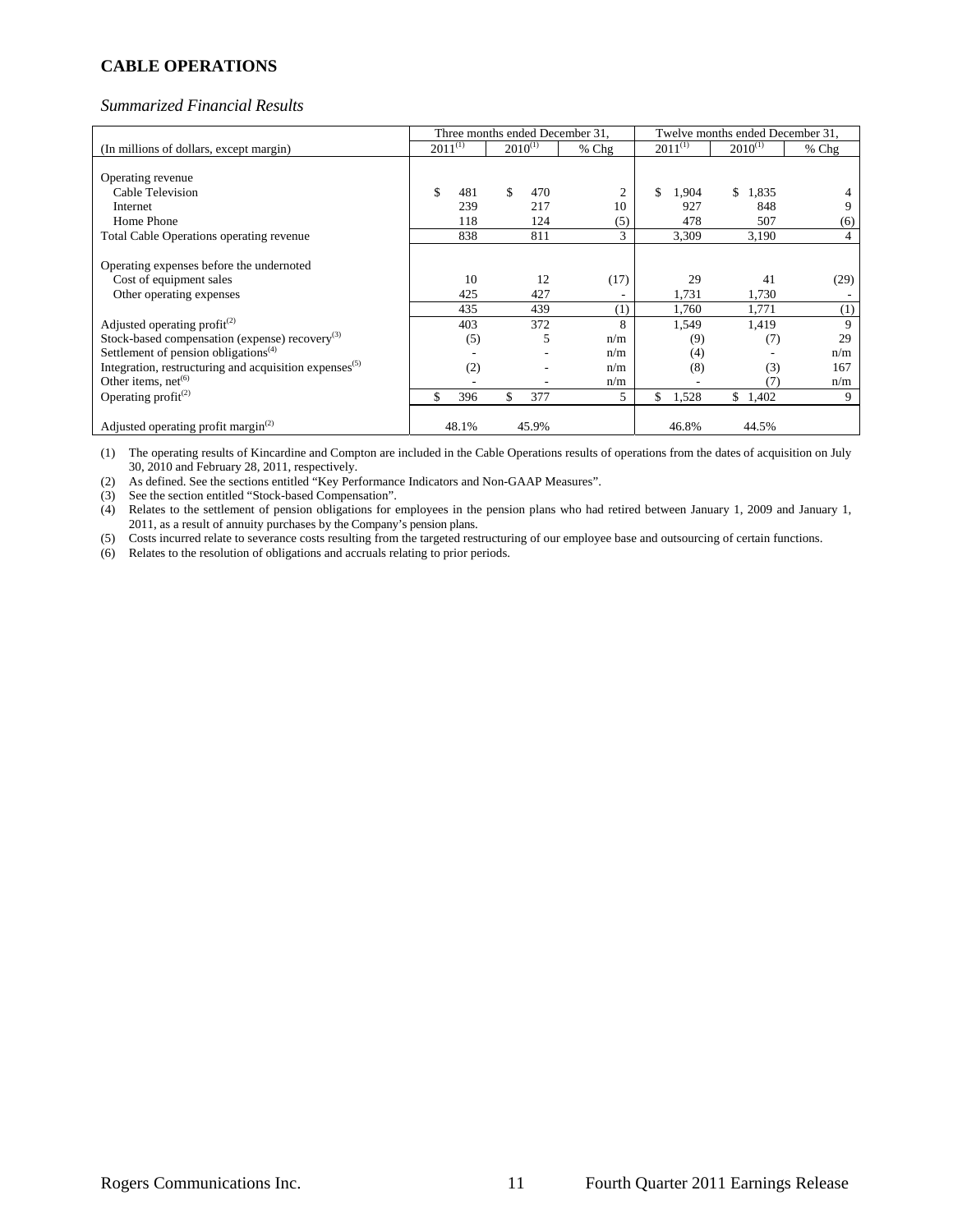# *Summarized Subscriber Results*

|                                                               |       | Three months ended December 31, |                |       | Twelve months ended December 31, |      |
|---------------------------------------------------------------|-------|---------------------------------|----------------|-------|----------------------------------|------|
| (Subscriber statistics in thousands)                          | 2011  | 2010                            | Chg            | 2011  | 2010                             | Chg  |
| Cable homes passed $^{(1)}$                                   | 3,754 | 3,708                           | 46             | 3,754 | 3,708                            | 46   |
| <b>Television</b>                                             |       |                                 |                |       |                                  |      |
| Net additions (losses)                                        | (6)   | (4)                             | (2)            | (14)  | 4                                | (18) |
| Total television subscribers <sup>(1)</sup>                   | 2,297 | 2,305                           | (8)            | 2,297 | 2,305                            | (8)  |
| Digital cable                                                 |       |                                 |                |       |                                  |      |
| Households, net additions                                     | 10    | 14                              | (4)            | 39    | 67                               | (28) |
| Total digital cable households $^{(1)}$                       | 1,777 | 1,733                           | 44             | 1,777 | 1,733                            | 44   |
| Cable high-speed Internet                                     |       |                                 |                |       |                                  |      |
| Net additions <sup><math>(2)</math></sup>                     | 25    | 13                              | 12             | 83    | 64                               | 19   |
| Total cable high-speed Internet subscribers <sup>(1)(2)</sup> | 1,793 | 1,686                           | 107            | 1,793 | 1,686                            | 107  |
| <b>Cable telephony lines</b>                                  |       |                                 |                |       |                                  |      |
| Net additions and migrations                                  | 8     | 8                               | $\overline{a}$ | 45    | 66                               | (21) |
| Total cable telephony lines <sup>(1)</sup>                    | 1,052 | 1,003                           | 49             | 1,052 | 1,003                            | 49   |
| Total cable service units <sup>(3)</sup>                      |       |                                 |                |       |                                  |      |
| Net additions                                                 | 27    | 17                              | 10             | 114   | 134                              | (20) |
| Total cable service units                                     | 5,142 | 4,994                           | 148            | 5,142 | 4,994                            | 148  |
| <b>Circuit-switched lines</b>                                 |       |                                 |                |       |                                  |      |
| Net losses and migrations to cable telephony platform         |       | (9)                             | 9              | (12)  | (48)                             | 36   |
| Total circuit-switched lines <sup>(4)</sup>                   |       | 46                              | (46)           |       | 46                               | (46) |

(1) On February 28, 2011, we acquired 6,000 television subscribers, 5,000 digital cable households, 4,000 cable high-speed Internet subscribers and 4,000 cable telephony lines from our acquisition of Compton. These subscribers are not included in net additions, but are included in the ending total balance for the three and twelve months ended December 31, 2011. In addition, the acquisition resulted in an increase in cable homes passed of 9,000.

(2) Effective April 1, 2011, approximately 20,000 wholesale cable Internet subscribers which were previously included in RBS are now included in Cable Operations. The transfer of these 20,000 subscribers was recorded as an adjustment to the total subscriber base for the twelve months ended December 31, 2011. Incremental subscriber activity for this base is included in net additions for the twelve months ending December 31, 2011.

(3) Total cable service units are comprised of television subscribers, cable high-speed Internet subscribers and cable telephony lines.

(4) During the three and twelve months ended December 31, 2011, approximately 1,000 and 34,000 circuit-switched lines, respectively, were migrated to third-party resellers, with the exception of approximately 3,000 which were migrated to RBS in the first quarter of 2011. These migrations are not included in net losses and migrations, but are included in the ending total balance for the three and twelve months ended December 31, 2011.

#### *Cable Television Revenue*

The increase in Cable Television revenue for the three months ended December 31, 2011, compared to the corresponding period of 2010, reflects pricing changes made in March 2011, together with continued increase in penetration of our digital cable product offerings and greater usage of on-demand and pay-per-view services.

The digital cable subscriber base grew by 3% and represented 77% of the television subscriber base as at December 31, 2011, compared to 75% as at December 31, 2010. Increased demand from subscribers for the larger selection of digital content, video on-demand, HDTV and personal video recorder ("PVR") equipment continues to contribute to the growth in the digital subscriber base and Cable Television revenue.

Cable expects to begin a substantial conversion of the remaining analog cable customers onto its digital cable platform during 2012 and 2013. This migration will enable the reclamation of significant amounts of network capacity as well as reduce network operating and maintenance costs going forward. The migration will entail incremental PP&E and operating costs as each of the remaining analog homes are fitted with digital converters and various analog filtering equipment is removed.

# *Cable Internet Revenue*

The year-over-year increase in Internet revenue for the three months ended December 31, 2011 reflects the increase in the Internet subscriber base, combined with Internet service pricing changes made over the previous twelve months. Also impacting the increase is the timing of promotional programs, a general movement by subscribers towards higher end tiers and a modest increase in revenue from additional usage.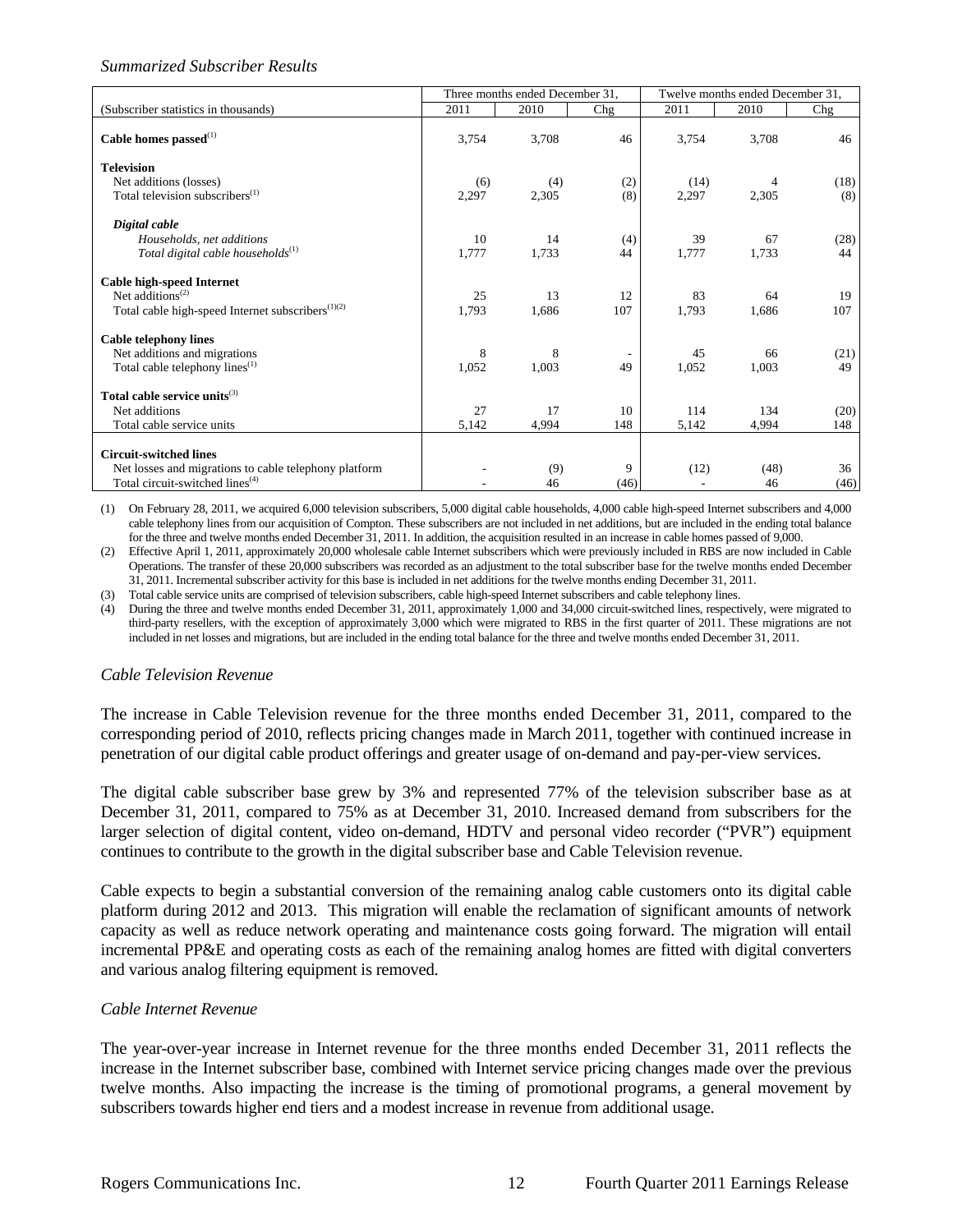With the high-speed Internet customer-base at approximately 1.8 million subscribers, Internet penetration is approximately 48% of the homes passed by our cable networks and 78% of our television subscriber base, as at December 31, 2011.

## *Home Phone Revenue*

The year-over-year decrease in Home Phone revenue for the three months ended December 31, 2011, reflects the declines in revenue associated with the legacy circuit-switched telephony base that Cable has divested over the past five quarters. The decline was partially offset by the increase in the cable telephony Home Phone customer base combined with price changes in March 2011.

Excluding the impact of the declining circuit-switched telephony business that Cable has divested as described below, the year-over-year revenue growth for Home Phone and for Cable Operations for the three months ended December 31, 2011 would have been 3% and 5%, respectively.

Cable telephony Home Phone lines in service grew 5% from December 31, 2010 to December 31, 2011. At December 31, 2011, cable telephony lines represented 28% of the homes passed by our cable networks and 46% of television subscribers.

Cable continues to focus principally on growing its on-net cable telephony line base. As a result, in the third quarter of 2010, it announced that it was divesting the assets of its off-net circuit-switched telephony business where services cannot be provided over Rogers' own cable network facilities. Under this arrangement, most of its co-location sites and related equipment were sold. In addition, the sale involved residential circuit-switched lines, with the customers served by these facilities being migrated to a third-party reseller starting late in the third quarter of 2010 and was completed during the fourth quarter of 2011, resulting in a decline of 46,000 lines in the legacy circuit-switched telephony base from December 31, 2010. During the three and twelve months ended December 31, 2011, approximately 1,000 and 34,000 circuit-switched lines were migrated to third-party resellers, with the exception of 3,000 which were migrated to RBS in the first quarter of 2011. For the three and twelve months ended December 31, 2011, the revenue reported by Cable Operations associated with the residential circuit-switched telephony business being divested totalled approximately \$2 million and \$15 million, respectively, whereas the circuit-switched telephony revenues in the three and twelve months ended December 31, 2010 totalled approximately \$11 million and \$61 million, respectively.

# *Cable Operations Operating Expenses*

Cable Operations' operating expenses decreased slightly for the three months ended December 31, 2011, compared to the corresponding period of 2010, due to timing of expenses, cost reduction and efficiency initiatives across various functions, with activity driven costs generally benefiting from lower customer churn versus the same period in the prior year. Cable Operations continues to focus on implementing a program of permanent cost reduction and efficiency improvement initiatives to control the overall growth in operating expenses.

# *Cable Operations Adjusted Operating Profit*

Cable Operations' adjusted operating profit margin was 48.1% for the three months ended December 31, 2011, compared to 45.9% in the corresponding period of 2010. The year-over-year growth in adjusted operating profit was primarily the result of the revenue and cost changes described above.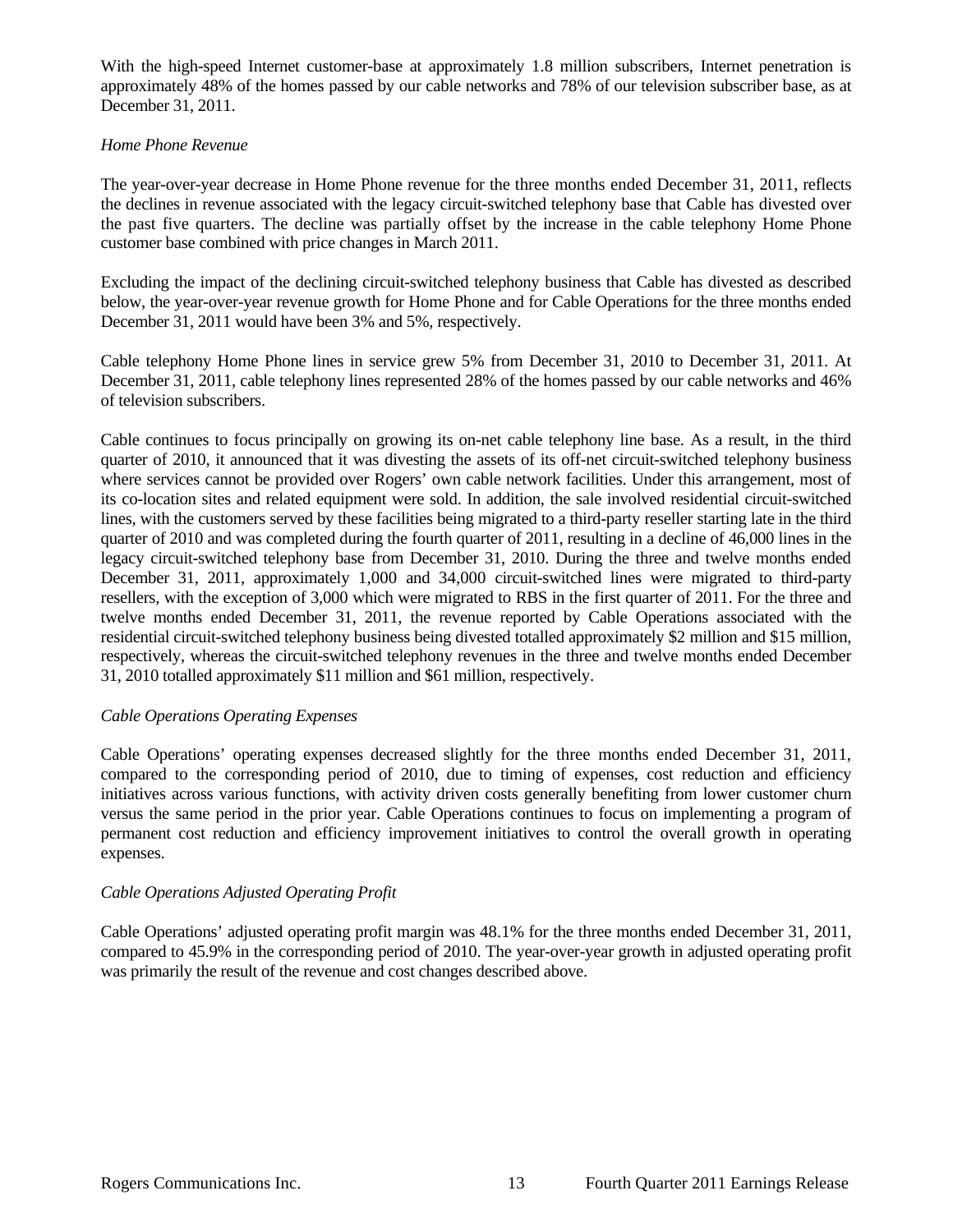# **ROGERS BUSINESS SOLUTIONS**

#### *Summarized Financial Results*

|                                                                    | Three months ended December 31, |       |              |       |         |  | Twelve months ended December 31, |              |      |         |  |
|--------------------------------------------------------------------|---------------------------------|-------|--------------|-------|---------|--|----------------------------------|--------------|------|---------|--|
| (In millions of dollars, except margin)                            | $2011^{(1)}$                    |       | $2010^{(1)}$ |       | $%$ Chg |  | $2011^{(1)}$                     | $2010^{(1)}$ |      | $%$ Chg |  |
| Operating revenue                                                  |                                 | 93    |              | 111   | (16)    |  | 405                              |              | 452  | (10)    |  |
| Operating expenses before the undernoted                           |                                 | 73    |              | 99    | (26)    |  | 319                              |              | 412  | (23)    |  |
| Adjusted operating profit $(2)$                                    |                                 | 20    |              | 12    | 67      |  | 86                               |              | 40   | 115     |  |
| Settlement of pension obligations <sup>(3)</sup>                   |                                 |       |              |       | n/m     |  | [1]                              |              |      | n/m     |  |
| Integration, restructuring and acquisition expenses <sup>(4)</sup> |                                 | (11)  |              | (9)   | 22      |  | (17)                             |              | (13) | 31      |  |
| Operating $profit^{(2)}$                                           |                                 |       |              | 2     | 200     |  | 68                               |              | 27   | 152     |  |
| Adjusted operating profit margin <sup>(2)</sup>                    |                                 | 21.5% |              | 10.8% |         |  | 21.2%                            |              | 8.8% |         |  |

(1) The operating results of Blink and Atria are included in the RBS results of operations from the dates of acquisition on January 29, 2010 and January 4, 2011, respectively.

(2) As defined. See the sections entitled "Key Performance Indicators and Non-GAAP Measures".

(3) Relates to the settlement of pension obligations for employees in the pension plans who had retired between January 1, 2009 and January 1, 2011, as a result of annuity purchases by the Company's pension plans.

(4) Costs relate to (i) severance costs resulting from the targeted restructuring of our employee base and outsourcing of certain functions; (ii) acquisition transaction costs incurred and the integration of acquired businesses; and (iii) other exit costs.

#### *Summarized Subscriber Results*

|                                                                                           |      | Three months ended December 31, |                       | Twelve months ended December 31, |      |                 |  |  |  |
|-------------------------------------------------------------------------------------------|------|---------------------------------|-----------------------|----------------------------------|------|-----------------|--|--|--|
| (Subscriber statistics in thousands)                                                      | 2011 | 2010                            | Chg                   | 2011                             | 2010 | $\mathbb{C}$ hg |  |  |  |
| Local line equivalents <sup><math>(1)</math></sup><br><b>Total local line equivalents</b> | 109  | 146                             | 37)                   | 109                              | 146  |                 |  |  |  |
| Broadband data circuits <sup><math>(2)(3)</math></sup><br>Total broadband data circuits   | 32   | 42                              | $^{\prime}10^{\cdot}$ | 32                               | 42   | (10)            |  |  |  |

(1) Local line equivalents include individual voice lines plus Primary Rate Interfaces ("PRIs") at a factor of 23 voice lines each. The amount includes approximately nil and 3,000 circuit-switched lines which were migrated from Cable Operations to RBS during the three and twelve months ended December 31, 2011, respectively.

(2) Broadband data circuits are those customer locations accessed by data networking technologies including DOCSIS, DSL, E10/100/1000, OC 3/12 and DS 1/3. Effective April 1, 2011, approximately 20,000 circuits which were previously included in RBS are now included in Cable. These subscribers were removed from the ending balance for the three and twelve months ended December 31, 2011.

(3) On January 4, 2011, RBS acquired approximately 4,000 broadband data circuits from its acquisition of Atria, and these are reflected in the total amounts shown.

#### *RBS Revenue*

The decrease in RBS revenue for the three months ended December 31, 2011, primarily reflects the planned decline in certain categories of the lower margin legacy business, partially offset by the growth in next generation IP and other on-net services. RBS' focus is primarily on IP-based services and increasingly on leveraging higher margin on-net and near-net revenue opportunities utilizing both the acquired Atria and Blink networks and Cable's existing network facilities to expand offerings to the medium-sized enterprise, public sector and carrier markets. The lower margin off-net legacy business, which includes long-distance, local and certain legacy data services, continues to decline and was down 40% for the quarter and 32% for the year. In comparison, the higher margin next generation business was up 14% and 11%, respectively. For the three and twelve months ended December 31, 2011, the acquisition of Atria contributed revenue of \$17 million and \$72 million, respectively.

# *RBS Operating Expenses*

The decrease in operating expenses for the three months ended December 31, 2011, compared to the corresponding period of 2010, reflects the planned decrease in legacy services related costs due to lower volumes and subscriber levels, permanent cost reductions resulting from a 2010 restructuring of the employee base, lower sales within certain customer segments, and operating efficiencies stemming from the integration of Blink and Atria.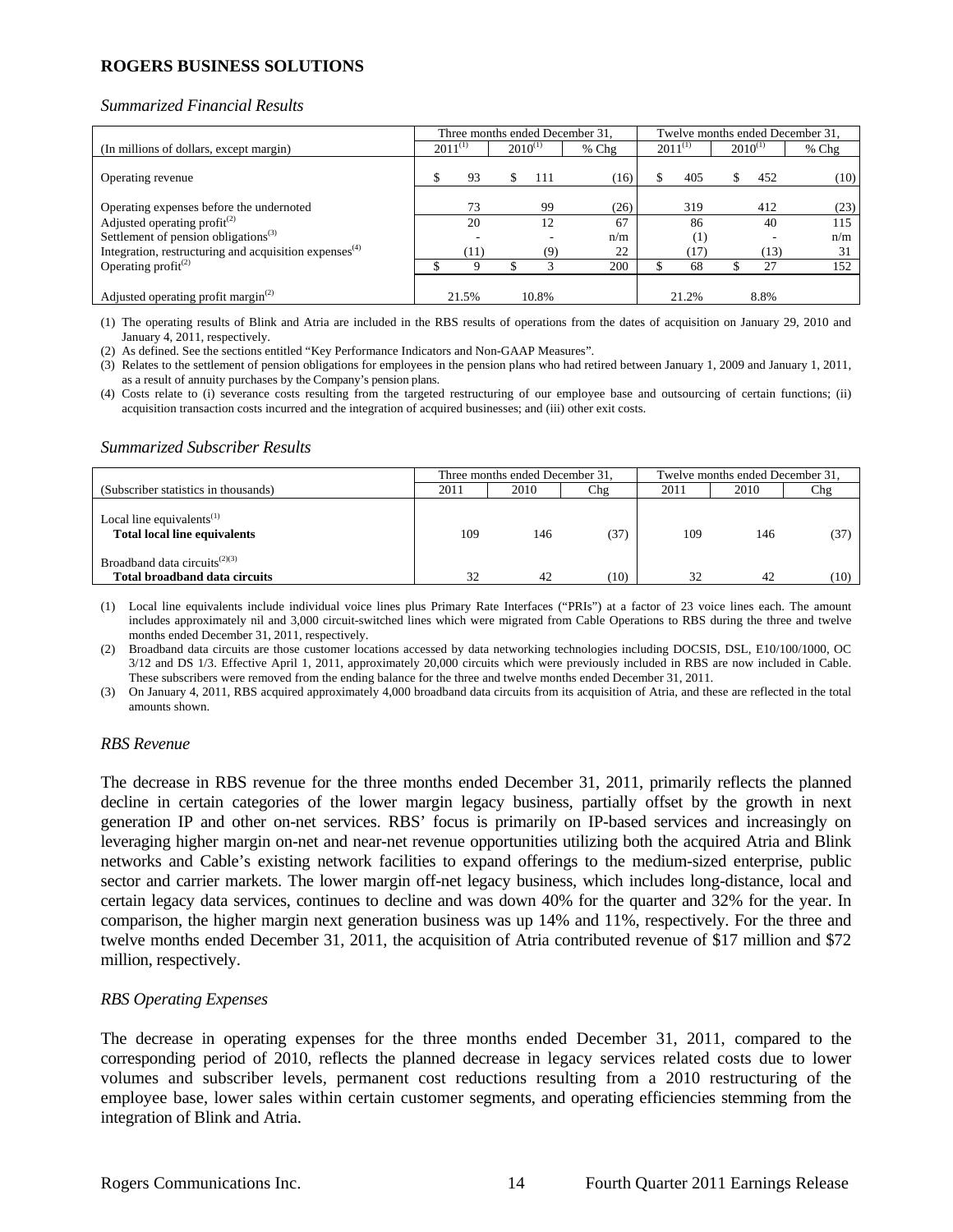#### *RBS Adjusted Operating Profit*

The year-over-year growth in adjusted operating profit reflects the acquisition of the higher margin Atria and Blink on-net data businesses, and the RBS focus on growing its on-net next generation data revenue. This strategic shift has more than offset the planned declines in the lower margin legacy voice and data services. Cost reductions and efficiency initiatives across various functions have also contributed to higher operating profit and adjusted operating profit margins in the quarter. For the three and twelve months ended December 31, 2011, the acquisition of Atria contributed adjusted operating profit of \$10 million and \$43 million, respectively, contributing to the growth of the next generation services market, including data and Internet.

# **VIDEO**

#### *Summarized Financial Results*

|                                                                    |      |            |      |            | Three months ended December 31, | Twelve months ended December 31, |            |      |            |         |
|--------------------------------------------------------------------|------|------------|------|------------|---------------------------------|----------------------------------|------------|------|------------|---------|
| (In millions of dollars, except margin)                            | 2011 |            | 2010 |            | $%$ Chg                         | 2011                             |            | 2010 |            | $%$ Chg |
| Operating revenue                                                  |      | 22         |      | 32         | (31)                            |                                  | 82         |      | 143        | (43)    |
| Operating expenses before the undernoted                           |      | 29         |      | 52         | (44)                            |                                  | 105        |      | 176        | (40)    |
| Adjusted operating loss <sup>(1)</sup>                             |      |            |      | (20)       | (65)                            |                                  | (23)       |      | (33)       | (30)    |
| Integration, restructuring and acquisition expenses <sup>(2)</sup> |      | (3)        |      | (1)        | 200                             |                                  | (14)       |      | (7)        | 100     |
| Other items, $net^{(3)}$                                           |      |            |      |            | n/m                             |                                  |            |      |            | n/m     |
| Operating $loss^{(1)}$                                             |      | (10)       |      | (21)       | (52)                            |                                  | (37)       |      | (38)       | (3)     |
| Adjusted operating loss margin $(1)$                               |      | $(31.8\%)$ |      | $(62.5\%)$ |                                 |                                  | $(28.0\%)$ |      | $(23.1\%)$ |         |

(1) As defined. See the sections entitled "Key Performance Indicators and Non-GAAP Measures".

(2) Costs relate to (i) severance costs resulting from the targeted restructuring of our employee base and (ii) the closure of certain Video stores.

(3) Relates to the resolution of accruals relating to prior periods.

#### *Video Revenue*

The results of the Video segment include our video and game sale and rental business which has been, and continues to be, restructured and downsized coinciding with the declining market opportunity. The decrease in Video revenue for the three months ended December 31, 2011, compared to the corresponding period of 2010, was the result of a continued decline in video rental and sales activity and the reduction of nearly 20% in the number of store locations since the start of 2010.

#### *Video Adjusted Operating Loss*

The adjusted operating loss at Video decreased for the three months ended December 31, 2011, compared to the corresponding period of 2010, reflecting the expected reduction of revenues and expenses, as discussed above.

#### *Cable Additions to PP&E*

Cable additions to PP&E are classified into the following categories:

|                               | Three months ended December 31, |      |  |              |         | Twelve months ended December 31, |      |  |      |       |
|-------------------------------|---------------------------------|------|--|--------------|---------|----------------------------------|------|--|------|-------|
| (In millions of dollars)      |                                 | 2011 |  | 2010         | $%$ Chg |                                  | 2011 |  | 2010 | % Chg |
|                               |                                 |      |  |              |         |                                  |      |  |      |       |
| Additions to PP&E             |                                 |      |  |              |         |                                  |      |  |      |       |
| Customer premise equipment    | \$                              | 70   |  | 35           | 100     |                                  | 225  |  | 234  | (4)   |
| Scalable infrastructure       |                                 | 86   |  | 67           | 28      |                                  | 267  |  | 201  | 33    |
| Line extensions               |                                 | 15   |  | 13           | 15      |                                  | 47   |  | 43   |       |
| Upgrades and rebuild          |                                 |      |  | <sub>6</sub> | (17)    |                                  | 13   |  | 20   | (35)  |
| Support capital               |                                 | 55   |  | 36           | 53      |                                  | 196  |  | 113  |       |
| <b>Total Cable Operations</b> |                                 | 231  |  | 157          | 47      |                                  | 748  |  | 611  | 22    |
| <b>RBS</b>                    |                                 | 13   |  | 13           |         |                                  | 55   |  | 38   | 45    |
| Video                         |                                 | ۰    |  | 8            | n/m     |                                  |      |  | 13   | n/m   |
| Total additions to PP&E       |                                 | 244  |  | 178          | 37      |                                  | 803  |  | 662  | 21    |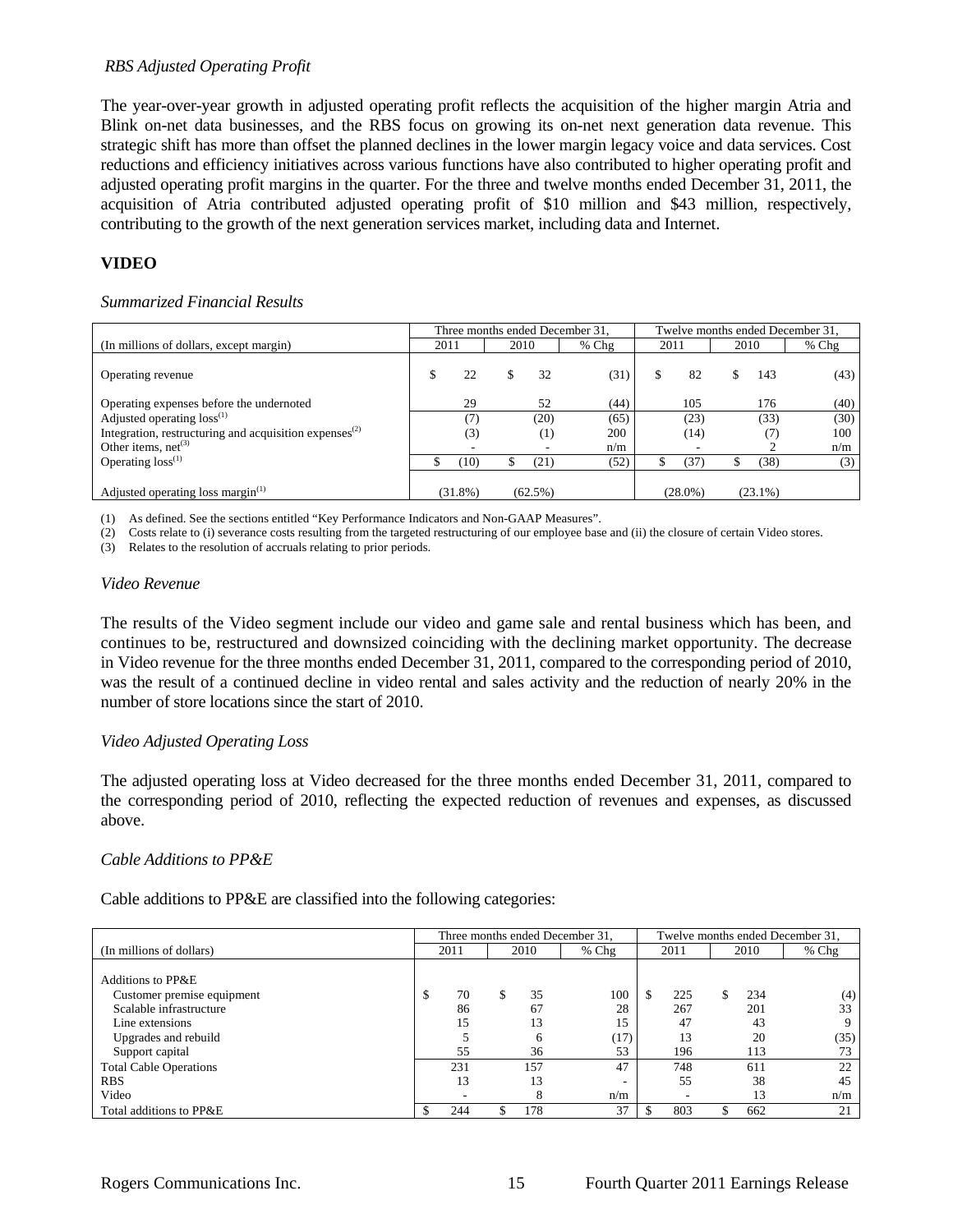The Cable Operations segment categorizes its PP&E expenditures according to a standardized set of reporting categories that were developed and agreed to by the U.S. cable television industry and that facilitate comparisons of additions to PP&E between different cable companies. Under these industry definitions, Cable Operations additions to PP&E are classified into the following five categories:

- Customer premise equipment ("CPE"), which includes the equipment for digital set-top terminals, Internet modems and associated installation costs;
- Scalable infrastructure, which includes non-CPE costs to meet business growth and to provide service enhancements;
- Line extensions, which includes network costs to enter new service areas;
- Upgrades and rebuild, which includes the costs to modify or replace existing coaxial cable, fibre-optic equipment and network electronics; and
- Support capital, which includes the costs associated with the purchase, replacement or enhancement of nonnetwork assets.

Additions to Cable PP&E include continued investments in the cable network to enhance the customer experience through increased speed and performance of our Internet service and capacity enhancements to our digital network to allow for incremental HD and On-Demand services to be added.

The increase in Cable Operations PP&E additions for the three months ended December 31, 2011, compared to the corresponding period of 2010, resulted from higher CPE, scalable infrastructure and support capital expenditures due to projects associated with quality related investments on IPv6 compliance initiatives, timing of spend on infrastructure projects and development work on new video platform capabilities. Support capital investments that contributed to the increase relate to customer billing systems and platforms for new services. Higher investments in set-top boxes due to higher subscriber activity, partially offset by lower unit pricing, contributed to the increase in CPE for the three months ended December 31, 2011.

RBS PP&E additions on customer networks and support capital were flat for the three months ended December 31, 2011, compared to the corresponding period of 2010.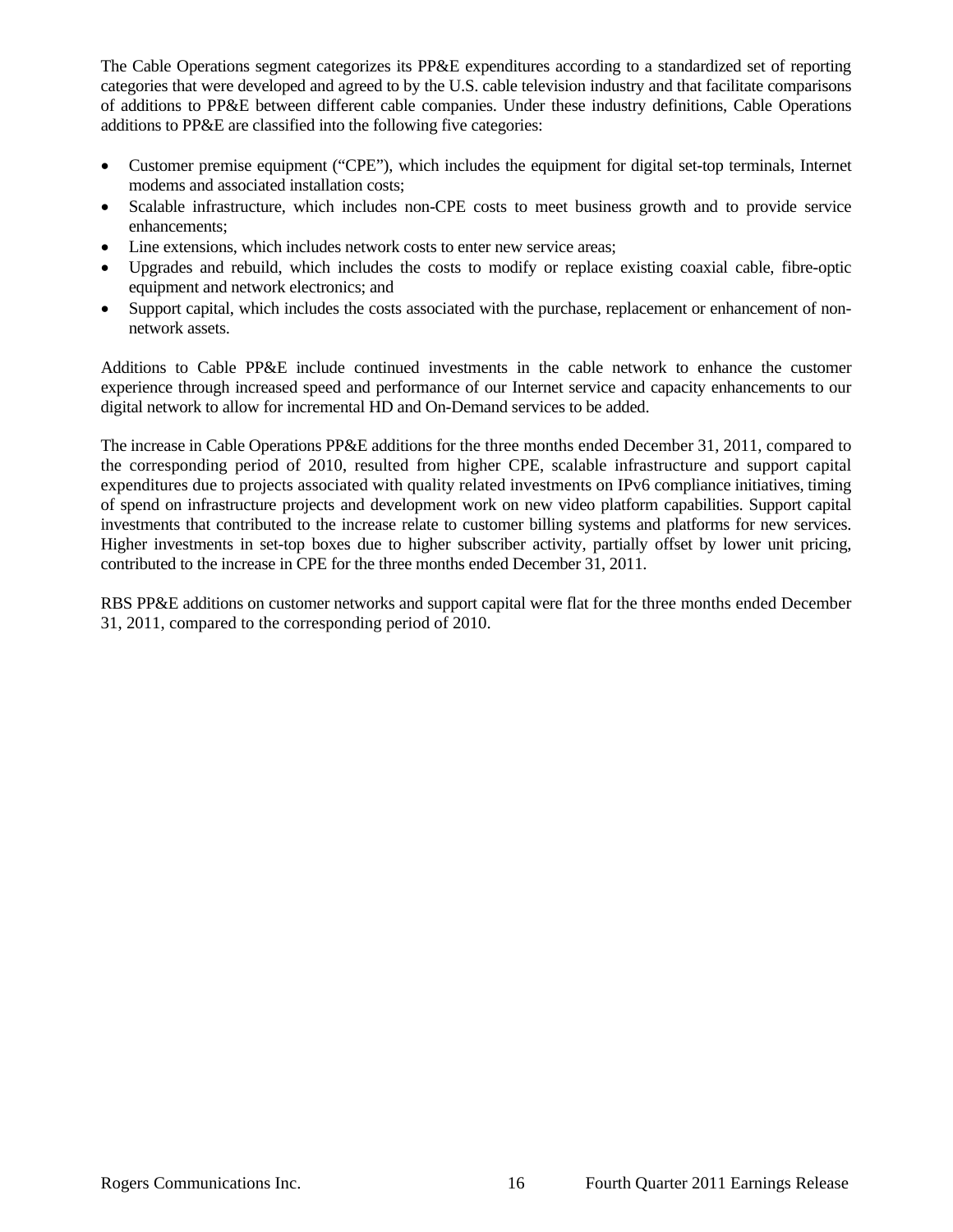# **MEDIA**

#### *Summarized Media Financial Results*

|                                                                    |              |       |              |      | Three months ended December 31, | Twelve months ended December 31, |              |   |              |       |
|--------------------------------------------------------------------|--------------|-------|--------------|------|---------------------------------|----------------------------------|--------------|---|--------------|-------|
| (In millions of dollars, except margin)                            | $2011^{(1)}$ |       | $2010^{(1)}$ |      | $%$ Chg                         |                                  | $2011^{(1)}$ |   | $2010^{(1)}$ | % Chg |
| Operating revenue                                                  |              | 428   | \$           | 416  |                                 | \$                               | 1,611        | S | 1.461        | 10    |
| Operating expenses before the undernoted                           |              | 384   |              | 392  | (2)                             |                                  | 1,431        |   | 1,330        | 8     |
| Adjusted operating profit <sup>(2)</sup>                           |              | 44    |              | 24   | 83                              |                                  | 180          |   | 131          | 37    |
| Stock-based compensation (expense) recovery <sup>(3)</sup>         |              | (4)   |              | 3    | n/m                             |                                  | (9)          |   | (10)         | (10)  |
| Settlement of pension obligations <sup>(4)</sup>                   |              |       |              |      | n/m                             |                                  | (3)          |   |              | n/m   |
| Integration, restructuring and acquisition expenses <sup>(5)</sup> |              | (3)   |              | (11) | (73)                            |                                  | (14)         |   | (12)         |       |
| Other items, $net^{(6)}$                                           |              |       |              |      | n/m                             |                                  |              |   | (4)          | n/m   |
| Operating profit <sup>(2)</sup>                                    |              | 37    |              | 16   | 131                             |                                  | 154          |   | 105          | 47    |
| Adjusted operating profit margin <sup>(2)</sup>                    |              | 10.3% |              | 5.8% |                                 |                                  | 11.2%        |   | 9.0%         |       |
| Additions to $PPAE^{(2)}$                                          |              | 31    |              | 15   | 107                             |                                  | 61           |   | 38           | 61    |

(1) The operating results of BV! Media Inc. ("BV Media"), BOUNCE, and BOB-FM are included in Media's results of operations from the dates of acquisition on October 1, 2010, January 31, 2011 and January 31, 2011, respectively.

(2) As defined. See the section entitled "Key Performance Indicators and Non-GAAP Measures".

(3) See the section entitled "Stock-based Compensation".

(4) Relates to the settlement of pension obligations for employees in the pension plans who had retired between January 1, 2009 and January 1, 2011, as a result of annuity purchases by the Company's pension plans.

(5) Costs incurred relate to (i) severance costs resulting from the targeted restructuring of our employee base and (ii) acquisition transaction costs incurred and the integration of acquired businesses.

(6) Relates to the resolution of obligations and accruals relating to prior periods.

#### *Media Revenue*

The increase in Media's revenue for the three months ended December 31, 2011 compared to the corresponding period of 2010 was mainly the result of increased advertising sales and new subscriber fees generated from Sportsnet ONE. For the three months ended December 31, 2011, Radio, Sportsnet, and Television, all contributed to the growth in revenue which was partially offset by declines at Publishing and Sports Entertainment, and relatively flat year-over-year sales at The Shopping Channel. The sequential slowing in the rate of Media's revenue growth from 10% in the third quarter of 2011 to 3% in the current quarter primarily reflects the slow-down in advertising market activity stemming from uncertainty associated with negative global economic news and the partial disposition of the trade publication portfolio in the second quarter of 2011.

#### *Media Operating Expenses*

Media's operating expenses decreased for the three months ended December 31, 2011, compared to the corresponding period of 2010, primarily due to focused cost management and the partial disposition of the trade publication portfolio partially offset by an increase in planned programming spending.

#### *Media Adjusted Operating Profit*

The increase in Media's adjusted operating profit for the three months ended December 31, 2011, compared to the corresponding period of 2010, primarily reflects the revenue and expense changes discussed above.

#### *Media Additions to PP&E*

Media's PP&E additions during the three months ended December 31, 2011 increased from the corresponding period in 2010 primarily due to television broadcast infrastructure upgrades.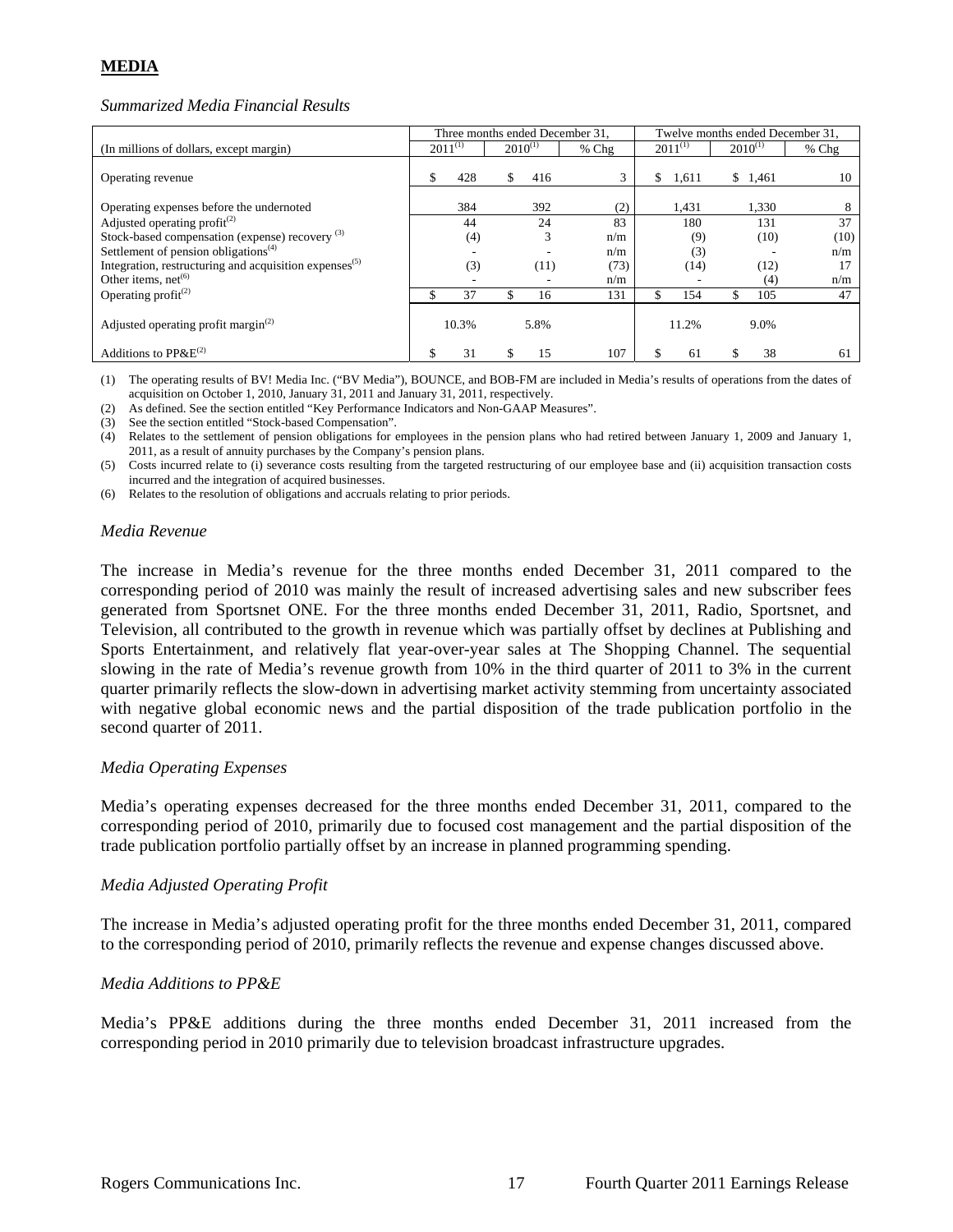# **CORPORATE**

### *Other Corporate Developments*

On December 9, 2011, we announced that, along with Bell Canada, we are jointly acquiring a net 75 percent equity interest in MLSE being sold by the Ontario Teacher's Pensions Plan. MLSE is Canada's preeminent leader in delivering top quality sports and entertainment experiences to fans through its ownership of the NHL's Toronto Maple Leafs, the NBA's Toronto Raptors, MLS's Toronto FC, and the AHL's Toronto Marlies, along with sports entertainment venues and specialty television networks. Rogers' net cash commitment, following a planned leveraged recapitalization of MLSE, will total approximately \$533 million, representing a 37.5 percent equity interest in MLSE, and will be funded with currently available liquidity. The transaction is expected to close in mid-2012 and is subject to regulatory and league approvals.

# **RECONCILIATION OF NET INCOME TO OPERATING PROFIT AND ADJUSTED OPERATING PROFIT FOR THE PERIOD**

The items listed below represent the consolidated income and expense amounts that are required to reconcile net income as defined under IFRS to the non-GAAP measures operating profit and adjusted operating profit for the period. See the section entitled "Supplementary Information" for a full reconciliation to adjusted operating profit, adjusted net income, adjusted earnings per share and free cash flow. For details of these amounts on a segmentby-segment basis and for an understanding of intersegment eliminations on consolidation, the following section should be read in conjunction with the tables in the Supplementary Information entitled "Segmented Information".

|                                                     | Three months ended December 31, |                |       |             | Twelve months ended December 31, |       |
|-----------------------------------------------------|---------------------------------|----------------|-------|-------------|----------------------------------|-------|
| (In millions of dollars)                            | 2011                            | 2010           | % Chg | 2011        | 2010                             | % Chg |
|                                                     |                                 |                |       |             |                                  |       |
| Net income                                          | 327<br>S                        | 302<br>\$.     | 8     | \$<br>1,563 | \$<br>1,502                      |       |
| Income tax expense                                  | 95                              | 143            | (34)  | 535         | 612                              | (13)  |
| Other expense $(income)^{(1)}$                      | 3                               | 10             | (70)  | (8)         | (1)                              | n/m   |
| Finance costs:                                      |                                 |                |       |             |                                  |       |
| Interest on long-term debt                          | 169                             | 164            |       | 668         | 669                              |       |
| Loss on repayment of long-term debt                 |                                 |                | n/m   | 99          | 87                               | 14    |
| Foreign exchange loss (gain)                        | (12)                            | (13)           | (8)   | 6           | (20)                             | n/m   |
| Change in fair value of derivative instruments      | 9                               | 26             | (65)  | (14)        | 22                               | n/m   |
| Capitalized interest                                | (10)                            | (1)            | n/m   | (29)        | (3)                              | n/m   |
| Amortization of deferred transaction costs          | $\overline{c}$                  | $\overline{2}$ |       | 8           | 13                               | (38)  |
| Operating income                                    | 583                             | 633            | (8)   | 2,828       | 2,881                            | (2)   |
| Impairment of assets                                |                                 | 11             | n/m   |             | 11                               | n/m   |
| Depreciation and amortization                       | 454                             | 429            | 6     | 1,743       | 1,639                            | 6     |
| Operating profit                                    | 1,037                           | 1,073          | (3)   | 4,571       | 4,531                            |       |
| Stock-based compensation expense (recovery)         | 34                              | (26)           | n/m   | 64          | 50                               | 28    |
| Settlement of pension obligations                   |                                 |                | n/m   | 11          |                                  | n/m   |
| Integration, restructuring and acquisition expenses | 23                              | 22             |       | 70          | 40                               | 75    |
| Other items, net                                    |                                 | (5)            | n/m   |             | 14                               | n/m   |
| Adjusted operating profit                           | 1,094                           | \$<br>1,064    | 3     | 4,716<br>S  | \$<br>4,635                      | 2     |

*Net Income and Earnings Per Share* 

(1) Other income includes share of the income in associates and joint ventures accounted for using the equity method, net of tax.

We recorded net income of \$327 million for the three months ended December 31, 2011, or basic earnings per share of \$0.62 and diluted earnings per share of \$0.61, compared to net income of \$302 million, or basic earnings per share of \$0.54 and diluted earnings per share of \$0.50 in the corresponding period of 2010.

On an adjusted basis, we recorded net income of \$372 million for the three months ended December 31, 2011, or basic and diluted earnings per share of \$0.70, compared to adjusted net income of \$338 million, or basic and diluted adjusted earnings per share of \$0.60 in the corresponding period of 2010.

# *Income Tax Expense*

Our effective income tax rate for the three months ended December 31, 2011 was 22.5%. This rate differed from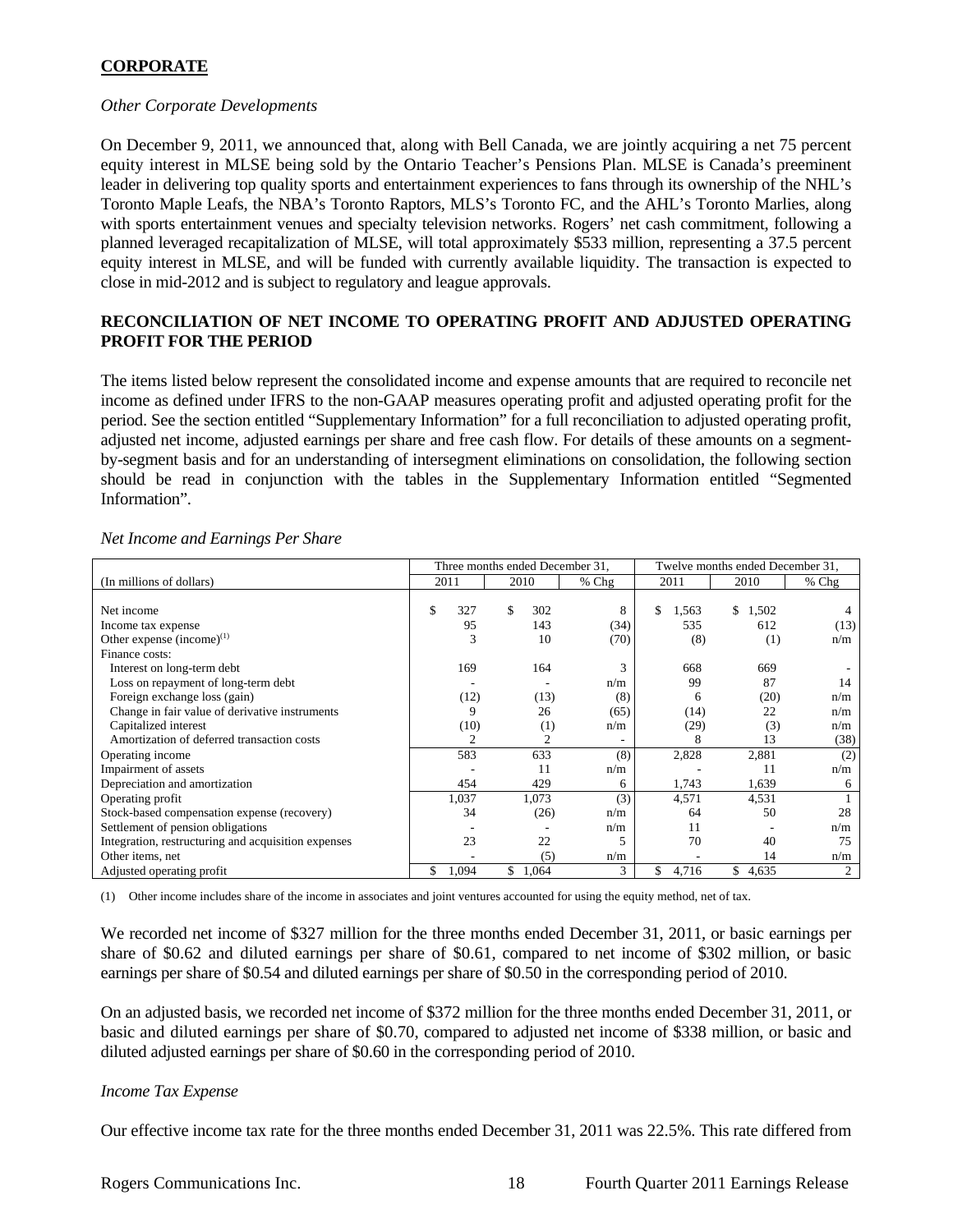the 2011 statutory income tax rate of 28.0% primarily due to an income tax recovery of \$30 million resulting from the effect of tax rate changes. With respect to cash income tax payments as opposed to accounting income tax expense, we expect to utilize substantially all of our remaining non-capital income tax loss carryforwards in 2012. As a result of the utilization of our non-capital income tax loss carryforwards as well as of legislation eliminating the deferral of partnership income that was substantively enacted on October 4, 2011, we estimate our cash income tax payments will increase significantly in 2012 from the \$99 million we paid in 2011 as detailed in the section of this earnings release entitled "2012 Financial Guidance". While both of these items impact the timing of cash taxes, neither are expected to have a material impact to our income tax expense for accounting purposes.

|                                                            |    | Three months ended December 31, |           | Twelve months ended December 31. |       |    |       |
|------------------------------------------------------------|----|---------------------------------|-----------|----------------------------------|-------|----|-------|
| (In millions of dollars)                                   |    | 2011                            | 2010      |                                  | 2011  |    | 2010  |
|                                                            |    |                                 |           |                                  |       |    |       |
| Statutory income tax rate                                  |    | 28.0%                           | 30.5%     |                                  | 28.0% |    | 30.5% |
| Income before income taxes                                 | ъ  | 422                             | \$<br>445 |                                  | 2.098 |    | 2.114 |
| Computed income tax expense                                | \$ | 118                             | \$<br>136 | \$                               | 587   | \$ | 645   |
| Increase (decrease) in income taxes resulting from:        |    |                                 |           |                                  |       |    |       |
| Effect of tax rate changes                                 |    | (30)                            | (23)      |                                  | (59)  |    | (69)  |
| Recognition of previously unrecognized deferred tax assets |    | (8)                             | (5)       |                                  | (12)  |    | (5)   |
| Stock-based compensation                                   |    |                                 | 40        |                                  |       |    | 40    |
| Other items                                                |    | 13                              | (5)       |                                  | 15    |    |       |
| Income tax expense                                         |    | 95                              | 143       |                                  | 535   |    | 612   |
| Effective income tax rate                                  |    | 22.5%                           | 32.1%     |                                  | 25.5% |    | 28.9% |

#### *Interest on Long-Term Debt*

The increase in interest expense for the three months ended December 31, 2011, compared to the corresponding period of 2010, including the impact of cross-currency interest rate exchange agreements ("Debt Derivatives"), reflects the increase in the amount of debt primarily as a result of refinancing activities completed in the first quarter of 2011, substantially offset by a decrease in the weighted-average interest rate on long-term debt at December 31, 2011 compared to December 31, 2010. See the section entitled "Consolidated Liquidity and Capital Resources".

# *Foreign Exchange Loss (Gain)*

During the three months ended December 31, 2011, the Canadian dollar strengthened by 3.1 cents versus the U.S. dollar resulting in a foreign exchange gain of \$12 million, primarily related to the US\$350 million Senior Notes due 2038 for which the associated Debt Derivatives have not been designated as hedges for accounting purposes. During the three months ended December 31, 2010, the Canadian dollar strengthened by 3.4 cents versus the U.S. dollar, resulting in a foreign exchange gain of \$13 million, also primarily related to the US\$350 million Senior Notes due 2038 for which the associated Debt Derivatives are not designated as hedges for accounting purposes. Much of this gain is offset by the coincident change in the fair value of our Derivative Instruments as discussed below.

#### *Change in Fair Value of Derivative Instruments*

The change in the fair value of derivative instruments expense in the three months ended December 31, 2011 was primarily the result of (i) a non-cash change in the fair value of the Debt Derivatives hedging our US\$350 million Senior Notes due 2038 that have not been designated as hedges for accounting purposes and (ii) a non-cash gain pertaining to an estimate of the relative hedge ineffectiveness of Debt Derivatives which have been designated as hedges for accounting purposes. The change in fair value of the Debt Derivatives was primarily caused by changes in the value of the Canadian dollar relative to that of the U.S. dollar. During the three months ended December 31, 2011, the Canadian dollar strengthened by 3.1 cents, versus the U.S. dollar. We have recorded the fair value of our Debt Derivatives using an estimated credit-adjusted mark-tomarket valuation. Much of this change in the fair value of our Derivative Instruments is offset by the foreign exchange gain discussed above. For the impact, refer to the section entitled "Mark-to-Market Value of Derivatives".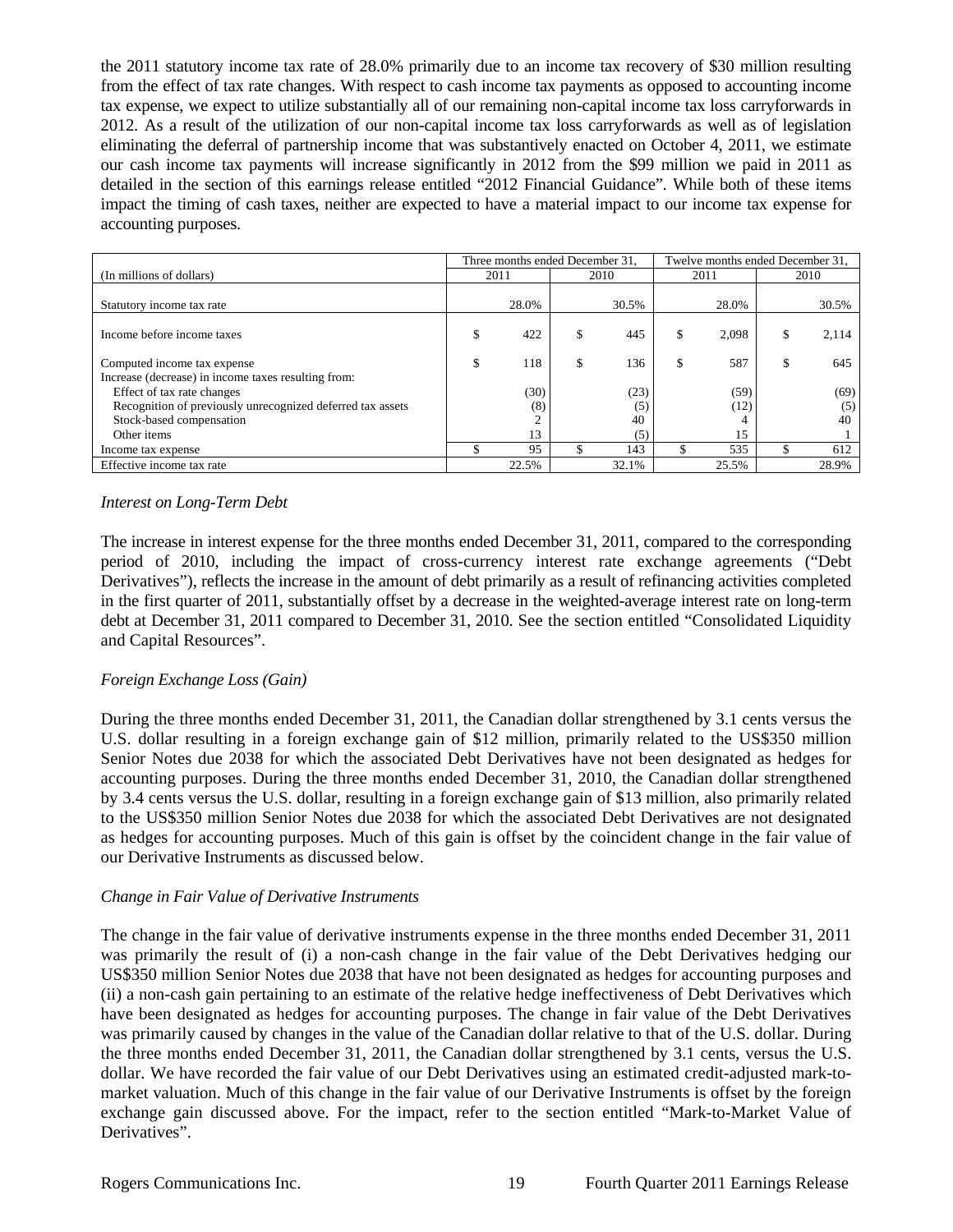# *Operating Income*

The decrease in our operating income in the three months ended December 31, 2011, compared to the corresponding period of 2010, reflects an increase in revenue of \$39 million offset by the growth in expenses of \$99 million. See the section above entitled "Segment Review" for a detailed discussion of respective segment results.

## *Depreciation and Amortization Expense*

The increase in depreciation and amortization expense for the three months ended December 31, 2011, compared to the corresponding period of 2010, primarily reflects an increase in amortization of certain intangible assets relating to our acquisitions over the past year and an increase in depreciation on PP&E additions, partially related to information technology systems and increased network spending on our LTE network.

#### *Stock-based Compensation*

A summary of stock-based compensation expense (recovery) is as follows:

|                          | Three months ended December 31, |    |      |      | Twelve months ended December 31, |    |      |    |
|--------------------------|---------------------------------|----|------|------|----------------------------------|----|------|----|
| (In millions of dollars) | 2011                            |    | 2010 |      | 2011                             |    | 2010 |    |
|                          |                                 |    |      |      |                                  |    |      |    |
| Wireless                 |                                 |    |      | (2)  | D                                | 10 |      |    |
| Cable                    |                                 |    |      | (C)  |                                  |    |      |    |
| Media                    |                                 |    |      |      |                                  |    |      |    |
| Corporate                |                                 | 20 |      | (16) |                                  | 36 |      |    |
|                          |                                 | 34 |      | (26) |                                  | 64 |      | 50 |

At December 31, 2011, we had a liability of \$194 million, compared to a liability of \$180 million at December 31, 2010, related to stock-based compensation recorded at its fair value, including stock options, restricted share units and deferred share units. In the three months ended December 31, 2011, \$16 million, as compared to \$9 million for the corresponding period of 2010, was paid to holders of restricted share units, deferred share units, and upon exercise of stock options using a cash settlement feature which we adopted for stock options in May 2007. The expense in a given period, which is included in operating costs under employee salaries and benefits, is generally a function of the vesting of options and units and a true up to the liability associated with changes to the fair value of the underlying options and units each reporting period.

# *Integration, Restructuring and Acquisition Expenses*

During the three months ended December 31, 2011, we incurred \$23 million of integration, restructuring and acquisition expenses to improve our costs structure related to (i) severance costs associated with the targeted restructuring of our employee base (\$13 million); and (ii) the closure of certain Rogers Video stores and other exit costs (\$10 million).

# *Adjusted Operating Profit*

As discussed above, the adjusted operating profit in Wireless decreased modestly, which was offset by the increases at Cable and Media for the three months ended December 31, 2011, compared to the three months ended December 31, 2010. For discussions of the results of operations of each of these segments, refer to the respective segment discussions above.

For the three months ended December 31, 2011, consolidated adjusted operating profit increased to \$1,094 million, compared to \$1,064 million in the corresponding period of the prior year. Consolidated adjusted operating profit for the three months ended December 31, 2011 and December 31, 2010, respectively, excludes (i) stock-based compensation expense (recovery) of \$34 million and \$(26) million; (ii) integration, restructuring and acquisition expenses of \$23 million and \$22 million; and (iii) other items of \$nil and \$5 million.

For details on the determination of adjusted operating profit, which is a non-GAAP measure, see the sections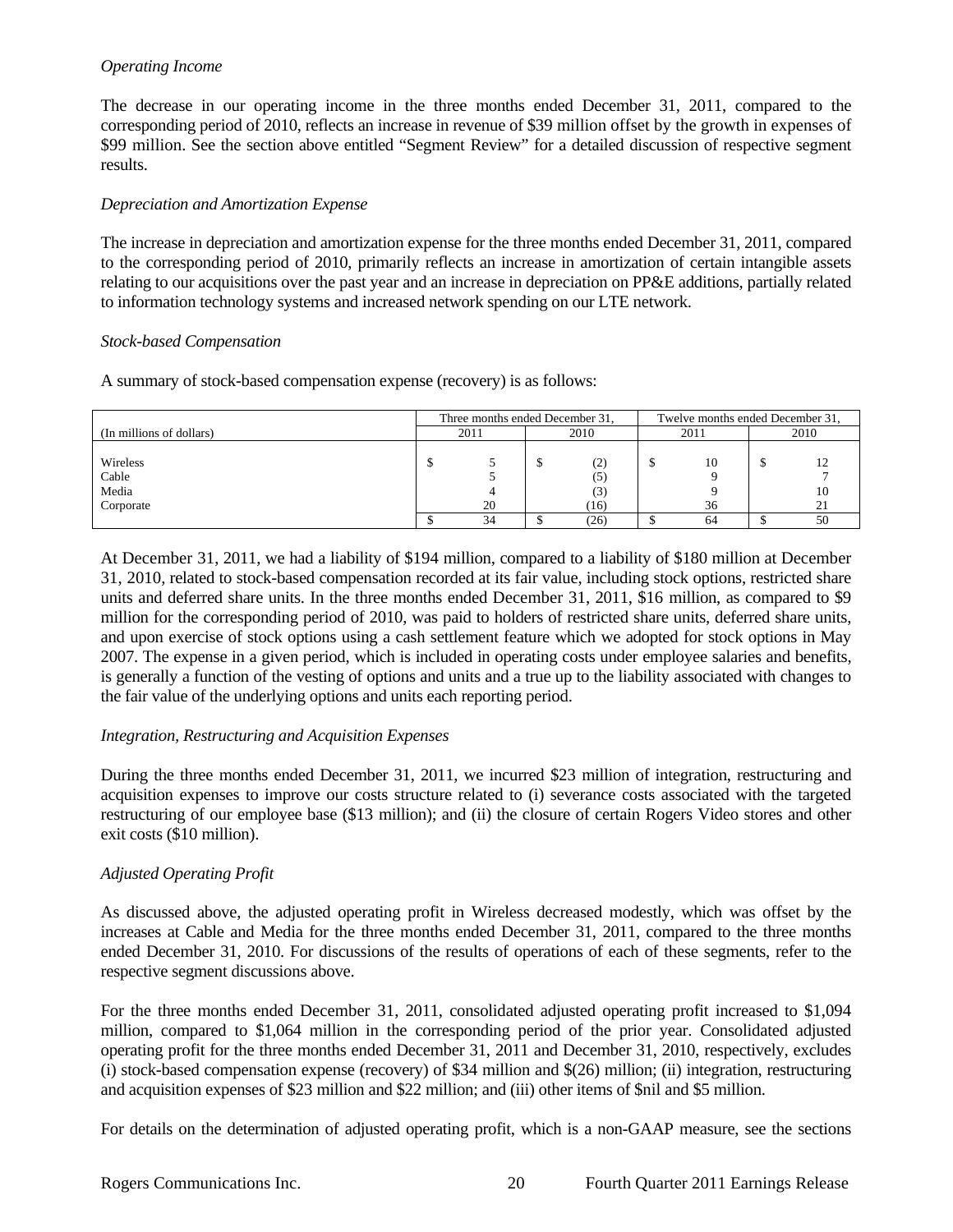entitled "Supplementary Information" and "Key Performance Indicators and Non-GAAP Measures".

# **ADDITIONS TO PP&E**

For details on the additions of PP&E for the Wireless, Cable and Media segments, refer to the section above entitled "Segment Review".

#### *Corporate Additions to PP&E*

The corporate additions to PP&E of \$31 million for the three months ended December 31, 2011, and \$52 million for the three months ended December 31, 2010, were mainly related to spending on facilities in the current quarter and an enterprise-wide billing and business support systems initiative in the prior periods.

# **OVERVIEW OF LIQUIDITY, FINANCING AND SHARE CAPITAL ACTIVITIES**

#### **Consolidated Liquidity and Capital Resources**

#### *Operations*

#### *Three months ended December 31, 2011*

For the three months ended December 31, 2011, cash generated from operations before changes in non-cash operating items, which is calculated by removing the effect of all non-cash items from net income, increased to \$1,094 million from \$1,081 million in the corresponding period of 2010.

Taking into account the changes in non-cash operating working capital items, income taxes paid and interest paid for the three months ended December 31, 2011, cash generated from operations was \$1,025 million, compared to \$893 million in the corresponding period of 2010. The \$132 million increase is primarily the result of a \$156 million increase in non-cash operating working capital items, and a \$44 million decrease in interest paid in the quarter as a result of the refinancing activities completed in the first quarter of 2011, partially offset by an \$81 million increase in income taxes paid. Total net funds generated or raised in the three months ended December 31, 2011 aggregated approximately \$1,157 million, comprising the cash generated from operations together with the following:

- \$130 million net advances borrowed under the bank credit facility during the fourth quarter; and
- \$2 million from the issuance of Class B Non-Voting shares under the exercise of employee stock options.

Net funds used during the three months ended December 31, 2011 totalled approximately \$1,190 million, the details of which include the following:

- additions to PP&E of \$621 million, including \$32 million of related changes in non-cash working capital;
- the payment of quarterly dividends of \$190 million on our Class A Voting and Class B Non-Voting shares;
- the purchase for cancellation of approximately 10 million Class B Non-Voting shares for an aggregate purchase price of approximately \$374 million; and
- payments for program rights and other net investments of \$5 million.

Taking into account the opening bank advances of \$24 million at the beginning of the period and the generation and uses of funds described above, the bank advances at December 31, 2011 were \$57 million.

*Financing*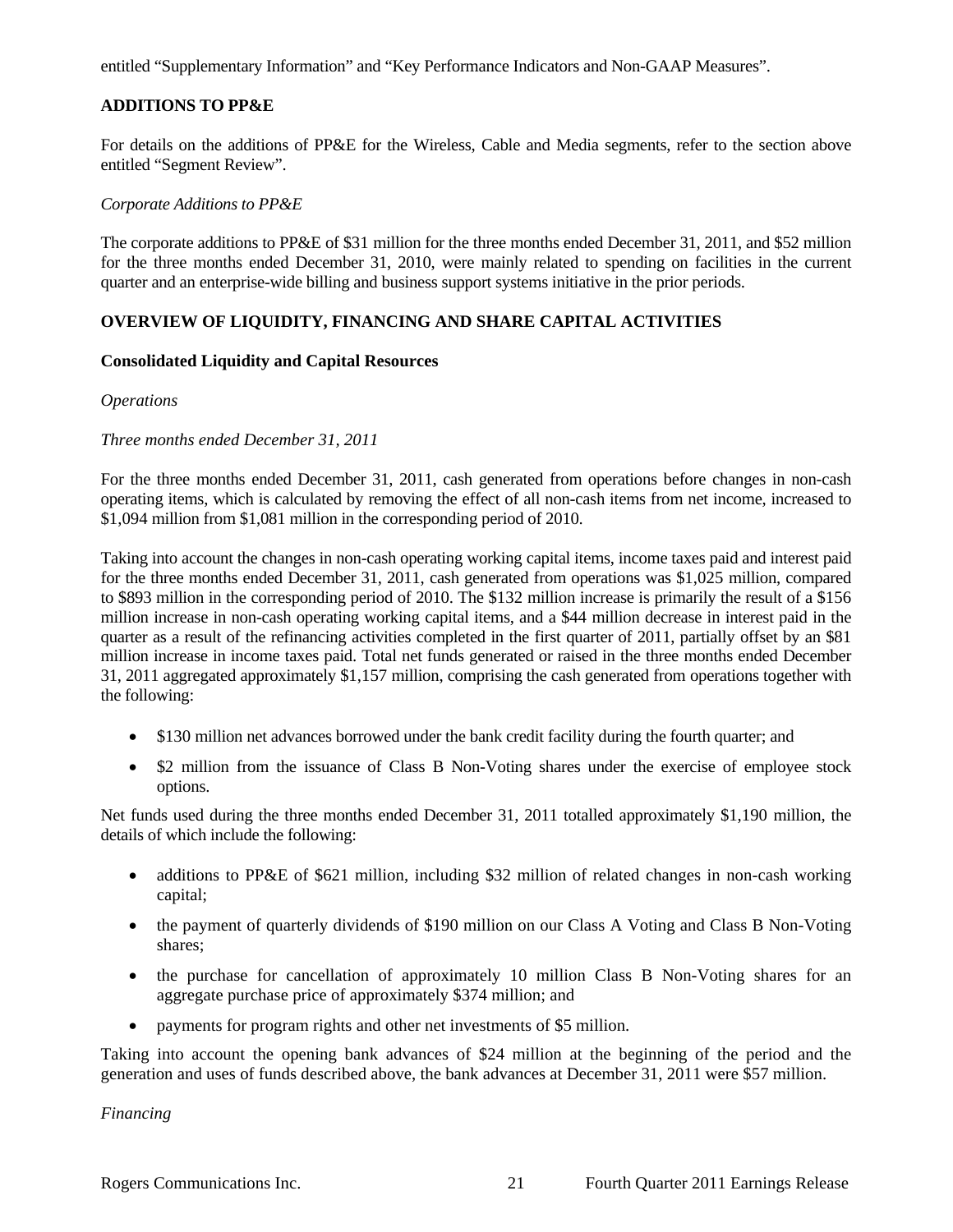Our long-term debt instruments and related derivatives are described in Note 14 and Note 15 to the 2010 Annual Audited Consolidated Financial Statements.

At December 31, 2011, \$250 million of long-term debt was borrowed under our \$2.4 billion bank credit facility.

# *Normal Course Issuer Bid*

In February 2011, we announced that the Toronto Stock Exchange had accepted a notice filed by RCI of our intention to renew our NCIB for a further one year period commencing February 22, 2011 and ending February 21, 2012 and that, during such one year period, we may purchase on the TSX up to the lesser of 39.8 million Class B Non-Voting shares and that number of Class B Non-Voting shares that can be purchased under the NCIB for an aggregate purchase price of \$1.5 billion, with the actual number of Class B Non-Voting shares purchased under the NCIB and the timing of such purchases to be determined by RCI considering market conditions, stock prices, its cash position, and other factors.

During the three months ended December 31, 2011, we purchased approximately 10 million Class B Non-Voting shares for an aggregate purchase price of \$374 million under the NCIB. During the twelve months ended December 31, 2011, we purchased approximately 31 million Class B Non-Voting shares for an aggregate purchase price of \$1.1 billion under the NCIB. Of the shares purchased under the NCIB during the twelve months ended December 31, 2011, 9 million were purchased pursuant to private agreements between RCI and arm's length third party sellers. Each of these purchases was made under issuer bid exemption orders issued by the Ontario Securities Commission and each is included in calculating the number of Class B Non-Voting shares that we may purchase pursuant to the NCIB.

In February 2012, we announced that the Toronto Stock Exchange has accepted a notice filed by RCI of our intention to renew our NCIB for our Class B Non-Voting shares for a further one-year period commencing February 24, 2012 and ending February 23, 2013, and which during such one-year period we may purchase on the TSX, the NYSE and/or alternate trading systems up to the lesser of 36.8 million Class B Non-Voting shares and that number of Class B Non-Voting shares that can be purchased under NCIB for an aggregate purchase price of \$1.0 billion. The actual number of Class B Non-Voting shares purchased under the NCIB and the timing of such purchases will be determined by management considering market conditions, stock prices, our cash position and other factors.

# **Interest Rate and Foreign Exchange Management**

# *Foreign Currency Forward Contracts*

In July 2011, we entered into an aggregate U.S. \$720 million of foreign currency forward contracts to hedge the foreign exchange risk on certain forecast expenditures ("Expenditure Derivatives"). The Expenditure Derivatives fix the exchange rate on an aggregate U.S. \$20 million per month of our forecast expenditures at an average exchange rate of Cdn \$0.9643/U.S. \$1 from August 2011 through July 2014. As at December 31, 2011, U.S. \$620 million of these Expenditure Derivatives remain outstanding, all of which qualify for and have been designated as hedges for accounting purposes.

# *Economic Hedge Analysis*

For the purposes of our discussion on the hedged portion of long-term debt, we have used non-GAAP measures in that we include all Debt Derivatives hedging our U.S. dollar-denominated debt, whether or not they qualify as hedges for accounting purposes, since all such Debt Derivatives are used for riskmanagement purposes only and are designated as hedges of specific debt instruments for economic purposes. As a result, the Canadian dollar equivalent of our U.S. dollar-denominated long-term debt illustrated in the table below reflects the contracted foreign exchange rate for all of our Debt Derivatives regardless of qualifications for accounting purposes as a hedge.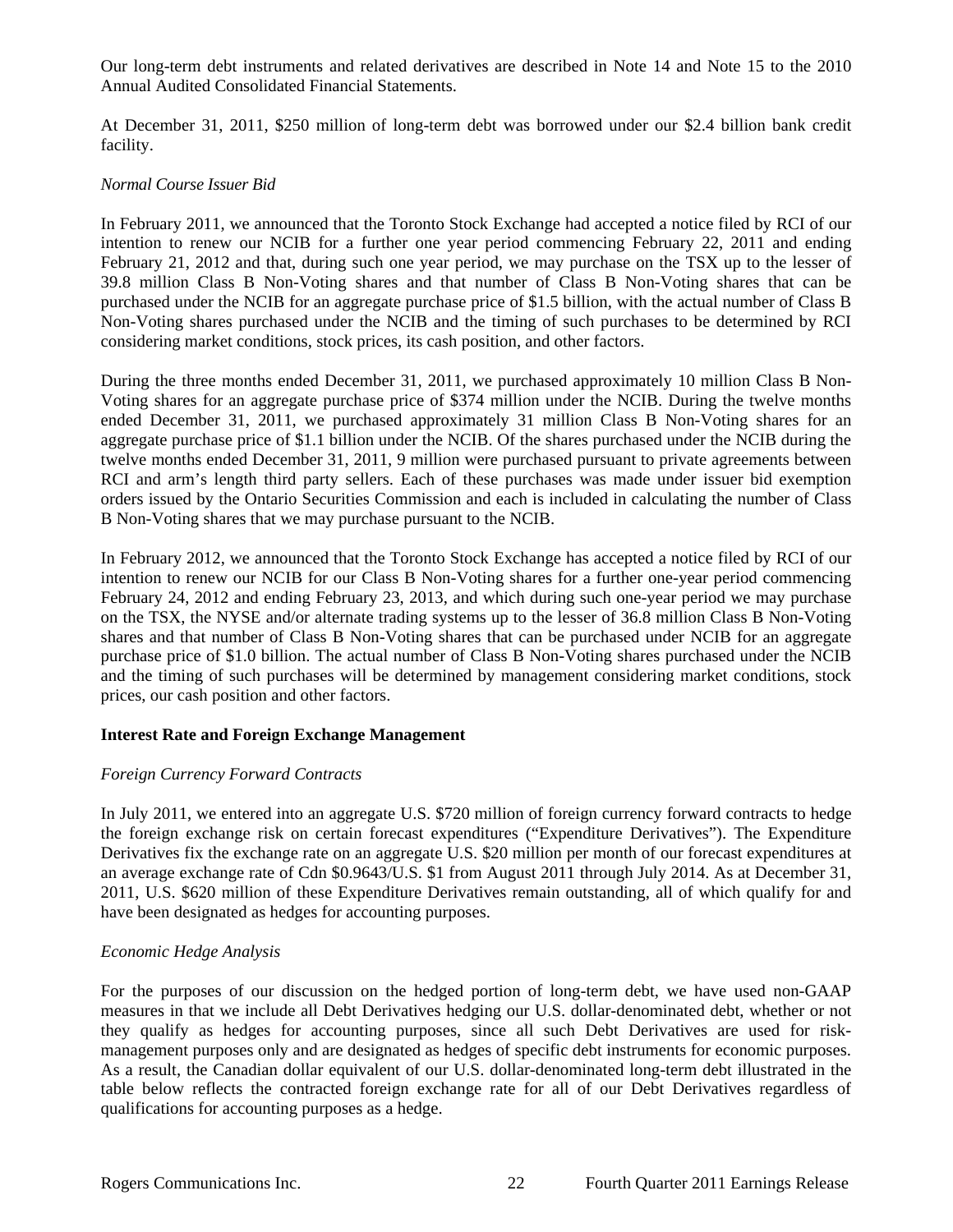During the three months ended December 31, 2011, there was no change in our U.S. dollar-denominated debt or in our Debt Derivatives. At December 31, 2011, 100% of our U.S. dollar-denominated debt was hedged on an economic basis while 91.7% of our U.S. dollar-denominated debt was hedged on an accounting basis. The Debt Derivatives hedging our U.S. \$350 million Senior Notes due 2038 do not qualify as hedges for accounting purposes.

# *Hedged Debt Position*

| (In millions of dollars, except percentages)            | December 31, 2011 |               |        | December 31, 2010 |          |        |
|---------------------------------------------------------|-------------------|---------------|--------|-------------------|----------|--------|
|                                                         |                   |               |        |                   |          |        |
| U.S. dollar-denominated long-term debt                  | U.S.              | S             | 4,230  | U.S.              | \$.      | 5,050  |
| Hedged with Debt Derivatives                            | U.S.              | <sup>\$</sup> | 4,230  | U.S.              | \$       | 5,050  |
| Hedged exchange rate                                    |                   |               | 1.1340 |                   |          | 1.1697 |
| Percent hedged $^{(1)}$                                 |                   |               | 100.0% |                   |          | 100.0% |
|                                                         |                   |               |        |                   |          |        |
| Amount of long-term debt at fixed rates: <sup>(2)</sup> |                   |               |        |                   |          |        |
| Total long-term debt                                    | Cdn               | S             | 10,597 | Cdn               | <b>S</b> | 9,607  |
| Total long-term debt at fixed rates                     | Cdn               |               | 10,347 | Cdn               |          | 9,607  |
| Percent of long-term debt fixed                         |                   |               | 97.6%  |                   |          | 100.0% |
|                                                         |                   |               |        |                   |          |        |
| Weighted average interest rate on long-term debt        |                   |               | 6.22%  |                   |          | 6.68%  |

(1) Pursuant to the requirements for hedge accounting under IAS 39, Financial Instruments: Recognition and Measurement, on December 31, 2011 and December 31, 2010, RCI accounted for 91.7% and 93.1%, respectively, of its Debt Derivatives as hedges against designated U.S. dollar-denominated debt. As a result, on December 31, 2011 91.7% of U.S. dollar-denominated debt is hedged for accounting purposes versus 100% on an economic basis.

(2) Long-term debt includes the effect of the Debt Derivatives.

# *Mark-to-Market Value of Derivatives*

In accordance with IFRS, we have recorded our Debt Derivatives and our Expenditure Derivatives (together our "Derivatives") using an estimated credit-adjusted mark-to-market valuation which is determined by increasing the treasury related discount rates used to calculate the risk-free estimated mark-to-market valuation by an estimated bond spread ("Bond Spread") for the relevant term and counterparty for each Derivative. In the case of Derivatives accounted for as assets by Rogers (i.e. those Derivatives for which the counterparties owe Rogers), the Bond Spread for the bank counterparty was added to the risk-free discount rate to determine the estimated credit-adjusted value whereas, in the case of Derivatives accounted for as liabilities (i.e. those Derivatives for which Rogers owes the counterparties), Rogers' Bond Spread was added to the risk-free discount rate. The estimated credit-adjusted values of the Derivatives are subject to changes in credit spreads of Rogers and its counterparties.

The effect of estimating the credit-adjusted fair value of Derivatives at December 31, 2011, versus the unadjusted risk-free mark-to-market value of Derivatives is illustrated in the table below. As at December 31, 2011, the credit-adjusted estimated net liability value of our Debt Derivatives was \$499 million, which is \$2 million more than the unadjusted risk-free mark-to-market net liability value. The credit-adjusted estimated net asset value of our Expenditure Derivatives was \$39 million, which is the same value as the unadjusted risk-free mark-to-market net asset value.

|                                                                  | Derivatives<br>in an asset | <b>Derivatives</b><br>in a liability | Net asset<br>position |
|------------------------------------------------------------------|----------------------------|--------------------------------------|-----------------------|
| (In millions of dollars)                                         | position $(A)$             | position $(B)$                       | $(A + B)$             |
| <b>Debt Derivatives</b>                                          |                            |                                      |                       |
| Mark-to-market value - risk-free analysis                        | 51<br>S                    | (548)                                | (497)                 |
| Mark-to-market value - credit-adjusted estimate (carrying value) | 41                         | (540)                                | (499)                 |
| Difference, Debt Derivatives                                     | (10)                       | 8                                    | (2)                   |
|                                                                  |                            |                                      |                       |
| <b>Expenditure Derivatives</b>                                   |                            |                                      |                       |
| Mark-to-market value - risk-free analysis                        | 39                         | -                                    | 39                    |
| Mark-to-market value - credit-adjusted estimate (carrying value) | 39                         | $\overline{\phantom{0}}$             | 39                    |
| Difference, Expenditure Derivatives                              |                            | $\overline{\phantom{0}}$             |                       |
| <b>Total Difference</b>                                          | (10)                       | 8                                    | (2)                   |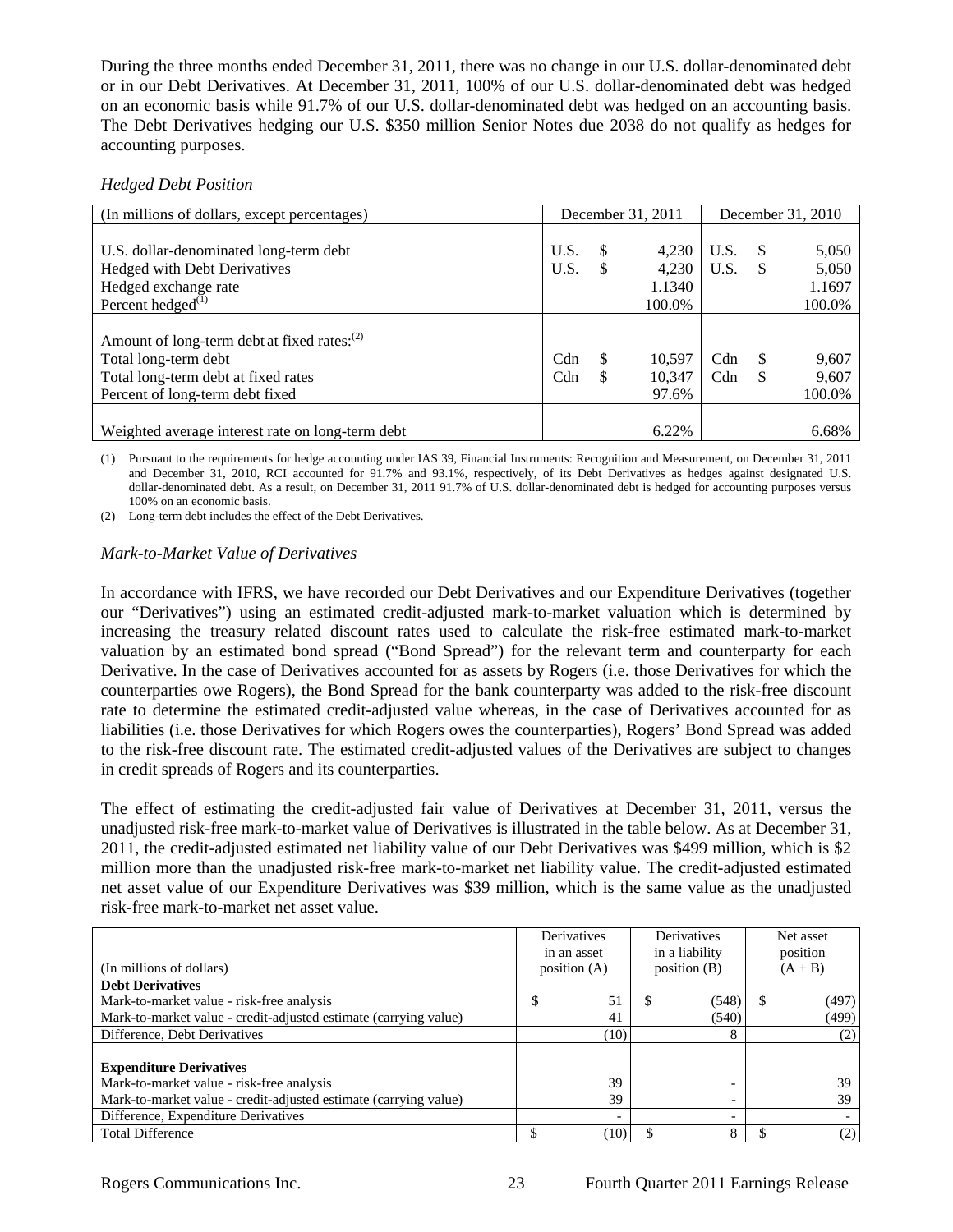## *Long-term Debt Plus Net Debt Derivative Liabilities*

The aggregate of our long-term debt plus net Debt Derivatives liabilities related to our Debt Derivatives at the mark-to-market values using risk-free analysis ("the risk-free analytical value") is used by us and many analysts to most closely represent the Company's net debt-related obligations for valuation purposes, calculated as follows:

| (In millions of dollars)                                                                    | December 31, 2011 |        | December 31, 2010 |       |  |
|---------------------------------------------------------------------------------------------|-------------------|--------|-------------------|-------|--|
| Long-term debt $^{(1)}$<br>Net derivative liabilities for Debt Derivatives at the risk-free |                   | 10.102 |                   | 8,723 |  |
| analytical value $^{(2)}$                                                                   |                   | 497    |                   | 917   |  |
| Total                                                                                       |                   | 10.599 |                   | 9,640 |  |

(1) Before deducting fair value decrement arising from purchase accounting and deferred transaction costs.

(2) Includes current and long-term portions.

We believe that the non-GAAP financial measure of long-term debt plus net Debt Derivative liabilities related to our Debt Derivatives at the risk-free analytical value provides the most relevant and practical measure of our outstanding net debt-related obligations. We use this non-GAAP measure internally to conduct valuation-related analysis and make capital structure-related decisions and it is reviewed regularly by management. This is also useful to investors and analysts in enabling them to analyze our enterprise and equity value and to assess various leverage ratios as performance measures. This non-GAAP measure does not have a standardized meaning and should be viewed as a supplement to, and not a substitute for, our results of operations or financial position reported under IFRS.

#### **Outstanding Common Share Data**

Set out below is our outstanding common share data as at December 31, 2011 and at December 31, 2010. During the twelve months ended December 31, 2011, we purchased for cancellation 31 million Class B Non-Voting shares for an aggregate purchase price of \$1,099 million.

|                                                      | December 31, 2011 | December 31, 2010 |
|------------------------------------------------------|-------------------|-------------------|
| Common shares $(1)$                                  |                   |                   |
| Class A Voting                                       | 112,462,014       | 112,462,014       |
| Class B Non-Voting                                   | 412,395,406       | 443,072,044       |
| <b>Total Common shares</b>                           | 524,857,420       | 555,534,058       |
| <b>Options to purchase Class B Non-Voting shares</b> |                   |                   |
| Outstanding options                                  | 10,689,099        | 11,841,680        |
| Outstanding options exercisable                      | 5,716,945         | 6,415,933         |

(1) Holders of our Class B Non-Voting shares are entitled to receive notice of and to attend meetings of our shareholders, but, except as required by law or as stipulated by stock exchanges, are not entitled to vote at such meetings. If an offer is made to purchase outstanding Class A Voting shares, there is no requirement under applicable law or RCI's constating documents that an offer be made for the outstanding Class B Non-Voting shares and there is no other protection available to shareholders under RCI's constating documents. If an offer is made to purchase both Class A Voting shares and Class B Non-Voting shares, the offer for the Class A Voting shares may be made on different terms than the offer to the holders of Class B Non-Voting shares.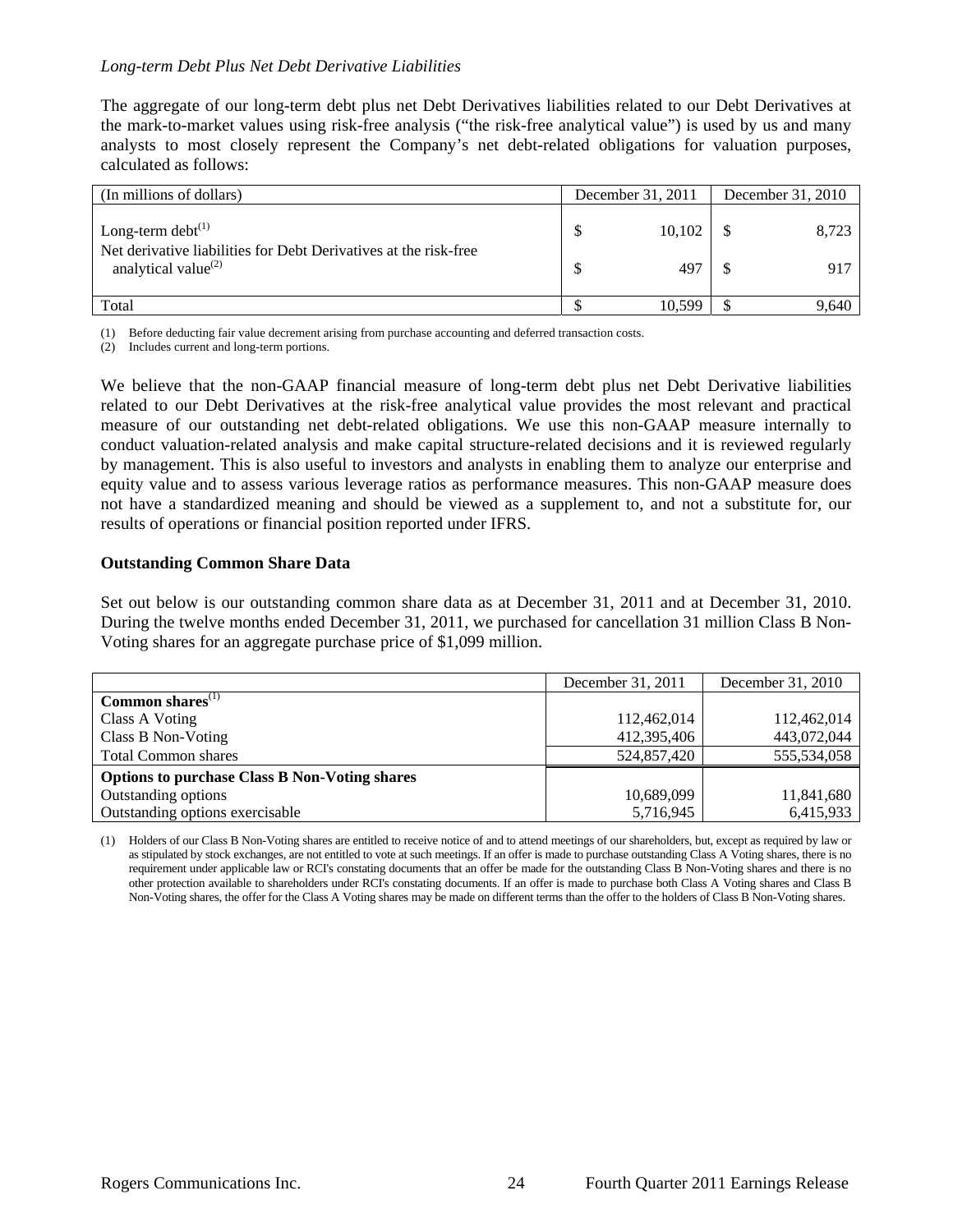## **Dividends and Other Payments on Equity Securities**

We declared and paid dividends on each of our outstanding Class A Voting and Class B Non-Voting shares, as follows:

| <b>Declaration date</b> | <b>Record date</b> | <b>Payment date</b> | <b>Dividend</b><br>per share | Dividends paid<br>(in millions) |
|-------------------------|--------------------|---------------------|------------------------------|---------------------------------|
|                         |                    |                     |                              |                                 |
| February 16, 2010       | March 5, 2010      | April 1, 2010       | \$0.32                       | \$188                           |
| April 29, 2010          | May 14, 2010       | July 2, 2010        | \$0.32                       | \$187                           |
| August 18, 2010         | September 9, 2010  | October 1, 2010     | \$0.32                       | \$184                           |
| October 26, 2010        | November 18, 2010  | January 4, 2011     | \$0.32                       | \$179                           |
| February 15, 2011       | March 18, 2011     | April 1, 2011       | \$0.355                      | \$195                           |
| April 27, 2011          | June 15, 2011      | July 4, 2011        | \$0.355                      | \$194                           |
| August 17, 2011         | September 15, 2011 | October 3, 2011     | \$0.355                      | \$190                           |
| October 26, 2011        | December 15, 2011  | January 4, 2012     | \$0.355                      | \$187                           |

In February 2012, the Board approved an increase to our annualized dividend rate from \$1.42 to \$1.58 per Class A Voting and Class B Non-Voting share effective immediately to be paid in quarterly amounts of \$0.395 per share. Such quarterly dividends are only payable as and when declared by our Board and there is no entitlement to any dividend prior thereto.

At the same time, in February 2012, the Board declared a quarterly dividend totalling \$0.395 per share on each of its outstanding Class A Voting and Class B Non-Voting shares, such dividend to be paid on April 2, 2012, to shareholders of record on March 19, 2012, and is the first quarterly dividend to reflect the newly increased \$1.58 per share annualized dividend rate.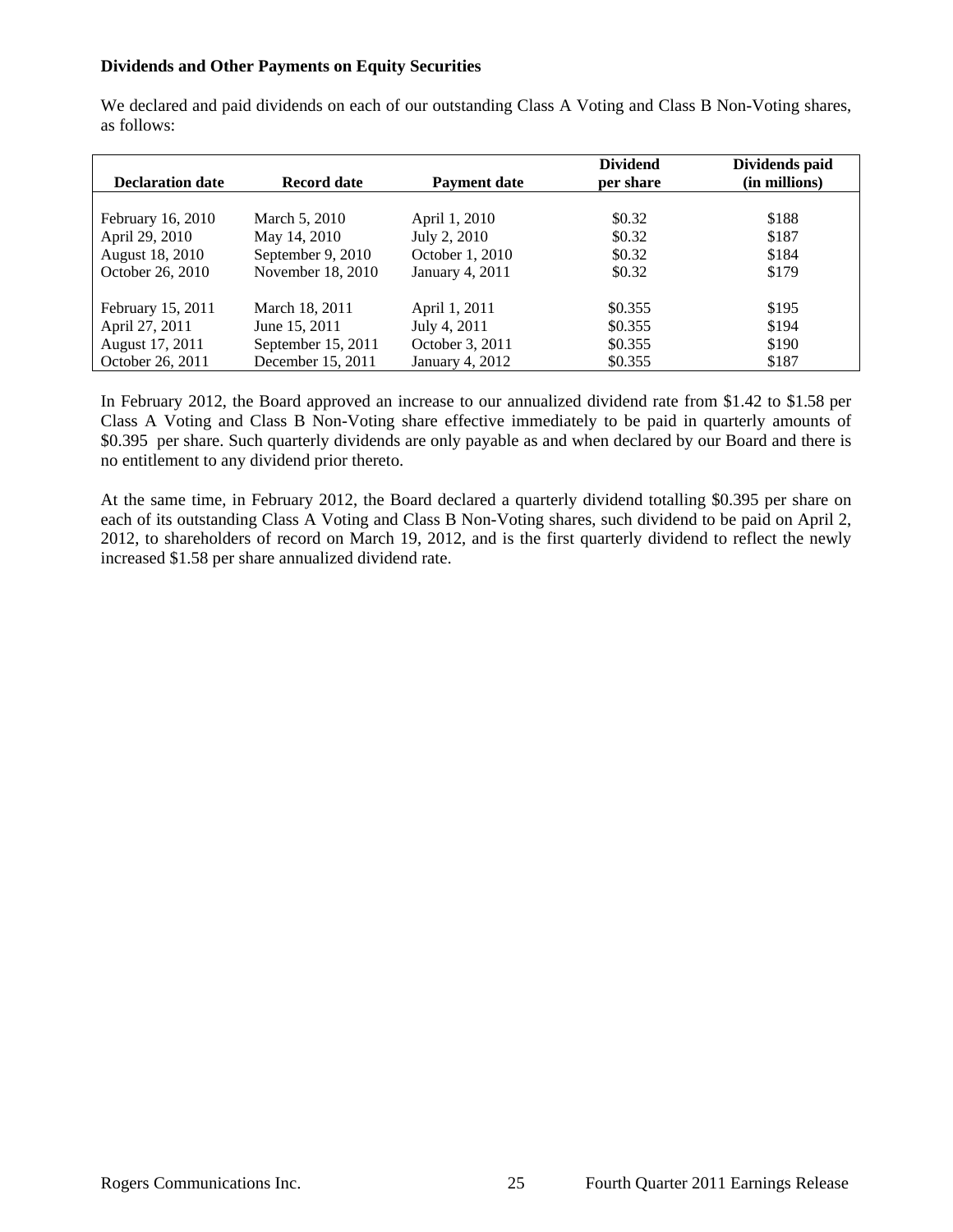#### **2012 FINANCIAL GUIDANCE**

The following table outlines guidance ranges and assumptions for selected 2012 financial metrics. This information is forward-looking and should be read in conjunction with the section entitled "Caution Regarding Forward-Looking Statements, Risks and Assumptions" and the related disclosures, for the various economic, competitive, and regulatory assumptions and factors that could cause actual future financial and operating results to differ from those currently expected.

| <b>Full Year 2012 Guidance</b>                                         | 2011   | 2012    |                 |          |  |  |  |
|------------------------------------------------------------------------|--------|---------|-----------------|----------|--|--|--|
| (In millions of dollars)                                               | Actual |         | <b>Guidance</b> |          |  |  |  |
| <b>Consolidated Guidance</b>                                           |        |         |                 |          |  |  |  |
| Adjusted operating profit <sup>(1)</sup><br>Additions to $PP\&E^{(2)}$ | 4.716  | \$4,730 | to              | \$ 4,915 |  |  |  |
|                                                                        | 2,127  | 2,075   | to              | 2,175    |  |  |  |
| Pre-tax free cash flow <sup>(3)</sup>                                  | 1,950  | 1.950   | to              | 2,050    |  |  |  |
| Cash income taxes                                                      | 99     | 425     | to              | 475      |  |  |  |
|                                                                        |        |         |                 |          |  |  |  |

| Supplemental Details $^{(4)}$            | 2011        | 2012            |         |    |              |         |
|------------------------------------------|-------------|-----------------|---------|----|--------------|---------|
| (In millions of dollars)                 | Actual      | <b>Guidance</b> |         |    |              |         |
| <b>Wireless</b>                          |             |                 |         |    |              |         |
| Network revenue                          | \$<br>6,601 | \$              | 6,650   | to | <sup>S</sup> | 6,820   |
| Adjusted operating profit <sup>(1)</sup> | 3,036       |                 | 3,025   | to |              | 3,175   |
| <b>Cable Operations</b>                  |             |                 |         |    |              |         |
| $Revenue^{(5)}$                          | 3,309<br>\$ |                 | \$3,385 | to |              | \$3,460 |
| Adjusted operating profit $(1)$          | 1,549       |                 | 1,550   | to |              | 1,600   |
| <b>Media</b>                             |             |                 |         |    |              |         |
| Revenue                                  | \$<br>1,611 | \$              | 1,690   | to | \$           | 1,750   |
| Adjusted operating profit $^{(1)}$       | 180         |                 | 190     | to |              | 215     |

(1) Excludes (i) stock-based compensation expense (recovery); (ii) integration, restructuring and acquisition expenses; (iii) settlement of pension obligations; and (iv) other items (net)

(2) Includes additions to Wireless, Cable Operations, Media, RBS, Video and Corporate PP&E expenditures.

(3) Pre-tax free cash flow is defined as adjusted operating profit less PP&E expenditures and interest on long-term debt (net of capitalization), and is not a defined term under IFRS.

(4) This supplemental detail does not represent part of our formal 2012 guidance and is provided for informative purposes only. Any update over the course of 2012 would only be made to the consolidated level guidance ranges provided above.

(5) Includes cable television, residential high-speed Internet and residential telephony services; excludes Rogers Business Solutions and Video.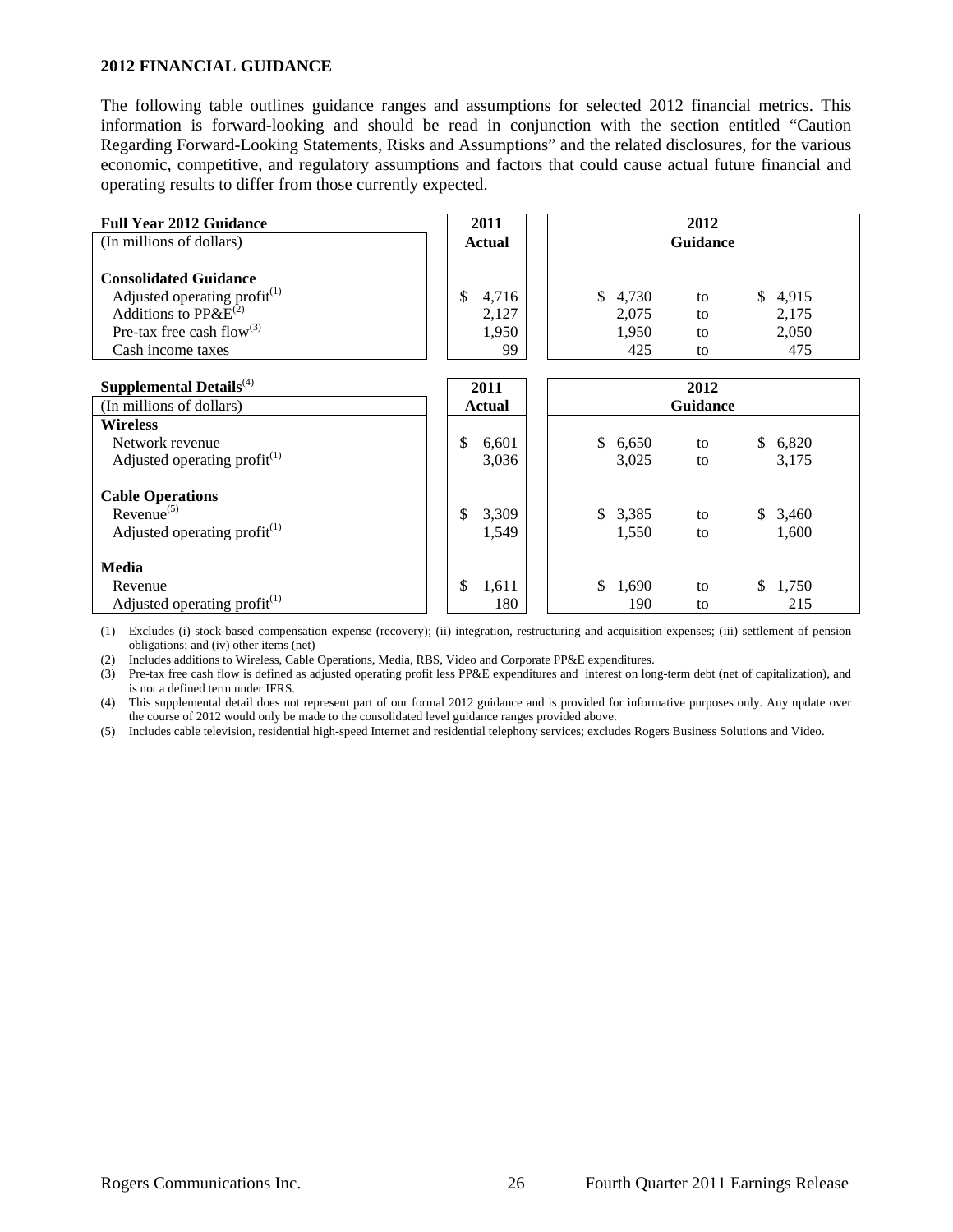# **SUPPLEMENTARY INFORMATION Calculation of Adjusted Operating Profit, Net Income, Earnings Per Share and Free Cash Flow**

| (In millions of dollars, except per share amounts;                      | Three months ended December 31, |                   | Twelve months ended December 31, |                   |
|-------------------------------------------------------------------------|---------------------------------|-------------------|----------------------------------|-------------------|
| number of shares outstanding in millions)                               | 2011                            | 2010              | 2011                             | 2010              |
|                                                                         |                                 |                   |                                  |                   |
| Operating profit                                                        | \$<br>1,037                     | \$<br>1,073       | \$<br>4,571                      | \$<br>4,531       |
| Add (deduct):                                                           |                                 |                   |                                  |                   |
| Stock-based compensation expense (recovery)                             | 34                              | (26)              | 64                               | 50                |
| Settlement of pension obligations                                       | L,                              |                   | 11                               |                   |
| Integration, restructuring and acquisition expenses                     | 23                              | 22                | 70                               | 40                |
| Other items, net                                                        |                                 | (5)               |                                  | 14                |
| Adjusted operating profit                                               | \$<br>1,094                     | \$<br>1,064       | \$<br>4,716                      | \$<br>4,635       |
| Net income                                                              | \$<br>327                       | \$<br>302         | \$<br>1,563                      | \$<br>1,502       |
| Add (deduct):                                                           |                                 |                   |                                  |                   |
| Stock-based compensation expense (recovery)                             | 34                              | (26)              | 64                               | 50                |
| Settlement of pension obligations                                       |                                 |                   | 11                               |                   |
| Integration, restructuring and acquisition expenses                     | 23                              | 22                | 70                               | 40                |
| Other items, net                                                        |                                 | (5)               |                                  | 14                |
| Loss on repayment of long-term debt                                     |                                 |                   | 99                               | 87                |
| Impairment of assets                                                    |                                 | 11                |                                  | 11                |
| Income tax impact of above items                                        | (12)                            | (6)               | (60)                             | (66)              |
| Income tax charge, cash-settled stock options due to legislative change |                                 | 40                |                                  | 40                |
| Adjusted net income                                                     | \$<br>372                       | \$<br>338         | \$<br>1,747                      | \$<br>1,678       |
|                                                                         |                                 |                   |                                  |                   |
| Adjusted basic earnings per share:                                      |                                 |                   |                                  |                   |
| Adjusted net income                                                     | \$<br>372                       | \$<br>338         | \$<br>1,747                      | \$<br>1,678       |
| Divided by: weighted average number                                     | 531                             |                   |                                  |                   |
| of shares outstanding<br>Adjusted basic earnings per share              | \$<br>0.70                      | \$<br>561<br>0.60 | \$<br>543<br>3.22                | \$<br>576<br>2.91 |
|                                                                         |                                 |                   |                                  |                   |
| Adjusted diluted earnings per share:                                    |                                 |                   |                                  |                   |
| Adjusted net income                                                     | \$<br>372                       | \$<br>338         | \$<br>1,747                      | \$<br>1,678       |
| Divided by: diluted weighted average number                             |                                 |                   |                                  |                   |
| of shares outstanding                                                   | 534                             | 565               | 547                              | 580               |
| Adjusted diluted earnings per share                                     | \$<br>0.70                      | \$<br>0.60        | \$<br>3.19                       | \$<br>2.89        |
|                                                                         |                                 |                   |                                  |                   |
| Basic earnings per share:                                               |                                 |                   |                                  |                   |
| Net income                                                              | \$<br>327                       | \$<br>302         | \$<br>1,563                      | \$<br>1,502       |
| Divided by: weighted average number                                     |                                 |                   |                                  |                   |
| of shares outstanding                                                   | 531                             | 561               | 543                              | 576               |
| Basic earnings per share                                                | \$<br>0.62                      | \$<br>0.54        | \$<br>2.88                       | \$<br>2.61        |
| Diluted earnings per share:                                             |                                 |                   |                                  |                   |
| Net income                                                              | \$<br>327                       | \$<br>302         | \$<br>1,563                      | \$<br>1,502       |
| Effect on net income of dilutive securities                             |                                 | (21)              |                                  |                   |
| Diluted net income                                                      | \$<br>327                       | \$<br>281         | \$<br>1,563                      | \$<br>1,502       |
| Divided by: diluted weighted average number                             |                                 |                   |                                  |                   |
| of shares outstanding                                                   | 534                             | 565               | 547                              | 580               |
| Diluted earnings per share                                              | \$<br>0.61                      | \$<br>0.50        | \$<br>2.86                       | \$<br>2.59        |
|                                                                         |                                 |                   |                                  |                   |
| <b>Calculation of Free Cash Flow</b>                                    |                                 |                   |                                  |                   |
| Adjusted operating profit                                               | \$<br>1,094                     | \$<br>1,064       | \$<br>4,716                      | \$<br>4,635       |
| Add (deduct):                                                           |                                 |                   |                                  |                   |
| PP&E expenditures                                                       | (653)                           | (591)             | (2,127)                          | (1,834)           |
| Interest on long-term debt, net of capitalization                       | (159)                           | (163)             | (639)                            | (666)             |
| Cash income taxes                                                       | (82)                            | (1)               | (99)                             | (152)             |
| Free cash flow                                                          | \$<br>200                       | \$<br>309         | \$<br>1,851                      | \$<br>1,983       |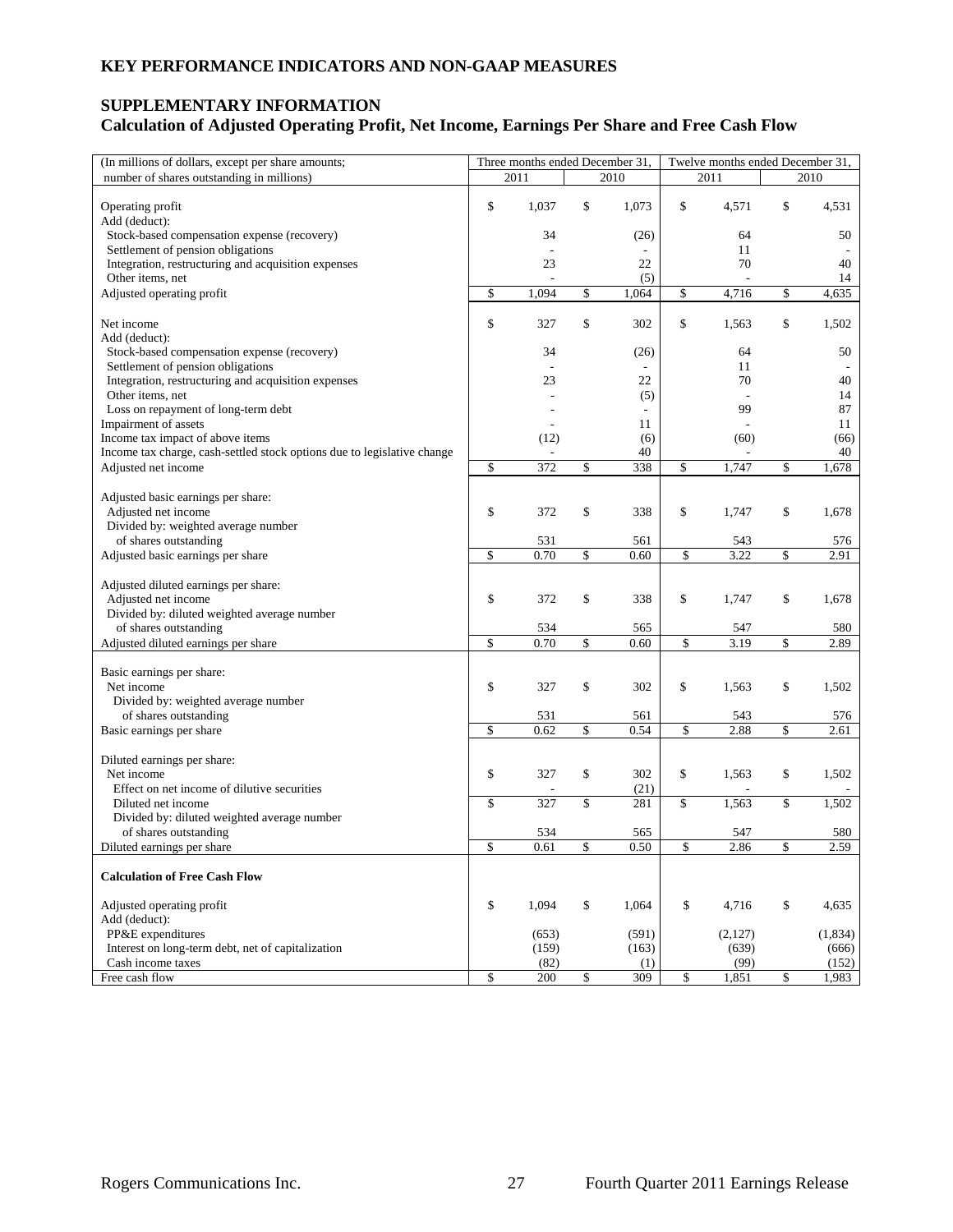## **SUPPLEMENTARY INFORMATION Quarterly Consolidated Financial Summary(1)**

|                                                     |                                |                          |                     | <b>IFRS</b>         |           |                |           |                |  |  |  |
|-----------------------------------------------------|--------------------------------|--------------------------|---------------------|---------------------|-----------|----------------|-----------|----------------|--|--|--|
|                                                     |                                | 2011                     |                     |                     |           | 2010           |           |                |  |  |  |
| (In millions of dollars, except per share amounts)  | <b>O4</b>                      | Q3                       | <b>O2</b>           | <b>O1</b>           | <b>O4</b> | <b>O3</b>      | <b>O2</b> | 01             |  |  |  |
|                                                     |                                |                          |                     |                     |           |                |           |                |  |  |  |
| Operating revenue                                   |                                |                          |                     |                     |           |                |           |                |  |  |  |
| Wireless                                            | \$1,826                        | \$1,832                  | \$1,759             | \$1,721             | \$1,788   | \$1,816        | \$1.707   | \$1.662        |  |  |  |
| Cable                                               | 953                            | 940                      | 950                 | 953                 | 954       | 946            | 943       | 942            |  |  |  |
| Media                                               | 428                            | 407                      | 437                 | 339                 | 416       | 369            | 386       | 290            |  |  |  |
| Corporate items and eliminations                    | (30)                           | (30)                     | (31)                | (26)                | (20)      | (20)           | (19)      | (18)           |  |  |  |
| Total operating revenue                             | 3,177                          | 3,149                    | 3,115               | 2,987               | 3,138     | 3,111          | 3,017     | 2,876          |  |  |  |
| Adjusted operating profit $(\text{loss})^{(2)}$     |                                |                          |                     |                     |           |                |           |                |  |  |  |
| Wireless                                            | 670                            | 815                      | 761                 | 790                 | 704       | 821            | 819       | 829            |  |  |  |
| Cable                                               | 416                            | 379                      | 416                 | 401                 | 364       | 373            | 343       | 346            |  |  |  |
| Media                                               | 44                             | 55                       | 91                  | (10)                | 24        | 40             | 62        | 5              |  |  |  |
| Corporate items and eliminations                    | (36)                           | (29)                     | (26)                | (21)                | (28)      | (16)           | (30)      | (21)           |  |  |  |
| Adjusted operating profit <sup>(2)</sup>            | 1,094                          | 1,220                    |                     | 1,160               | 1,064     | 1,218          | 1,194     | 1,159          |  |  |  |
|                                                     |                                |                          | 1,242               |                     |           |                |           |                |  |  |  |
| Stock-based compensation (expense) recovery         | (34)                           | 19                       | (41)                | (8)                 | 26        | (41)           | (9)       | (26)           |  |  |  |
| Settlement of pension obligations                   |                                | ä,                       | (11)                |                     | $\sim$    |                |           |                |  |  |  |
| Integration, restructuring and acquisition expenses | (23)                           | (17)                     | (19)                | (11)                | (22)      | (8)            | (8)       | (2)            |  |  |  |
| Other items, net                                    |                                |                          |                     |                     | 5         | (4)            | $\sim$    | (15)           |  |  |  |
| Operating profit $^{(2)}$                           | 1.037                          | 1.222                    | 1.171               | 1.141               | 1,073     | 1,165          | 1.177     | 1.116          |  |  |  |
| Depreciation and amortization                       | (454)                          | (427)                    | (444)               | (418)               | (429)     | (399)          | (405)     | (406)          |  |  |  |
| Impairment of assets                                |                                |                          |                     |                     | (11)      |                |           |                |  |  |  |
| Operating income                                    | 583                            | 795                      | 727                 | 723                 | 633       | 766            | 772       | 710            |  |  |  |
| Interest on long-term debt                          | (169)                          | (167)                    | (167)               | (165)               | (164)     | (167)          | (170)     | (168)          |  |  |  |
| Loss on repayment of long-term debt                 | $\overline{\phantom{a}}$       | $\omega$                 | ä,                  | (99)                | $\sim$    | (87)           | $\sim$    |                |  |  |  |
| Other income (expense), net                         | 8                              | 22                       | 6                   | 1                   | (24)      | 3              | 23        | (13)           |  |  |  |
| Income tax expense                                  | (95)                           | (159)                    | (156)               | (125)               | (143)     | (135)          | (173)     | (161)          |  |  |  |
| Net income                                          | 327<br>\$                      | S<br>491                 | \$<br>410           | \$335               | 302<br>\$ | \$ 380         | \$<br>452 | \$368          |  |  |  |
|                                                     |                                |                          |                     |                     |           |                |           |                |  |  |  |
| Add (deduct):                                       |                                |                          |                     |                     |           |                |           |                |  |  |  |
| Stock-based compensation expense (recovery)         | 34<br>$\overline{\phantom{a}}$ | (19)                     | 41                  | 8                   | (26)      | 41             | 9<br>÷.   | 26             |  |  |  |
| Settlement of pension obligations                   |                                | $\omega$                 | 11                  | ÷,                  | ÷         |                |           | $\sim$         |  |  |  |
| Integration, restructuring and acquisition expenses | 23                             | 17                       | 19                  | 11                  | 22        | 8              | 8         | $\overline{c}$ |  |  |  |
| Other items, net                                    | ÷.                             |                          |                     | 99                  | (5)       | $\overline{4}$ | L.        | 15             |  |  |  |
| Loss on repayment of long-term debt                 |                                | ÷,<br>÷.                 | ÷.                  |                     | ÷.        | 87             |           |                |  |  |  |
| Impairment of assets                                |                                |                          |                     |                     | 11        |                |           |                |  |  |  |
| Income tax impact of above items                    | (12)                           | (4)                      | (14)                | (30)                | (6)       | (41)           | (5)       | (14)           |  |  |  |
| Income tax charge, cash-settled stock options       | $\sim$                         | $\overline{\phantom{a}}$ | ٠                   |                     | 40        |                |           |                |  |  |  |
| Adjusted net income <sup>(2)</sup>                  | $\mathbf{\hat{S}}$<br>372      | \$485                    | $\mathbb{S}$<br>467 | $\mathbb{S}$<br>423 | 338<br>\$ | \$479          | 464<br>\$ | 397<br>\$      |  |  |  |
| Earnings per share:                                 |                                |                          |                     |                     |           |                |           |                |  |  |  |
| <b>Basic</b>                                        | \$<br>0.62                     | 0.91<br>\$               | \$0.75              | \$0.60              | \$0.54    | \$0.66         | \$0.78    | \$0.62         |  |  |  |
| Diluted                                             | \$<br>0.61                     | \$0.87                   | \$0.75              | \$0.60              | \$0.50    | \$0.66         | \$0.77    | \$0.62         |  |  |  |
|                                                     |                                |                          |                     |                     |           |                |           |                |  |  |  |
| As adjusted <sup>(2)</sup> :                        |                                |                          |                     |                     |           |                |           |                |  |  |  |
| Earnings per share:                                 |                                |                          |                     |                     |           |                |           |                |  |  |  |
| Basic                                               | S<br>0.70                      | \$0.89                   | \$0.85              | \$0.76              | \$0.60    | \$0.83         | \$0.80    | \$0.67         |  |  |  |
| Diluted                                             | \$.<br>0.70                    | \$0.89                   | \$0.85              | \$0.76              | \$0.60    | \$0.83         | \$0.79    | \$0.67         |  |  |  |
|                                                     |                                |                          |                     |                     |           |                |           |                |  |  |  |
| Additions to PP&E <sup>(2)</sup>                    | \$<br>653                      | \$559                    | \$<br>520           | \$<br>395           | \$<br>591 | s.<br>439      | \$<br>439 | \$365          |  |  |  |

(1) This quarterly summary provides the quarterly results under the current period's presentation. Commencing January 1, 2011, the results of the former Rogers Retail segment are segregated as follows: the results of operations of the Video business are presented as a separate operating segment and the former Rogers Retail segment results of operations related to wireless and cable products and services are included in the results of operations of Wireless and Cable Operations, respectively. In addition, commencing January 1, 2011, certain intercompany transactions between the Company's RBS segment and other operating segments, which were previously recorded as revenue in RBS and operating expenses in the other operating segments, are recorded as cost recoveries in RBS. For these two changes, comparative figures for 2010 have been reclassified to conform to the current period's presentation.

(2) As defined. See the section entitled "Key Performance Indicators and Non-GAAP Measures".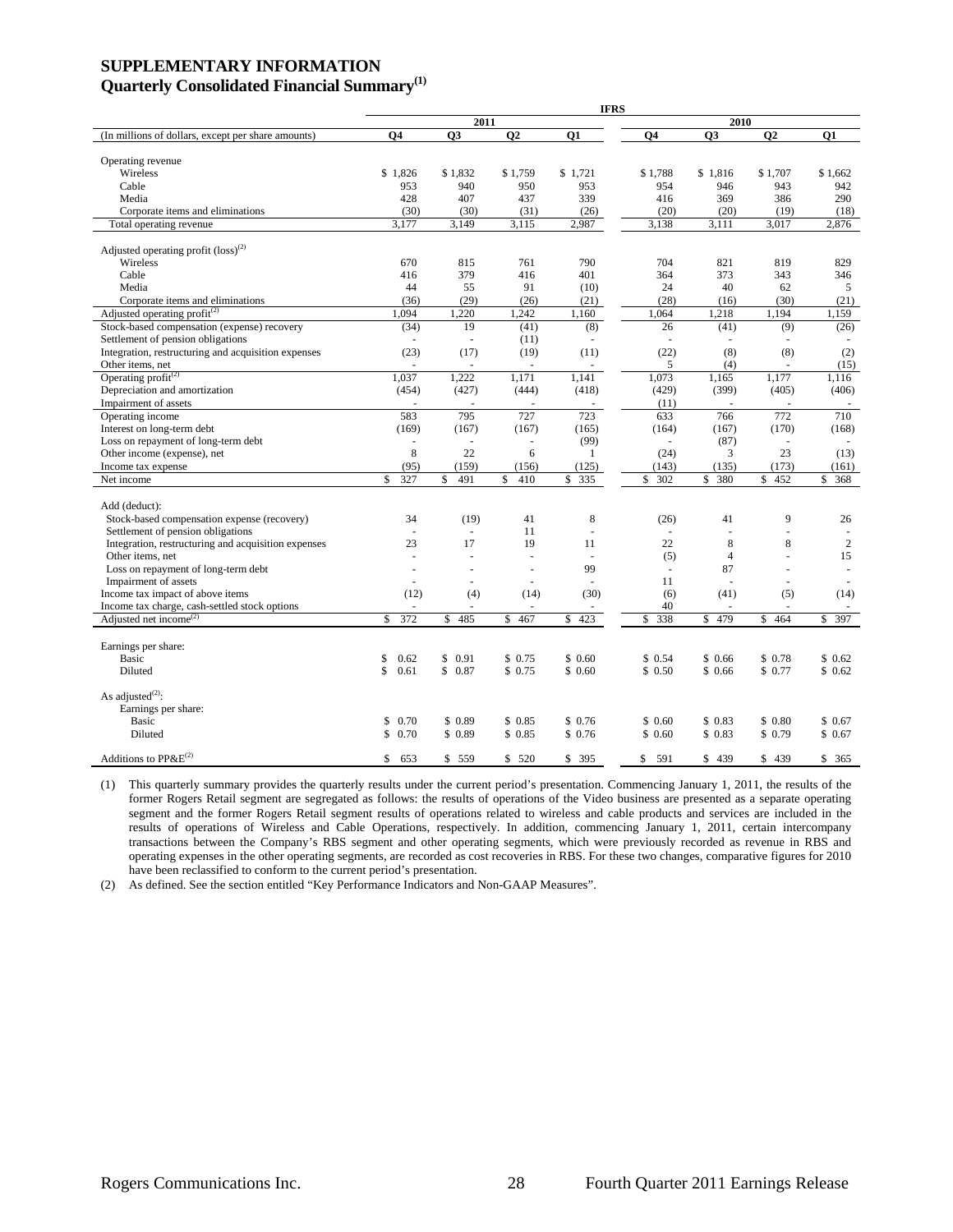Unaudited Consolidated Statements of Income

(In millions of Canadian dollars, except per share amounts)

|                                     | Three months ended |               |       | Twelve months ended |                |  |
|-------------------------------------|--------------------|---------------|-------|---------------------|----------------|--|
|                                     | December 31,       |               |       | December 31,        |                |  |
|                                     | 2011               |               | 2010  | 2011                | 2010           |  |
| Operating revenue                   | \$<br>3,177        | \$            | 3,138 | \$<br>12,428        | \$<br>12,142   |  |
| Operating expenses:                 |                    |               |       |                     |                |  |
| Operating costs                     | 2,117              |               | 2,043 | 7,787               | 7,571          |  |
| Integration, restructuring and      |                    |               |       |                     |                |  |
| acquisition costs                   | 23                 |               | 22    | 70                  | 40             |  |
| Depreciation and amortization       | 454                |               | 429   | 1,743               | 1,639          |  |
| Impairment of assets                |                    |               | 11    |                     | 11             |  |
| Operating income                    | 583                |               | 633   | 2,828               | 2,881          |  |
| Finance costs                       | (158)              |               | (178) | (738)               | (768)          |  |
| Other income (expense), net         | (6)                |               | (5)   |                     | (1)            |  |
| Share of the income of associates   |                    |               |       |                     |                |  |
| and joint ventures accounted for    |                    |               |       |                     |                |  |
| using the equity method, net of tax | 3                  |               | (5)   | 7                   | $\overline{2}$ |  |
| Income before income taxes          | 422                |               | 445   | 2,098               | 2,114          |  |
| Income tax expense                  | 95                 |               | 143   | 535                 | 612            |  |
| Net income for the period           | \$<br>327          | $\mathcal{S}$ | 302   | \$<br>1,563         | \$<br>1,502    |  |
| Earnings per share:                 |                    |               |       |                     |                |  |
| <b>Basic</b>                        | \$<br>0.62         | $\mathcal{S}$ | 0.54  | \$<br>2.88          | \$<br>2.61     |  |
| Diluted                             | 0.61               |               | 0.50  | 2.86                | 2.59           |  |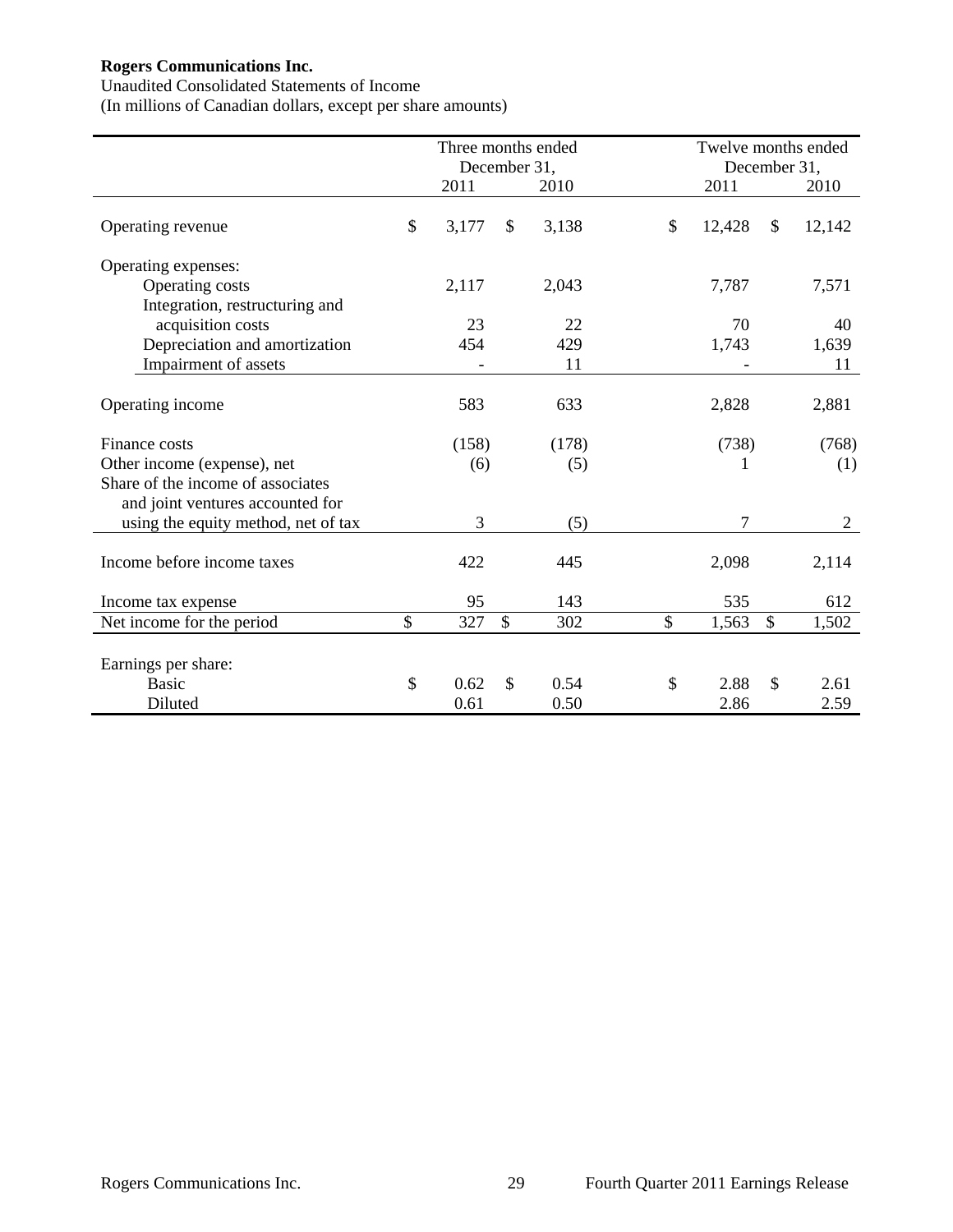Unaudited Consolidated Statements of Financial Position (In millions of Canadian dollars)

|                                                                     | December 31, |              | December 31, |               | January 1, |
|---------------------------------------------------------------------|--------------|--------------|--------------|---------------|------------|
|                                                                     | 2011         |              | 2010         |               | 2010       |
| Assets                                                              |              |              |              |               |            |
| Current assets:                                                     |              |              |              |               |            |
| Cash and cash equivalents                                           | \$           | \$           |              | \$            | 378        |
| Accounts receivable                                                 | 1,574        |              | 1,443        |               | 1,289      |
| Other current assets                                                | 322          |              | 315          |               | 277        |
| Current portion of derivative instruments                           | 16           |              | 1            |               | 4          |
|                                                                     | 1,912        |              | 1,759        |               | 1,948      |
| Property, plant and equipment                                       | 9,114        |              | 8,437        |               | 8,136      |
| Goodwill                                                            | 3,280        |              | 3,108        |               | 3,011      |
| Intangible assets                                                   | 2,721        |              | 2,591        |               | 2,640      |
| Investments                                                         | 1,107        |              | 933          |               | 715        |
| Derivative instruments                                              | 64           |              | 6            |               | 78         |
| Other long-term assets                                              | 134          |              | 147          |               | 113        |
| Deferred tax assets                                                 | 30           |              | 52           |               | 84         |
|                                                                     | \$<br>18,362 | $\mathbb{S}$ | 17,033       | $\mathcal{S}$ | 16,725     |
| Liabilities and Shareholders' Equity<br><b>Current liabilities:</b> |              |              |              |               |            |
| <b>Bank</b> advances                                                | \$<br>57     | \$           | 45           | $\mathcal{S}$ |            |
| Accounts payable and accrued liabilities                            | 2,085        |              | 2,133        |               | 2,066      |
| Income tax payable                                                  |              |              | 238          |               | 147        |
| Current portion of provisions                                       | 35           |              | 21           |               | 14         |
| Current portion of long-term debt                                   |              |              |              |               | 1          |
| Current portion of derivative instruments                           | 37           |              | 67           |               | 80         |
| Unearned revenue                                                    | 335          |              | 329          |               | 335        |
|                                                                     | 2,549        |              | 2,833        |               | 2,643      |
| Provisions                                                          | 38           |              | 62           |               | 58         |
| Long-term debt                                                      | 10,034       |              | 8,654        |               | 8,396      |
| Derivative instruments                                              | 503          |              | 840          |               | 1,004      |
| Other long-term liabilities                                         | 276          |              | 229          |               | 177        |
| Deferred tax liabilities                                            | 1,390        |              | 655          |               | 291        |
|                                                                     | 14,790       |              | 13,273       |               | 12,569     |
| Shareholders' equity                                                | 3,572        |              | 3,760        |               | 4,156      |
|                                                                     | \$<br>18,362 | $\mathbb{S}$ | 17,033       | $\mathcal{S}$ | 16,725     |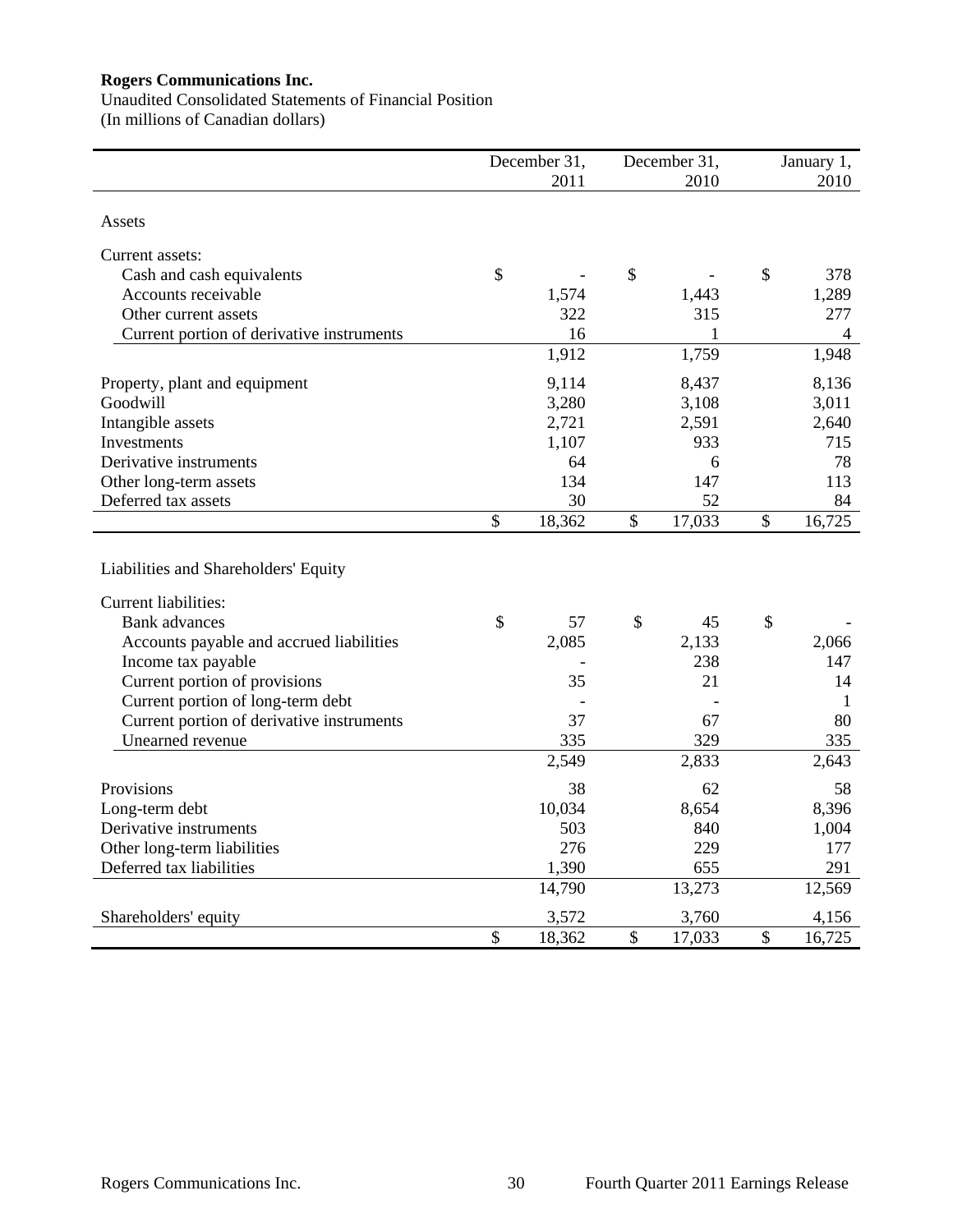# Unaudited Consolidated Statements of Cash Flows

(In millions of Canadian dollars)

|                                                 | Three months ended | December 31, |       | Twelve months ended | December 31, |          |
|-------------------------------------------------|--------------------|--------------|-------|---------------------|--------------|----------|
|                                                 | 2011               |              | 2010  | 2011                |              | 2010     |
| Cash provided by (used in):                     |                    |              |       |                     |              |          |
| Operating activities:                           |                    |              |       |                     |              |          |
| Net income for the period                       | \$<br>327          | \$           | 302   | \$<br>1,563         | \$           | 1,502    |
| Adjustments to reconcile                        |                    |              |       |                     |              |          |
| net income to net cash flows                    |                    |              |       |                     |              |          |
| from operating activities:                      |                    |              |       |                     |              |          |
| Depreciation and amortization                   | 454                |              | 429   | 1,743               |              | 1,639    |
| Impairment of assets                            |                    |              | 11    |                     |              | 11       |
| Program rights amortization                     | 15                 |              | 17    | 57                  |              | 74       |
| Video rental amortization                       | 8                  |              | 20    | 26                  |              | 54       |
| Finance costs                                   | 158                |              | 178   | 738                 |              | 768      |
| Income tax expense                              | 95                 |              | 143   | 535                 |              | 612      |
| Pension contributions,                          |                    |              |       |                     |              |          |
| net of expense                                  | (3)                |              | (10)  | (41)                |              | (35)     |
| Settlement of pension obligations               |                    |              |       | 11                  |              |          |
| Stock-based compensation expense                |                    |              |       |                     |              |          |
| (recovery)                                      | 34                 |              | (26)  | 64                  |              | 50       |
| Amortization of fair value                      |                    |              |       |                     |              |          |
| decrement (increment) on                        |                    |              |       |                     |              |          |
| long-term debt                                  |                    |              |       | 1                   |              | (2)      |
| Share of the income of associates               |                    |              |       |                     |              |          |
| and joint ventures accounted                    |                    |              |       |                     |              |          |
| for using the equity                            |                    |              |       |                     |              |          |
| method, net of tax                              | (3)                |              | 5     | (7)                 |              | (2)      |
| Other                                           | 9                  |              | 12    | 8                   |              | 12       |
|                                                 | 1,094              |              | 1,081 | 4,698               |              | 4,683    |
| Change in non-cash operating                    |                    |              |       |                     |              |          |
| working capital items                           | 99                 |              | (57)  | (169)               |              | (386)    |
|                                                 | 1,193              |              | 1,024 | 4,529               |              | 4,297    |
| Income taxes paid                               | (82)               |              | (1)   | (99)                |              | (152)    |
| Interest paid                                   | (86)               |              | (130) | (639)               |              | (651)    |
|                                                 |                    |              |       |                     |              |          |
|                                                 | 1,025              |              | 893   | 3,791               |              | 3,494    |
|                                                 |                    |              |       |                     |              |          |
| Investing activities:                           |                    |              |       |                     |              |          |
| Additions to property, plant                    |                    |              |       |                     |              |          |
| and equipment ("PP&E")                          | (653)              |              | (591) | (2,127)             |              | (1, 834) |
| Change in non-cash working                      |                    |              |       |                     |              |          |
| capital items related to PP&E                   | 32                 |              | 138   | (89)                |              | 126      |
| Investment in Cogeco Inc. and Cogeco Cable Inc. |                    |              | (75)  |                     |              | (75)     |
| Acquisitions, net of cash and                   |                    |              |       |                     |              |          |
| cash equivalents acquired                       |                    |              | (24)  | (532)               |              | (201)    |
| Additions to program rights                     | (6)                |              | (6)   | (56)                |              | (51)     |
| Other                                           |                    |              | (11)  | (27)                |              | (29)     |
|                                                 | (626)              |              | (569) | (2, 831)            |              | (2,064)  |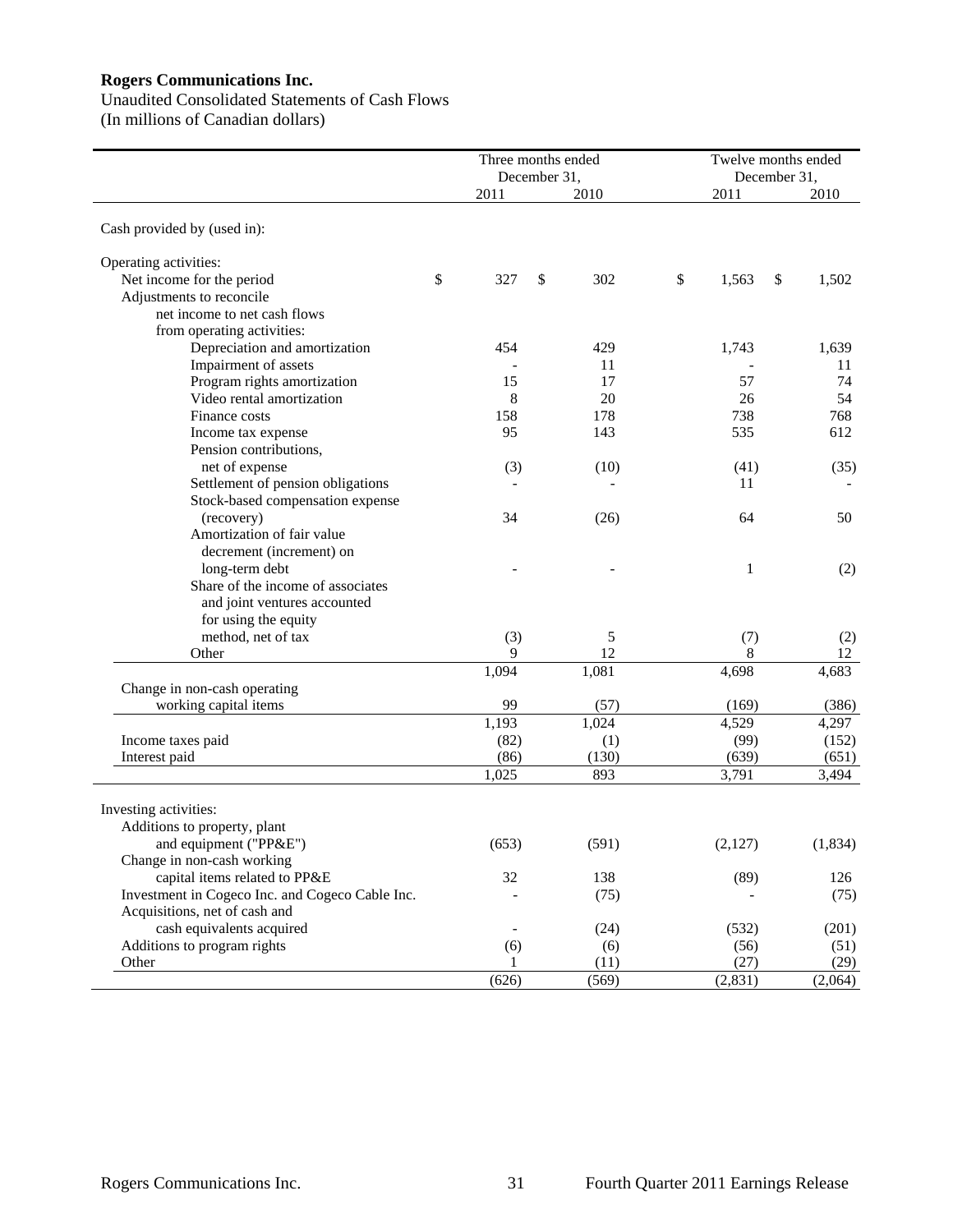#### Unaudited Consolidated Statements of Cash Flows

(In millions of Canadian dollars)

| December 31,<br>December 31,<br>2011<br>2010<br>2011<br>2010<br>Financing activities:<br>Issuance of long-term debt<br>450<br>2,935<br>460<br>4,100<br>Repayment of long-term debt<br>(320)<br>(2, 387)<br>(635)<br>(2,802)<br>Premium on repayment of<br>long-term debt<br>(76)<br>(79) |
|------------------------------------------------------------------------------------------------------------------------------------------------------------------------------------------------------------------------------------------------------------------------------------------|
|                                                                                                                                                                                                                                                                                          |
|                                                                                                                                                                                                                                                                                          |
|                                                                                                                                                                                                                                                                                          |
|                                                                                                                                                                                                                                                                                          |
|                                                                                                                                                                                                                                                                                          |
|                                                                                                                                                                                                                                                                                          |
| Payment on settlement                                                                                                                                                                                                                                                                    |
| of cross-currency interest rate                                                                                                                                                                                                                                                          |
| exchange agreements                                                                                                                                                                                                                                                                      |
| and forward contracts<br>(1,208)<br>(816)                                                                                                                                                                                                                                                |
| Proceeds on settlement                                                                                                                                                                                                                                                                   |
| of cross-currency interest rate                                                                                                                                                                                                                                                          |
| exchange agreements                                                                                                                                                                                                                                                                      |
| and forward contracts<br>878<br>547                                                                                                                                                                                                                                                      |
| Transaction costs incurred<br>(2)<br>(10)<br>(10)                                                                                                                                                                                                                                        |
| Repurchase of Class B                                                                                                                                                                                                                                                                    |
| Non-Voting shares<br>(1,099)<br>(1,312)<br>(374)<br>(347)                                                                                                                                                                                                                                |
| Proceeds received on exercise                                                                                                                                                                                                                                                            |
| $\overline{c}$<br>of stock options<br>3<br>3                                                                                                                                                                                                                                             |
| (190)<br>(758)<br>Dividends paid<br>(184)<br>(734)                                                                                                                                                                                                                                       |
| (972)<br>(432)<br>(708)<br>(1, 853)                                                                                                                                                                                                                                                      |
|                                                                                                                                                                                                                                                                                          |
| Change in cash and                                                                                                                                                                                                                                                                       |
| cash equivalents (bank advances)<br>(33)<br>(12)<br>(423)<br>(384)                                                                                                                                                                                                                       |
|                                                                                                                                                                                                                                                                                          |
| Cash and cash equivalents                                                                                                                                                                                                                                                                |
| (bank advances), beginning of period<br>(24)<br>339<br>(45)<br>378                                                                                                                                                                                                                       |
| Cash and cash equivalents                                                                                                                                                                                                                                                                |
| \$<br>(bank advances), end of period<br>(57)<br>\$<br>(45)<br>\$<br>(57)<br>\$<br>(45)                                                                                                                                                                                                   |
|                                                                                                                                                                                                                                                                                          |
| The change in non-cash operating working<br>capital items is as follows:                                                                                                                                                                                                                 |
| (Increase)/decrease in accounts receivable<br>\$<br>\$<br>(117)<br>(86)<br>\$                                                                                                                                                                                                            |
| \$<br>(76)<br>(147)<br>(Increase)/decrease in other assets<br>57<br>41<br>(33)                                                                                                                                                                                                           |
| (89)<br>Increase/(decrease) in accounts payable                                                                                                                                                                                                                                          |
| and accrued liabilities<br>153<br>(30)<br>(51)<br>(140)                                                                                                                                                                                                                                  |
| Increase/(decrease) in income tax payable<br>3<br>5<br>(2)                                                                                                                                                                                                                               |
| 6<br>5<br>(4)<br>Increase/(decrease) in unearned revenue<br>(8)                                                                                                                                                                                                                          |
| \$<br>99<br>\$<br>(57)<br>\$<br>(169)<br>\$<br>(386)                                                                                                                                                                                                                                     |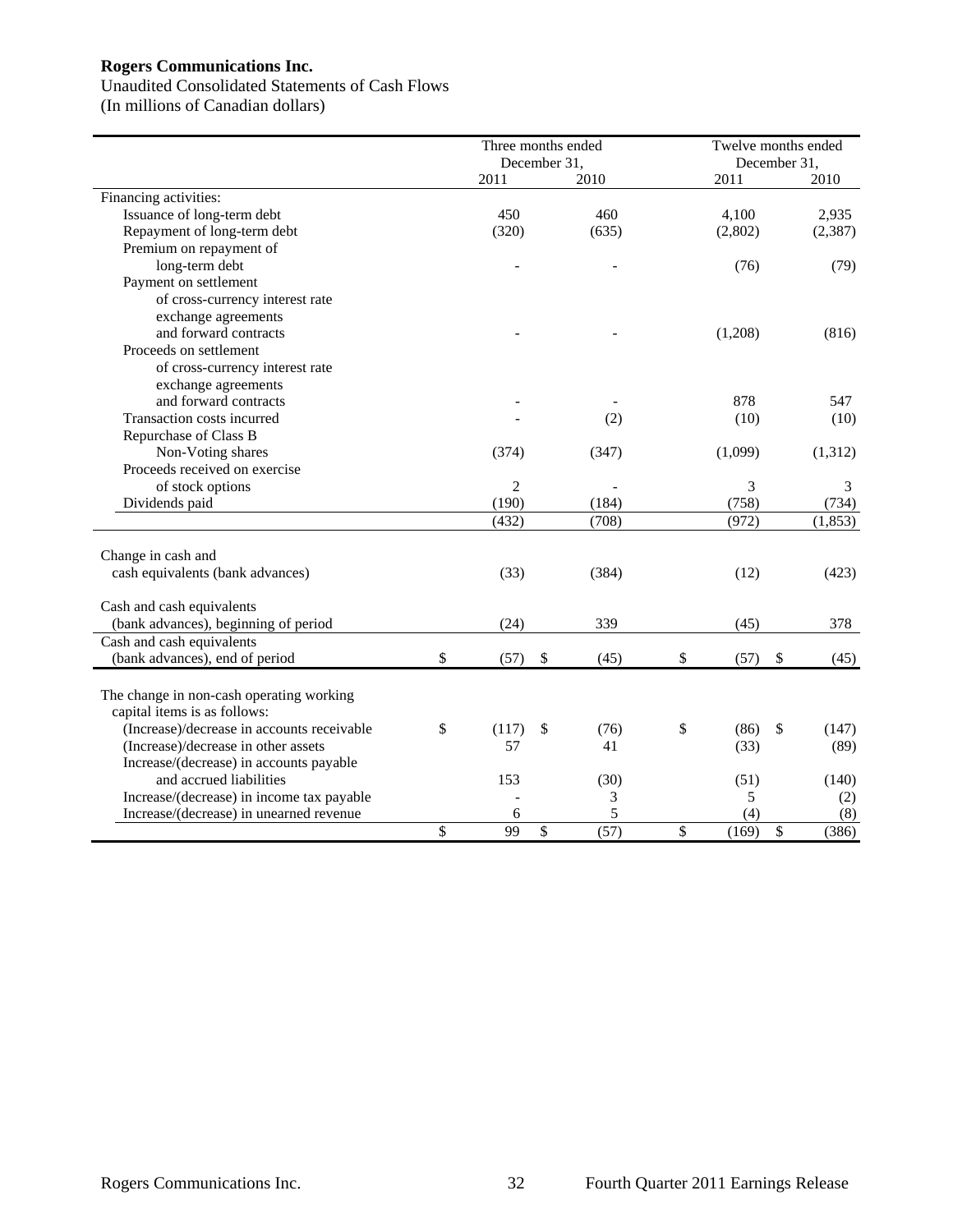# **SUPPLEMENTARY INFORMATION Investments**

|                                                                                 |                                                                                                           |                                            | December 31,<br>2011 | December 31,<br>2010 | January 1,<br>2010 |
|---------------------------------------------------------------------------------|-----------------------------------------------------------------------------------------------------------|--------------------------------------------|----------------------|----------------------|--------------------|
|                                                                                 |                                                                                                           |                                            | Carrying             | Carrying             | Carrying           |
|                                                                                 | Number                                                                                                    | Description                                | value                | value                | value              |
| Publicly traded companies, at<br>quoted market value:                           |                                                                                                           |                                            |                      |                      |                    |
| Cogeco Cable Inc.                                                               | December 31, 2011-<br>10,687,925,<br>(December 31, 2010-<br>10,687,925,<br>January 1, 2010-<br>9,795,675) | <b>Subordinate Voting</b><br>Common shares | \$<br>549            | \$<br>438            | \$<br>343          |
| Cogeco Inc.                                                                     | December 31, 2011-<br>5,969,390,<br>(December 31, 2010-<br>5,969,390,<br>January 1, 2010-<br>5,023,300)   | Subordinate Voting<br>Common shares        | 289                  | 224                  | 144                |
| Other publicly traded<br>companies                                              |                                                                                                           |                                            | 12                   | 13                   | 9                  |
|                                                                                 |                                                                                                           |                                            | 850                  | 675                  | 496                |
|                                                                                 |                                                                                                           |                                            |                      |                      |                    |
| Private companies, at fair market value                                         |                                                                                                           |                                            | 36                   | 26                   | 19                 |
| Investments in joint ventures and associates accounted for by the equity method |                                                                                                           |                                            | 221                  | 232                  | 200                |
|                                                                                 |                                                                                                           |                                            | \$<br>1,107          | \$<br>933            | \$<br>715          |

# **Long-term Debt**

|                                                                   | Due<br>date |            | Principal | Interest<br>Rate | December 31.<br>2011 | December 31.<br>2010 | January 1,<br>2010 |
|-------------------------------------------------------------------|-------------|------------|-----------|------------------|----------------------|----------------------|--------------------|
|                                                                   |             |            | amount    |                  |                      |                      |                    |
| Bank credit facility                                              |             |            |           | Floating         | \$<br>250            |                      | \$                 |
| <b>Senior Notes</b>                                               | 2011        | \$ U.S.    | 490       | 9.625%           |                      |                      | 515                |
| <b>Senior Notes</b>                                               | 2011        |            | 460       | 7.625%           |                      |                      | 460                |
| <b>Senior Notes</b>                                               | 2011        |            | 175       | 7.25%            |                      |                      | 175                |
| <b>Senior Notes</b>                                               | 2012        | U.S.       | 350       | 7.875%           |                      | 348                  | 368                |
| <b>Senior Notes</b>                                               | 2012        | U.S.       | 470       | 7.25%            |                      | 468                  | 494                |
| <b>Senior Notes</b>                                               | 2013        | U.S.       | 350       | 6.25%            | 356                  | 348                  | 368                |
| <b>Senior Notes</b>                                               | 2014        | U.S.       | 750       | 6.375%           | 763                  | 746                  | 788                |
| <b>Senior Notes</b>                                               | 2014        | U.S.       | 350       | 5.50%            | 356                  | 348                  | 368                |
| <b>Senior Notes</b>                                               | 2015        | U.S.       | 550       | 7.50%            | 559                  | 547                  | 578                |
| <b>Senior Notes</b>                                               | 2015        | U.S.       | 280       | 6.75%            | 285                  | 279                  | 294                |
| <b>Senior Notes</b>                                               | 2016        |            | 1.000     | 5.80%            | 1,000                | 1,000                | 1,000              |
| <b>Senior Notes</b>                                               | 2018        | U.S. 1,400 |           | 6.80%            | 1,424                | 1,392                | 1,471              |
| <b>Senior Notes</b>                                               | 2019        |            | 500       | 5.38%            | 500                  | 500                  | 500                |
| <b>Senior Notes</b>                                               | 2020        |            | 900       | 4.70%            | 900                  | 900                  |                    |
| <b>Senior Notes</b>                                               | 2021        |            | 1,450     | 5.34%            | 1,450                |                      |                    |
| <b>Senior Debentures</b>                                          | 2032        | U.S.       | 200       | 8.75%            | 203                  | 199                  | 210                |
| <b>Senior Notes</b>                                               | 2038        | U.S.       | 350       | 7.50%            | 356                  | 348                  | 368                |
| <b>Senior Notes</b>                                               | 2039        |            | 500       | 6.68%            | 500                  | 500                  | 500                |
| <b>Senior Notes</b>                                               | 2040        |            | 800       | 6.11%            | 800                  | 800                  |                    |
| <b>Senior Notes</b>                                               | 2041        |            | 400       | 6.56%            | 400                  |                      |                    |
|                                                                   |             |            |           |                  | 10,102               | 8,723                | 8,457              |
|                                                                   |             |            |           |                  |                      |                      |                    |
| Fair value increment (decrement) arising from purchase accounting |             |            |           |                  | (4)                  | (5)                  | 6                  |
| Deferred transaction costs and discounts                          |             |            |           |                  | (64)                 | (64)                 | (67)               |
| Capital leases                                                    |             |            |           |                  |                      |                      |                    |
| Less current portion                                              |             |            |           |                  |                      |                      | (1)                |
|                                                                   |             |            |           |                  | \$<br>10,034         | \$<br>8.654          | 8,396              |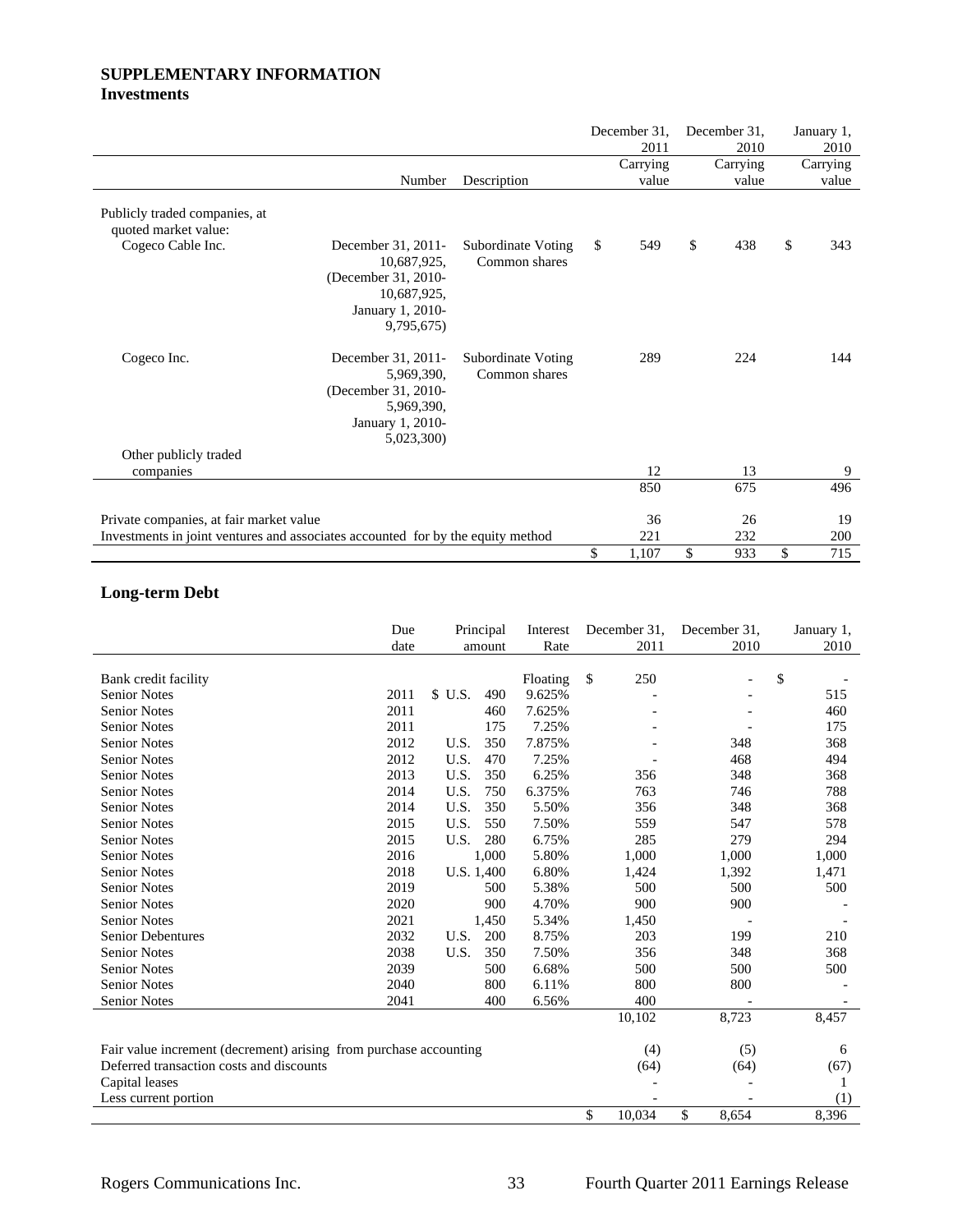# **Shareholder's Equity**

|                                                                                                                               |           | Class A Voting Shares         | <b>Class B Non-Voting Shares</b> |        |                               |    | Available-<br>for-sale   |                      |   |                                |                          |    |                                  |
|-------------------------------------------------------------------------------------------------------------------------------|-----------|-------------------------------|----------------------------------|--------|-------------------------------|----|--------------------------|----------------------|---|--------------------------------|--------------------------|----|----------------------------------|
|                                                                                                                               | Amount    | Number<br>of shares<br>(000s) |                                  | Amount | Number of<br>shares<br>(000s) |    | Share<br>premium         | Retained<br>earnings |   | financial<br>assets<br>reserve | Hedging<br>reserve       |    | Total<br>shareholders'<br>equity |
| Balances, January 1, 2011                                                                                                     | 72<br>\$. | 112,462                       | \$.                              | 426    | 443,072                       | \$ | 1,113                    | \$1,923              | S | 281                            | \$<br>(55)               | S  | 3,760                            |
| Net income for the year                                                                                                       |           |                               |                                  | ٠      | ٠                             |    |                          | 1,563                |   |                                |                          |    | 1,563                            |
| Other comprehensive income (loss):                                                                                            |           |                               |                                  |        |                               |    |                          |                      |   |                                |                          |    |                                  |
| Defined benefit pension plans,                                                                                                |           |                               |                                  |        |                               |    |                          |                      |   |                                |                          |    |                                  |
| net of tax                                                                                                                    |           |                               |                                  |        |                               |    |                          | (67)                 |   |                                |                          |    | (67)                             |
| Available-for-sale investments.                                                                                               |           |                               |                                  |        |                               |    |                          |                      |   |                                |                          |    |                                  |
| net of tax                                                                                                                    |           |                               |                                  |        |                               |    |                          |                      |   | 152                            |                          |    | 152                              |
| Derivative instruments.                                                                                                       |           |                               |                                  |        |                               |    |                          |                      |   |                                |                          |    |                                  |
| net of tax                                                                                                                    |           |                               |                                  |        |                               |    | $\overline{\phantom{a}}$ |                      |   |                                | 30                       |    | 30                               |
| Total other comprehensive income                                                                                              |           | $\overline{\phantom{a}}$      |                                  | ٠      | ٠                             |    | $\sim$                   | (67)                 |   | 152                            | 30                       |    | 115                              |
| Comprehensive income for the year<br>Transactions with shareholders,<br>recorded directly in equity:<br>Repurchase of Class B |           |                               |                                  |        |                               |    |                          | 1.496                |   | 152                            | 30                       |    | 1,678                            |
| Non-Voting shares                                                                                                             |           |                               |                                  | (30)   | (30, 943)                     |    | (870)                    | (199)                |   |                                |                          |    | (1,099)                          |
| Dividends declared                                                                                                            |           |                               |                                  | ٠      |                               |    | ٠                        | (766)                |   |                                |                          |    | (766)                            |
| Shares issued on exercise                                                                                                     |           |                               |                                  |        |                               |    |                          |                      |   |                                |                          |    |                                  |
| of stock options                                                                                                              |           |                               |                                  | 10     | 266                           |    |                          |                      |   |                                |                          |    | 10                               |
| Acquisition of non-controlling                                                                                                |           |                               |                                  |        |                               |    |                          |                      |   |                                |                          |    |                                  |
| interests                                                                                                                     |           |                               |                                  | ٠      |                               |    |                          | (11)                 |   | ٠                              |                          |    | (11)                             |
| Total transactions with shareholders                                                                                          | ٠         | $\overline{\phantom{a}}$      |                                  | (20)   | (30,677)                      |    | (870)                    | (976)                |   | $\overline{\phantom{a}}$       | $\overline{\phantom{a}}$ |    | (1,866)                          |
| Balances, December 31, 2011                                                                                                   | 72<br>S   | 112,462                       | \$                               | 406    | 412.395                       | \$ | 243                      | \$2.443              | Ŝ | 433                            | (25)<br>\$               | \$ | 3,572                            |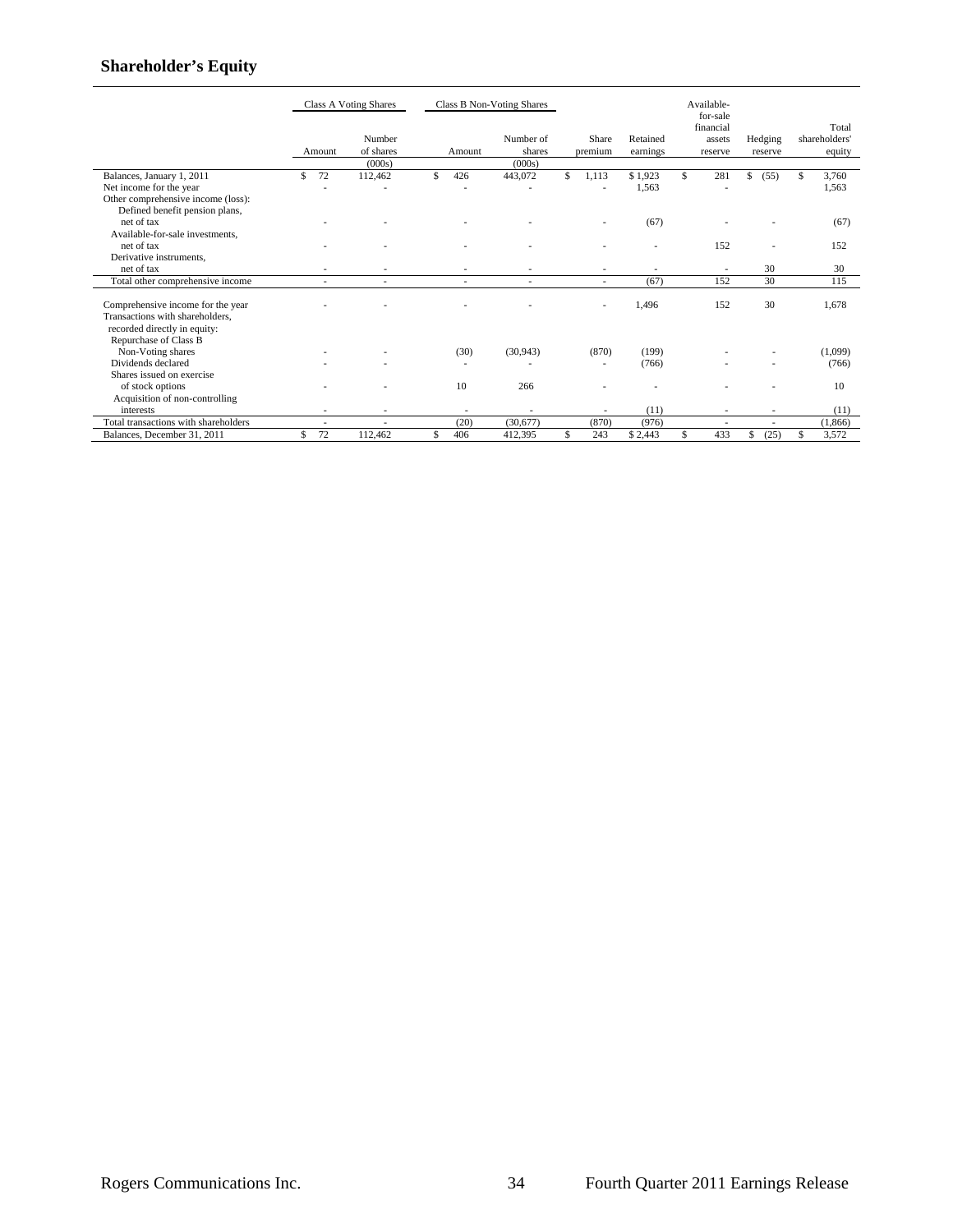# **Segmented Information For the three months ended December 31, 2011**

|                                                                                                             |                 |       |           |       |     |              | Corporate<br>items and | <b>Consolidated</b> |              |
|-------------------------------------------------------------------------------------------------------------|-----------------|-------|-----------|-------|-----|--------------|------------------------|---------------------|--------------|
| (In millions of Canadian dollars)                                                                           | <b>Wireless</b> |       | Cable     | Media |     | eliminations |                        |                     | totals       |
| Operating revenue                                                                                           | \$              | 1,826 | \$<br>953 | \$    | 428 | \$           | (30)                   | \$                  | 3,177        |
| Operating costs                                                                                             |                 | 1,156 | 537       |       | 384 |              | 6                      |                     | 2,083        |
|                                                                                                             |                 | 670   | 416       |       | 44  |              | (36)                   |                     | 1,094        |
| Integration, restructuring and acquisition costs                                                            |                 | 3     | 16        |       | 3   |              |                        |                     | 23           |
| Stock-based compensation expense                                                                            |                 | 5     | 5         |       | 4   |              | 20                     |                     | 34           |
|                                                                                                             |                 | 662   | 395       |       | 37  |              | (57)                   |                     | 1,037        |
| Depreciation and amortization                                                                               |                 | 182   | 215       |       | 15  |              | 42                     |                     | 454          |
| Operating income (loss)                                                                                     | \$              | 480   | \$<br>180 | \$    | 22  | \$.          | (99)                   | \$                  | 583          |
| Finance costs<br>Other expense, net                                                                         |                 |       |           |       |     |              |                        |                     | (158)<br>(6) |
| Share of income of associates and joint<br>ventures accounted for using equity<br>method, net of income tax |                 |       |           |       |     |              |                        |                     | 3            |
| Income before income taxes                                                                                  |                 |       |           |       |     |              |                        | \$                  | 422          |
| <b>Additions to PP&amp;E</b>                                                                                |                 | 347   | 244       |       | 31  |              | 31                     | \$                  | 653          |

# **For the three months ended December 31, 2010**

| (In millions of Canadian dollars)                | <b>Wireless</b> | Cable     | Media      | Corporate<br>items and<br>eliminations |      | <b>Consolidated</b><br>totals |       |
|--------------------------------------------------|-----------------|-----------|------------|----------------------------------------|------|-------------------------------|-------|
|                                                  |                 |           |            |                                        |      |                               |       |
| Operating revenue                                | \$<br>1,788     | \$<br>954 | \$<br>416  | \$                                     | (20) | \$                            | 3,138 |
| Operating costs                                  | 1,084           | 590       | 392        |                                        | 8    |                               | 2,074 |
|                                                  | 704             | 364       | 24         |                                        | (28) |                               | 1,064 |
| Integration, restructuring and acquisition costs |                 | 10        | 11         |                                        |      |                               | 22    |
| Stock-based compensation (recovery) expense      | (2)             | (5)       | (3)        |                                        | (16) |                               | (26)  |
| Other items, net                                 | (5)             |           | ٠          |                                        |      |                               | (5)   |
|                                                  | 710             | 359       | 16         |                                        | (12) |                               | 1,073 |
| Depreciation and amortization                    | 164             | 212       | 19         |                                        | 34   |                               | 429   |
| Impairment of assets                             |                 |           | 11         |                                        |      |                               | 11    |
| Operating income (loss)                          | \$<br>546       | \$<br>147 | \$<br>(14) | \$                                     | (46) | \$                            | 633   |
| Finance costs                                    |                 |           |            |                                        |      |                               | (178) |
| Other expense, net                               |                 |           |            |                                        |      |                               | (5)   |
| Share of loss of associates and joint            |                 |           |            |                                        |      |                               |       |
| ventures accounted for using equity              |                 |           |            |                                        |      |                               |       |
| method, net of income tax                        |                 |           |            |                                        |      |                               | (5)   |
| Income before income taxes                       |                 |           |            |                                        |      | \$                            | 445   |
| <b>Additions to PP&amp;E</b>                     | \$<br>346       | \$<br>178 | \$<br>15   | \$                                     | 52   | \$                            | 591   |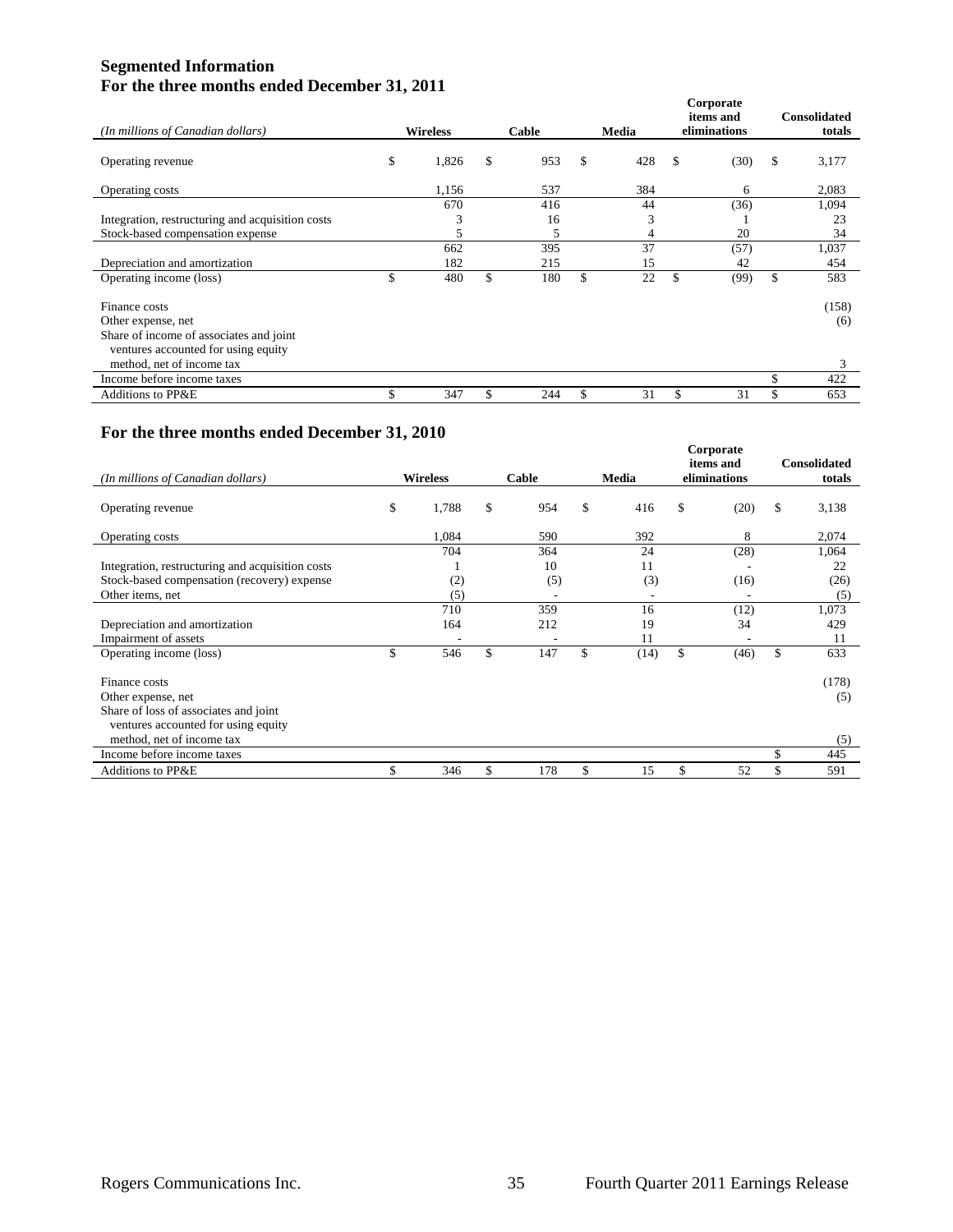# **Segmented Information For the twelve months ended December 31, 2011**

|                                                                                |                 |       |                |       |    |       | Corporate<br>items and | <b>Consolidated</b> |
|--------------------------------------------------------------------------------|-----------------|-------|----------------|-------|----|-------|------------------------|---------------------|
| (In millions of Canadian dollars)                                              | <b>Wireless</b> |       | Cable<br>Media |       |    |       | eliminations           | totals              |
| Operating revenue                                                              | \$              | 7,138 | \$             | 3,796 | \$ | 1,611 | \$<br>(117)            | \$<br>12,428        |
| Operating costs                                                                |                 | 4,102 |                | 2,184 |    | 1,431 | (5)                    | 7,712               |
|                                                                                |                 | 3,036 |                | 1,612 |    | 180   | (112)                  | 4,716               |
| Integration, restructuring and acquisition costs                               |                 | 16    |                | 39    |    | 14    |                        | 70                  |
| Stock-based compensation expense                                               |                 | 10    |                | 9     |    | 9     | 36                     | 64                  |
| Settlement of pension obligations                                              |                 | 2     |                | 5     |    | 3     |                        | 11                  |
|                                                                                |                 | 3,008 |                | 1,559 |    | 154   | (150)                  | 4,571               |
| Depreciation and amortization                                                  |                 | 674   |                | 843   |    | 63    | 163                    | 1,743               |
| Operating income (loss)                                                        | ъ               | 2,334 | \$             | 716   | \$ | 91    | \$<br>(313)            | \$<br>2,828         |
| Finance costs                                                                  |                 |       |                |       |    |       |                        | (738)               |
| Other income, net                                                              |                 |       |                |       |    |       |                        |                     |
| Share of income of associates and joint<br>ventures accounted for using equity |                 |       |                |       |    |       |                        |                     |
| method, net of income tax                                                      |                 |       |                |       |    |       |                        |                     |
| Income before income taxes                                                     |                 |       |                |       |    |       |                        | \$<br>2,098         |
| <b>Additions to PP&amp;E</b>                                                   |                 | 1,192 | \$             | 803   | \$ | 61    | \$<br>71               | \$<br>2,127         |

# **For the twelve months ended December 31, 2010**

| (In millions of Canadian dollars)                | <b>Wireless</b> |       | Cable       | Media |       | Corporate<br>items and<br>eliminations |       | <b>Consolidated</b><br>totals |        |
|--------------------------------------------------|-----------------|-------|-------------|-------|-------|----------------------------------------|-------|-------------------------------|--------|
| Operating revenue                                | \$              | 6,973 | \$<br>3,785 | \$    | 1,461 | \$                                     | (77)  | \$                            | 12,142 |
| Operating costs                                  |                 | 3,800 | 2,359       |       | 1,330 |                                        | 18    |                               | 7,507  |
|                                                  |                 | 3,173 | 1,426       |       | 131   |                                        | (95)  |                               | 4,635  |
| Integration, restructuring and acquisition costs |                 |       | 23          |       | 12    |                                        |       |                               | 40     |
| Stock-based compensation expense                 |                 | 12    |             |       | 10    |                                        | 21    |                               | 50     |
| Other items, net                                 |                 |       | 5           |       | 4     |                                        |       |                               | 14     |
|                                                  |                 | 3,151 | 1,391       |       | 105   |                                        | (116) |                               | 4,531  |
| Depreciation and amortization                    |                 | 648   | 807         |       | 60    |                                        | 124   |                               | 1,639  |
| Impairment of assets                             |                 |       |             |       | 11    |                                        |       |                               | 11     |
| Operating income (loss)                          | \$              | 2,503 | \$<br>584   | \$    | 34    | \$                                     | (240) | \$                            | 2,881  |
| Finance costs                                    |                 |       |             |       |       |                                        |       |                               | (768)  |
| Other expense, net                               |                 |       |             |       |       |                                        |       |                               | (1)    |
| Share of income of associates and joint          |                 |       |             |       |       |                                        |       |                               |        |
| ventures accounted for using equity              |                 |       |             |       |       |                                        |       |                               |        |
| method, net of income tax                        |                 |       |             |       |       |                                        |       |                               | 2      |
| Income before income taxes                       |                 |       |             |       |       |                                        |       | \$                            | 2,114  |
| Additions to PP&E                                | \$              | 937   | \$<br>662   | \$    | 38    | \$                                     | 197   | \$                            | 1,834  |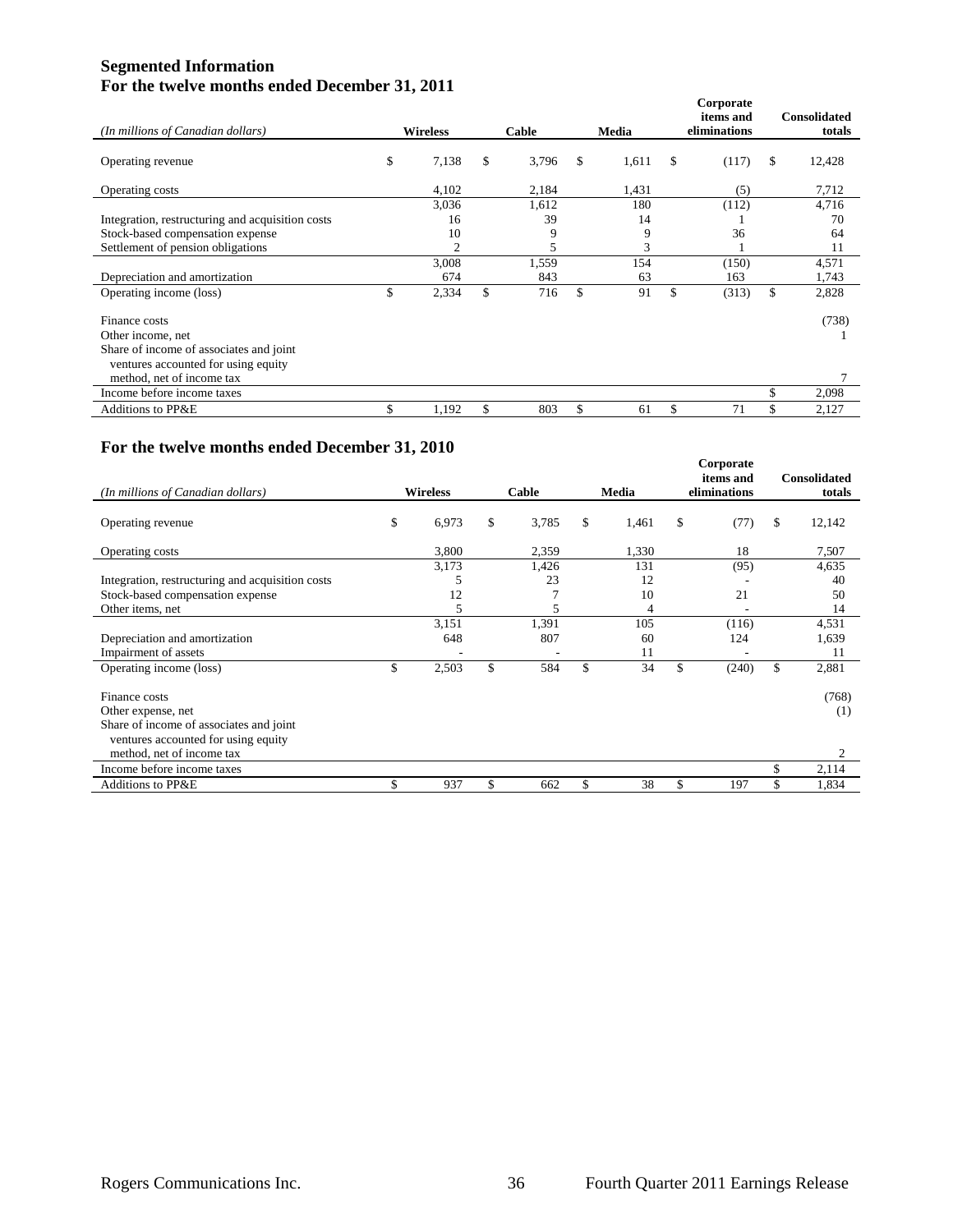# **Segmented Information For the three months ended December 31, 2011**

|                                                  | Cable                      |    |                                                      |                          |    |                    |  |  |  |
|--------------------------------------------------|----------------------------|----|------------------------------------------------------|--------------------------|----|--------------------|--|--|--|
| (In millions of Canadian dollars)                | Cable<br><b>Operations</b> |    | <b>Rogers</b><br><b>Business</b><br><b>Solutions</b> | <b>Video</b>             |    | <b>Total Cable</b> |  |  |  |
| Operating revenue                                | \$<br>838                  | \$ | \$<br>93                                             | 22                       | \$ | 953                |  |  |  |
| Operating costs                                  | 435                        |    | 73                                                   | 29                       |    | 537                |  |  |  |
|                                                  | 403                        |    | 20                                                   | (7)                      |    | 416                |  |  |  |
| Integration, restructuring and acquisition costs | 2                          |    | 11                                                   | 3                        |    | 16                 |  |  |  |
| Stock-based compensation expense                 | 5                          |    | $\overline{\phantom{a}}$                             | $\overline{\phantom{0}}$ |    | 5                  |  |  |  |
|                                                  | 396                        |    | 9                                                    | (10)                     |    | 395                |  |  |  |
| Depreciation and amortization                    |                            |    |                                                      |                          |    | 215                |  |  |  |
| Operating income                                 |                            |    |                                                      |                          |    | 180                |  |  |  |
| <b>Additions to PP&amp;E</b>                     | 231                        | S. | \$<br>13                                             |                          |    | 244                |  |  |  |

# **For the three months ended December 31, 2010**

|                                                  | Cable |                            |    |                                               |    |                          |    |                    |
|--------------------------------------------------|-------|----------------------------|----|-----------------------------------------------|----|--------------------------|----|--------------------|
| (In millions of Canadian dollars)                |       | Cable<br><b>Operations</b> |    | Rogers<br><b>Business</b><br><b>Solutions</b> |    | <b>Video</b>             |    | <b>Total Cable</b> |
| Operating revenue                                | \$    | 811                        | \$ | 111                                           | \$ | 32                       | \$ | 954                |
| Operating costs                                  |       | 439                        |    | 99                                            |    | 52                       |    | 590                |
|                                                  |       | 372                        |    | 12                                            |    | (20)                     |    | 364                |
| Integration, restructuring and acquisition costs |       |                            |    | 9                                             |    |                          |    | 10                 |
| Stock-based compensation recovery                |       | (5)                        |    | $\overline{\phantom{a}}$                      |    | $\overline{\phantom{0}}$ |    | (5)                |
|                                                  |       | 377                        |    | 3                                             |    | (21)                     |    | 359                |
| Depreciation and amortization                    |       |                            |    |                                               |    |                          |    | 212                |
| Operating income                                 |       |                            |    |                                               |    |                          |    | 147                |
| <b>Additions to PP&amp;E</b>                     |       | 157                        |    | 13                                            |    | 8                        |    | 178                |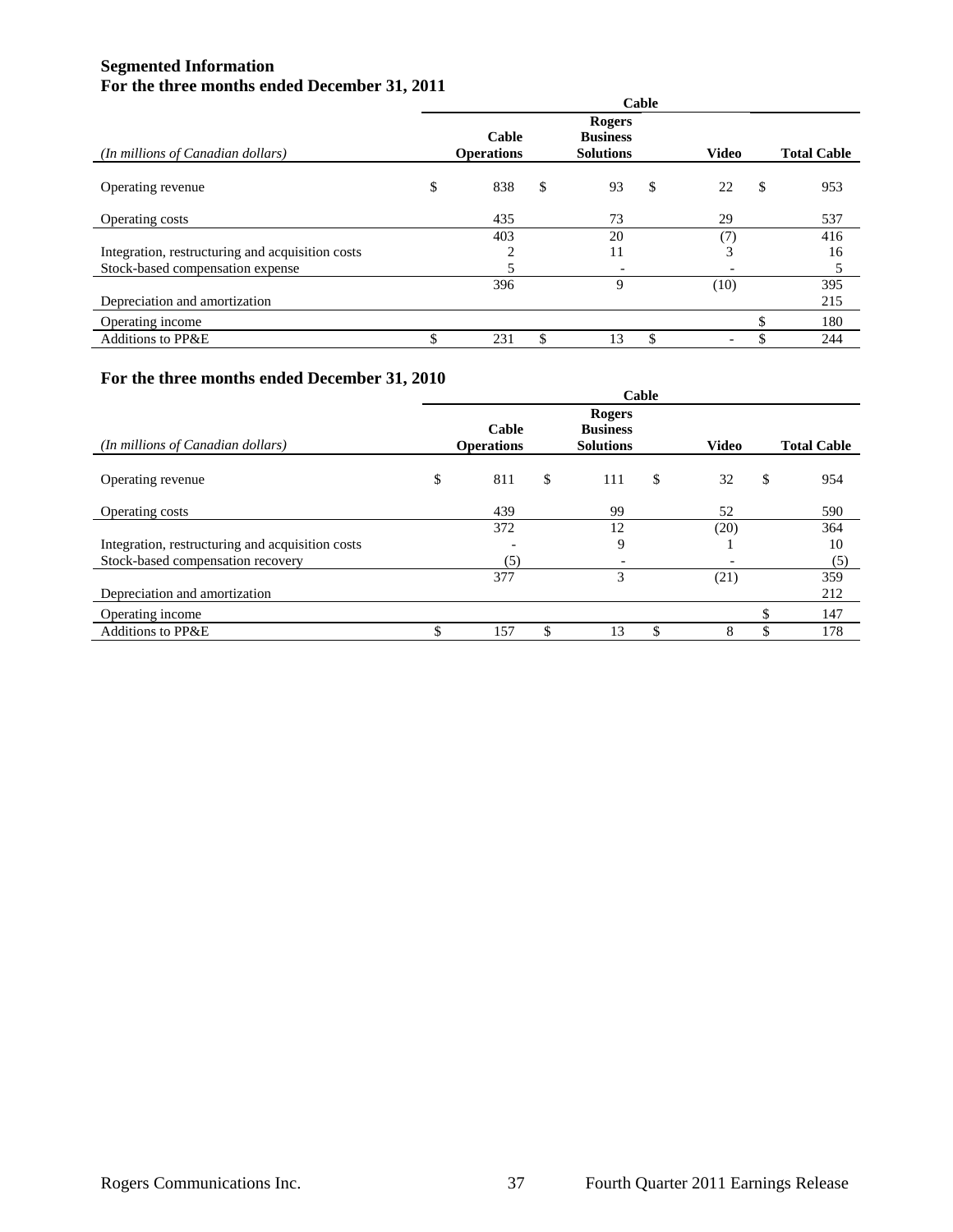# **Segmented Information For the twelve months ended December 31, 2011**

|                                                  | Cable |                            |    |                                                      |    |              |    |                    |  |
|--------------------------------------------------|-------|----------------------------|----|------------------------------------------------------|----|--------------|----|--------------------|--|
| (In millions of Canadian dollars)                |       | Cable<br><b>Operations</b> |    | <b>Rogers</b><br><b>Business</b><br><b>Solutions</b> |    | <b>Video</b> |    | <b>Total Cable</b> |  |
| Operating revenue                                | \$    | 3,309                      | \$ | 405                                                  | \$ | 82           | \$ | 3,796              |  |
| Operating costs                                  |       | 1,760                      |    | 319                                                  |    | 105          |    | 2,184              |  |
|                                                  |       | 1,549                      |    | 86                                                   |    | (23)         |    | 1,612              |  |
| Integration, restructuring and acquisition costs |       | 8                          |    | 17                                                   |    | 14           |    | 39                 |  |
| Stock-based compensation expense                 |       | 9                          |    |                                                      |    |              |    | 9                  |  |
| Settlement of pension obligations                |       | 4                          |    |                                                      |    |              |    | 5                  |  |
|                                                  |       | 1,528                      |    | 68                                                   |    | (37)         |    | 1,559              |  |
| Depreciation and amortization                    |       |                            |    |                                                      |    |              |    | 843                |  |
| Operating income                                 |       |                            |    |                                                      |    |              |    | 716                |  |
| <b>Additions to PP&amp;E</b>                     |       | 748                        | \$ | 55                                                   |    |              |    | 803                |  |

# **For the twelve months ended December 31, 2010**

|                                                  | Cable |                            |    |                                                      |    |              |    |                    |  |
|--------------------------------------------------|-------|----------------------------|----|------------------------------------------------------|----|--------------|----|--------------------|--|
| (In millions of Canadian dollars)                |       | Cable<br><b>Operations</b> |    | <b>Rogers</b><br><b>Business</b><br><b>Solutions</b> |    | <b>Video</b> |    | <b>Total Cable</b> |  |
| Operating revenue                                | \$    | 3,190                      | \$ | 452                                                  | \$ | 143          | \$ | 3,785              |  |
| Operating costs                                  |       | 1,771                      |    | 412                                                  |    | 176          |    | 2,359              |  |
|                                                  |       | 1,419                      |    | 40                                                   |    | (33)         |    | 1,426              |  |
| Integration, restructuring and acquisition costs |       | 3                          |    | 13                                                   |    |              |    | 23                 |  |
| Stock-based compensation expense                 |       | π                          |    | $\overline{\phantom{0}}$                             |    |              |    |                    |  |
| Other items, net                                 |       |                            |    |                                                      |    | (2)          |    | 5                  |  |
|                                                  |       | 1,402                      |    | 27                                                   |    | (38)         |    | 1,391              |  |
| Depreciation and amortization                    |       |                            |    |                                                      |    |              |    | 807                |  |
| Operating income                                 |       |                            |    |                                                      |    |              |    | 584                |  |
| Additions to PP&E                                |       | 611                        | \$ | 38                                                   | \$ | 13           |    | 662                |  |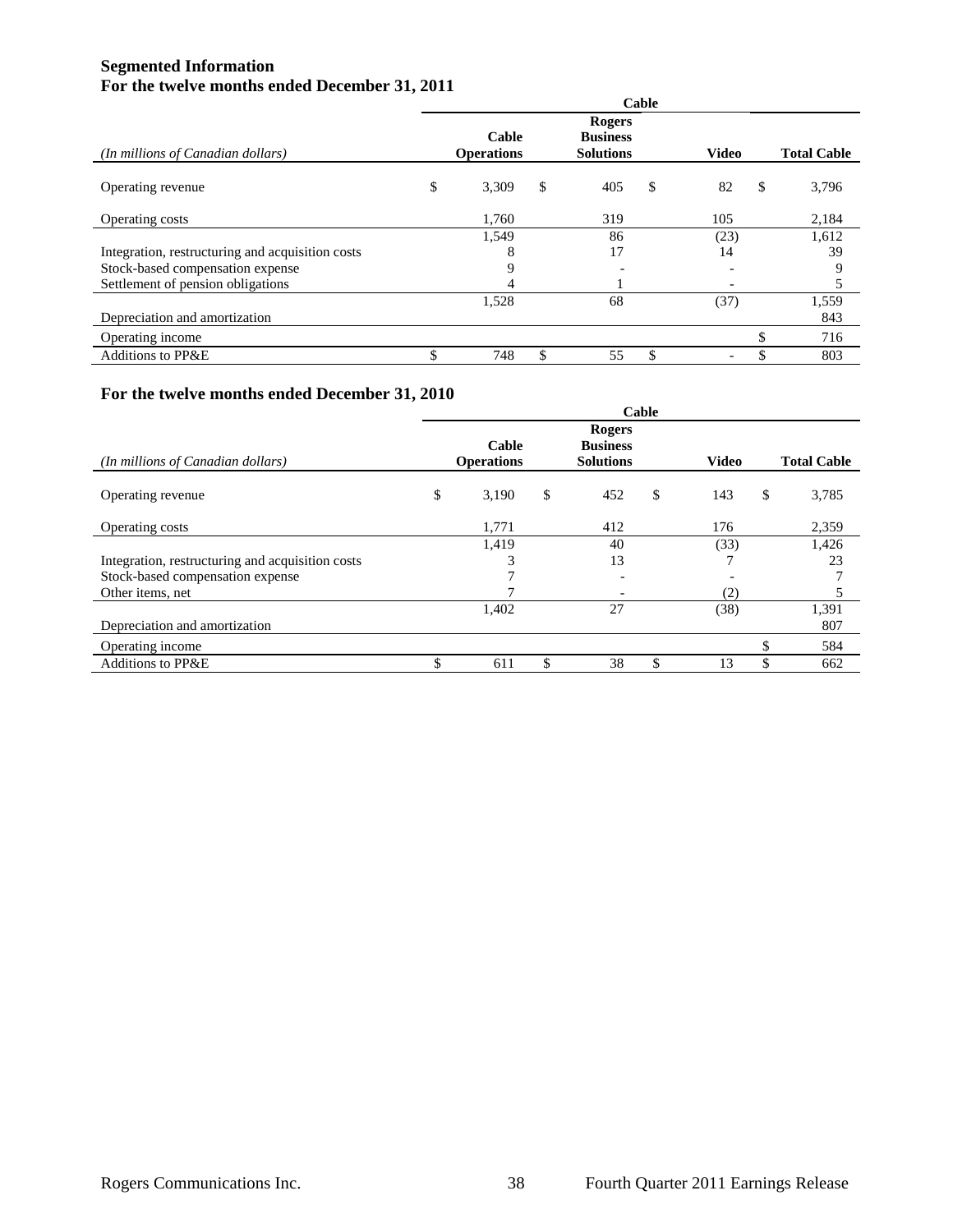## **Audited Full Year 2011 Financial Statements**

In late February 2012, we intend to file with securities regulators in Canada and the U.S. our Audited Annual Consolidated Financial Statements and Notes thereto for the year ended December 31, 2011 and MD&A in respect of such annual financial statements. Notification of such filings will be made by a press release and such statements will be made available on the rogers.com/investors, sedar.com and sec.gov websites or upon request.

## **Caution Regarding Forward-Looking Statements, Risks and Assumptions**

This earnings release includes "forward-looking information" within the meaning of applicable securities laws and assumptions concerning, among other things our business, its operations and its financial performance and condition approved by management on the date of this earnings release. This forwardlooking information and these assumptions include, but are not limited to, statements with respect to our objectives and strategies to achieve those objectives, as well as statements with respect to our beliefs, plans, expectations, anticipations, estimates or intentions. This forward-looking information also includes, but is not limited to, guidance and forecasts relating to revenue, adjusted operating profit, property plant and equipment expenditures, cash income tax payments, free cash flow, dividend payments, expected growth in subscribers and the services to which they subscribe, the cost of acquiring subscribers and the deployment of new services, and all other statements that are not historical facts. The words "could", "expect", "may", "anticipate", "assume", "believe", "intend", "estimate", "plan", "project", "guidance", and similar expressions are intended to identify statements containing forward-looking information, although not all forward-looking statements include such words. Conclusions, forecasts and projections set out in forwardlooking information are based on our current objectives and strategies and on estimates and other factors and expectations and assumptions, most of which are confidential and proprietary, that we believe to be reasonable at the time applied, but may prove to be incorrect, including, but not limited to: general economic and industry growth rates, currency exchange rates, product pricing levels and competitive intensity, subscriber growth, usage and churn rates, changes in government regulation, technology deployment, device availability, the timing of new product launches, content and equipment costs, the integration of acquisitions, industry structure and stability.

Except as otherwise indicated, this earnings release and our forward-looking statements do not reflect the potential impact of any non-recurring or other special items or of any dispositions, monetizations, mergers, acquisitions, other business combinations or other transactions that may be considered or announced or may occur after the date the statement containing the forward-looking information is made.

We caution that all forward-looking information, including any statement regarding our current objectives strategies and intentions and any factor, assumptions, estimate or expectation underlying the forward-looking information, is inherently subject to change and uncertainty and that actual results may differ materially from those expressed or implied by the forward-looking information. A number of risks, uncertainties and other factors could cause actual results and events to differ materially from those expressed or implied in the forward-looking information or could cause our current objectives, strategies and intentions to change, including but not limited to: new interpretations and new accounting standards from accounting standards bodies, economic conditions, technological change, the integration of acquisitions, unanticipated changes in content or equipment costs, changing conditions in the entertainment, information and communications industries, regulatory changes, litigation and tax matters, the level of competitive intensity and the emergence of new opportunities.

Many of these factors are beyond our control and current expectation or knowledge. Should one or more of these risks, uncertainties or other factors materialize, our objectives, strategies or intentions change, or any other factors or assumptions underlying the forward-looking information prove incorrect, our actual results and our plans could vary significantly from what we currently foresee. Accordingly, we warn investors to exercise caution when considering statements containing forward-looking information and that it would be unreasonable to rely on such statements as creating legal rights regarding our future results or plans. We are under no obligation (and we expressly disclaim any such obligation) to update or alter any statements or